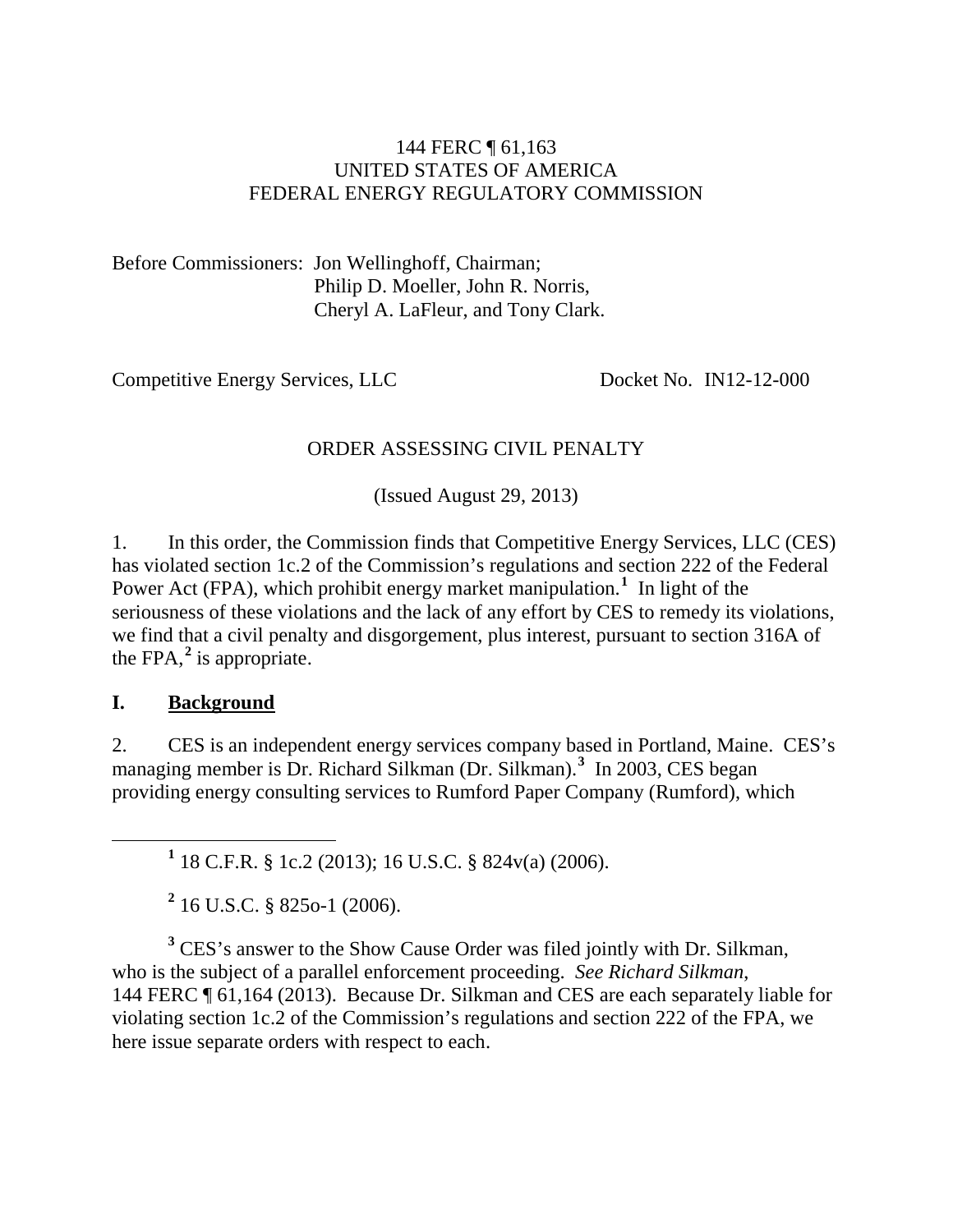owns and operates a large paper mill in Rumford, Maine. As relevant here, CES assisted Rumford with its participation in ISO New England, Inc.'s (ISO-NE) Day-Ahead Load Response Program (DALRP). **[4](#page-1-0)** Through the DALRP, ISO-NE compensated customers for certain load reductions, also called demand response, as measured against a baseline load (customer baseline)<sup>[5](#page-1-1)</sup> established for each facility providing the demand reduction.

3. On April 17, 2012, the Commission's Office of Enforcement Staff (OE Staff) submitted to the Commission an Enforcement Staff Report and Recommendations (OE Staff Report) alleging that CES had violated the Commission's Prohibition on Market Manipulation, 18 C.F.R. § 1c.2 (2013), by conceiving of a fraudulent scheme in connection with the DALRP, so that CES and Rumford would artificially inflate Rumford's customer baseline to enable Rumford and CES to receive compensation for demand response without Rumford intending to provide the service or actually having to reduce load. The OE Staff Report described the fraudulent scheme as follows: CES devised and, along with Rumford, implemented, a plan to inflate Rumford's customer baseline by curtailing Rumford's use of on-site generation during Rumford's initial DALRP customer baseline period, and instead replacing that on-site energy with energy taken from the grid. This curtailment created an inflated customer baseline that did not reflect Rumford's routine electricity consumption from the grid. After establishing Rumford's initial inflated customer baseline, Rumford, under the direction of CES, resumed its routine practice of operating its on-site generation to lower electric consumption from the grid. It then offered Rumford's demand response into the DALRP on a daily basis, at a minimum offer price which would almost always be accepted by ISO-NE, thereby, under the terms of the DALRP, leaving in place that inflated customer baseline. Both Rumford and, through Rumford, CES, received compensation for Rumford providing demand response because, when measured against its inflated

<span id="page-1-1"></span>**<sup>5</sup>** Per the ISO-NE DALRP manual in effect at the time, a customer baseline is calculated using "the average hourly load, rounded to the nearest kWh, for each of the 24 hours in a day." ISO New England Load Response Program Manual, Rev. 9 § 4.2.1 (effective Apr. 7, 2006) (Load Response Program Manual).

<span id="page-1-0"></span>**<sup>4</sup>** An independent system operator (ISO) "is an independent company that assume[s] operational control—but not ownership—of the transmission facilities owned by its member utilities . . . . [and] provide[s] open access to the regional transmission system to all electricity generators at rates established in a single, unbundled, grid-wide tariff that applies to all eligible users in a non-discriminatory manner." *New England Power Generators Ass'n, Inc. v. FERC*, 707 F.3d 364, 367 n.1 (D.C. Cir. 2013) (quoting *Midwest ISO Transmission Owners v. FERC*, 373 F.3d 1361, 1364 (D.C. Cir. 2004)) (internal quotation marks omitted).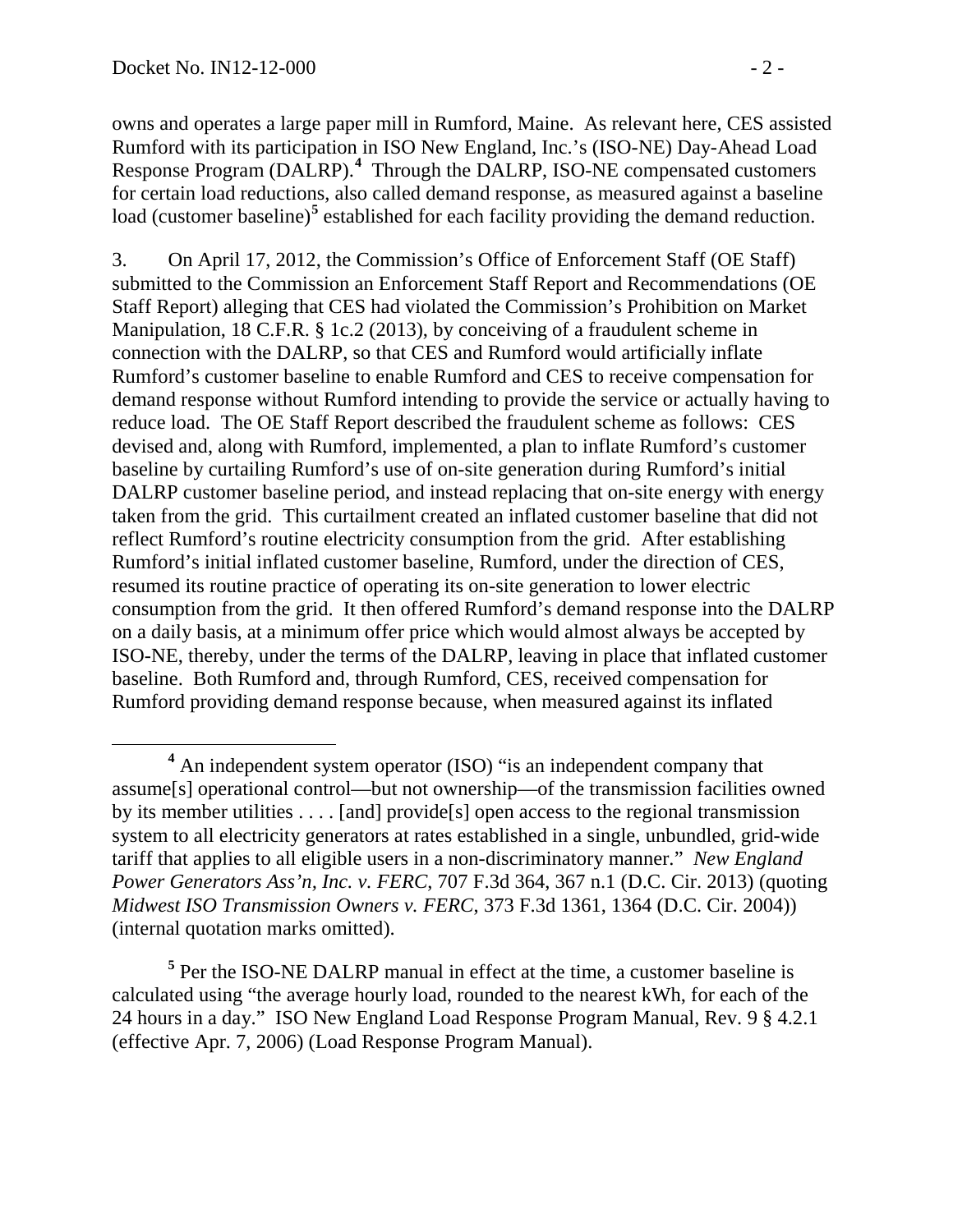baseline, Rumford's routine use of its on-site generation appeared to have reduced its load. The OE Staff Report recommended that CES be assessed a civil penalty of \$7,500,000 and ordered to disgorge \$166,841.13 in unlawful payments for its role in the fraudulent scheme.

4. On July 17, 2012, the Commission issued an Order to Show Cause and Notice of Proposed Penalty.<sup>[6](#page-2-0)</sup> The Commission directed CES to file an answer within 30 days showing cause why it should not be found to have violated 18 C.F.R. § 1c.2 and 16 U.S.C. § 824v(a) in connection with CES's participation in ISO-NE's DALRP. In addition, the Commission directed CES to show cause why its alleged violation should not warrant the assessment of a civil penalty in the amount of \$7,500,000, or a modification of that amount consistent with section  $31(d)(4)$  of the FPA, and disgorgement of \$166,841.13 in payments received as a result of CES's conduct with respect to ISO-NE's DALRP. The Commission also stated that CES must, within 30 days, elect either an administrative hearing before an Administrative Law Judge at the Commission prior to the assessment of a penalty pursuant to section  $31(d)(2)$  of the FPA or, if the Commission finds a violation, an immediate penalty assessment by the Commission under section  $31(d)(3)(A)$  of the FPA.<sup>[7](#page-2-1)</sup> The Show Cause Order further allowed OE Staff to file a reply within 30 days of the filing of CES's answer.**[8](#page-2-2)**

5. On July 27, 2012, CES gave notice electing the procedures set forth in section  $31(d)(3)(A)$  of the FPA and the Show Cause Order,<sup>[9](#page-2-3)</sup> thereby electing an immediate penalty assessment if the Commission finds a violation. CES filed its answer to the Show Cause Order on September 14, 2012 (Show Cause Answer). OE Staff filed a reply to CES's answer on November 14, 2012 (OE Staff Reply).

<span id="page-2-0"></span> **<sup>6</sup>** *Competitive Energy Servs., LLC*, 140 FERC ¶ 61,032, at P 3 (2012) (Show Cause Order).

**<sup>7</sup>** *See* 16 U.S.C. § 823b(d) (2006).

<span id="page-2-3"></span><span id="page-2-2"></span><span id="page-2-1"></span>**<sup>8</sup>** On August 13, 2012, the Commission extended CES's deadline to respond to the Show Cause Order to September 14, 2012. On September 26, 2012, the Commission extended OE Staff's deadline to reply to CES's show cause response to November 13, 2012.

**<sup>9</sup>** *See* Ordering Paragraph D to Show Cause Order.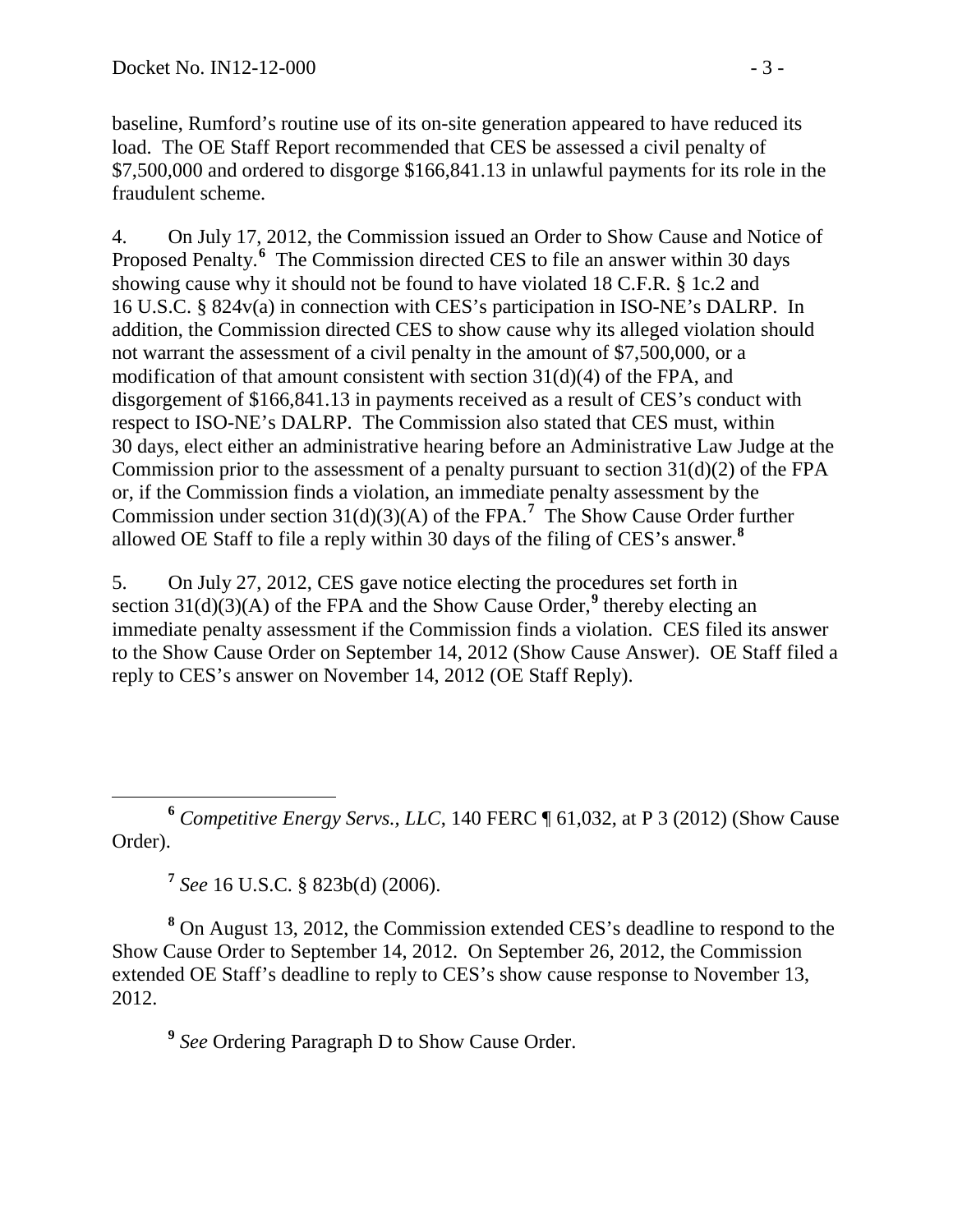### **II. Discussion**

6. Section 222(a) of the FPA makes it unlawful for any entity to use a deceptive or manipulative device in connection with the purchase or sale of electric energy or the transmission of electric energy subject to the Commission's jurisdiction.<sup>[10](#page-3-0)</sup> Order No. 670 implemented this prohibition, adopting the Anti-Manipulation Rule. That rule, among other things, prohibits any entity from: (1) using a fraudulent device, scheme or artifice, or making a material misrepresentation or a material omission as to which there is a duty to speak under a Commission-filed tariff, Commission order, rule or regulation, or engaging in any act, practice, or course of business that operates or would operate as a fraud or deceit upon any entity; (2) with the requisite scienter; (3) in connection with the purchase, sale or transmission of electric energy subject to the jurisdiction of the Commission.**[11](#page-3-1)**

7. Pursuant to section 316A(b) of the FPA, the Commission may assess a civil penalty of up to \$1 million per day, per violation against any person who violates Part II of the FPA (including section 222 of the FPA) or any rule or order thereunder.**[12](#page-3-2)** In determining the amount of a proposed penalty, section 316A(b) requires the Commission to consider "the seriousness of the violation and the efforts of such person to remedy the violation in a timely manner."**[13](#page-3-3)** Although the Penalty Guidelines are not mandatory, the Commission uses them and its policy statements on enforcement to guide its penalty analysis.**[14](#page-3-4)**

<span id="page-3-5"></span>**<sup>10</sup>** 16 U.S.C. § 824v(a) (2006).

<span id="page-3-1"></span><span id="page-3-0"></span>**<sup>11</sup>** 18 C.F.R. § 1c.2(a) (2013); *see Prohibition of Energy Market Manipulation*, Order No. 670, FERC Stats. & Regs. ¶ 31,202, at P 49, *reh'g denied*, 114 FERC ¶ 61,300 (2006).

**<sup>12</sup>** 16 U.S.C. § 825o-1(b) (2006).

**<sup>13</sup>** *Id.*

<span id="page-3-4"></span><span id="page-3-3"></span><span id="page-3-2"></span>**<sup>14</sup>** *See Enforcement of Statutes, Orders, Rules, and Regulations*, 132 FERC ¶ 61,216 (2010) (Penalty Guidelines Order); *Enforcement of Statutes, Orders, Rules, and Regulations*, 130 FERC ¶ 61,220, at PP 6, 26 (2010) (Initial Penalty Guidelines Order) (seriousness of violation and timely efforts to remedy a violation will continue to be significant factors under the Penalty Guidelines). The Commission also noted when issuing its Initial Penalty Guidelines Order that it will continue to rely on issues identified in its policy statements on enforcement, *Enforcement of Statutes, Regulations, and Orders*, 123 FERC ¶ 61,156, at PP 50-71 (2008), and *Enforcement of Statutes, Orders,* 

(continued…)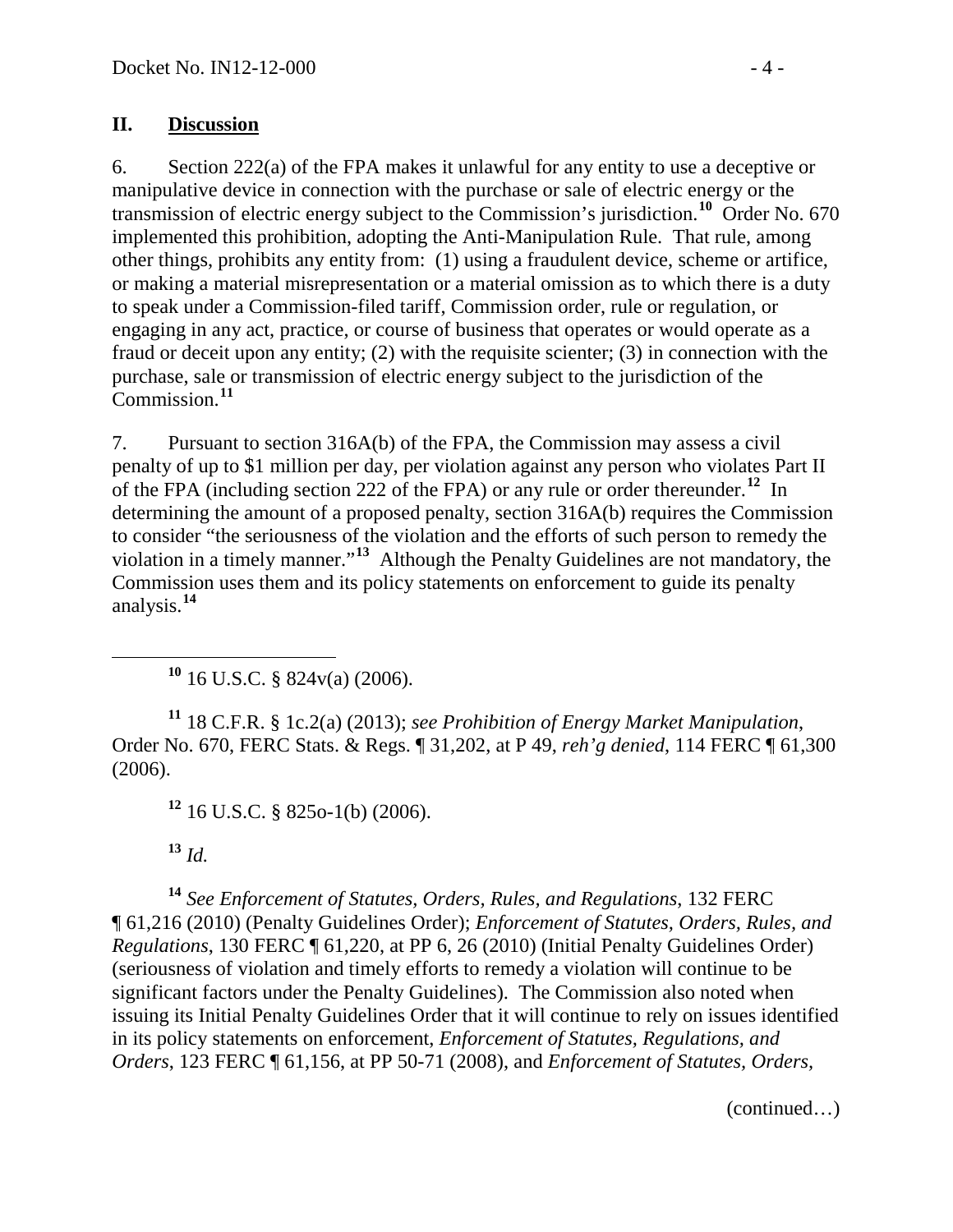8. As discussed below, we find that CES violated section 1c.2 of the Commission's regulations and section 222(a) of the FPA through the scheme it conceived with Rumford regarding Rumford's participation in the DALRP. Further, we find that a civil penalty of \$7,500,000 and disgorgement of \$166,841.13, plus interest, is appropriate given the seriousness of CES's violation and the harm caused by its conduct. As discussed below, in order to alleviate any concern about CES's ability to pay the penalty, we will permit CES, if it desires, to pay the penalty pursuant to an agreed upon payment plan with OE Staff, subject to Commission approval.

# **A. Findings of Fact**

# **1. ISO-NE's DALRP Framework**

9. The Commission's regulations define demand response as "a reduction in the consumption of electric energy by customers from their expected consumption in response to an increase in the price of electric energy or to incentive payments designed to induce lower consumption of electric energy."<sup>[15](#page-4-0)</sup> A demand response resource is a resource capable of providing demand response.**[16](#page-4-1)**

10. From June 1, 2005**[17](#page-4-2)** through the relevant period of OE Staff's investigation, the DALRP allowed compensation for demand response resources that "provide a reduction" in their electricity consumption in the New England Control Area during peak demand periods."**[18](#page-4-3)** ISO-NE calculated that reduction in electricity consumption taken from the

 $\overline{a}$ *Rules, and Regulations*, 113 FERC ¶ 61,068, at PP 17-27 (2005), as well as its policy statement on compliance, *Compliance with Statutes, Regulations, and Orders*, 125 FERC ¶ 61,058 (2008), to measure the seriousness of violations and timely efforts to remedy violations. The Commission stressed that any conflict will be resolved in favor of the Penalty Guidelines. Initial Penalty Guidelines Order, 130 FERC ¶ 61,220 at P 63. The Penalty Guidelines are appended to the Penalty Guidelines Order.

**<sup>15</sup>** 18 C.F.R. § 35.28(b)(4) (2013).

**<sup>16</sup>** *Id.* § 35.28(b)(5).

<span id="page-4-2"></span><span id="page-4-1"></span><span id="page-4-0"></span>**<sup>17</sup>** *See ISO New England, Inc.*, 123 FERC ¶ 61,021, at P 4 (April 4, 2008 Order), *order on reh'g*, 124 FERC ¶ 61,235 (2008) (September 11, 2008 Order).

<span id="page-4-3"></span>**<sup>18</sup>** ISO New England, Inc., FERC Electric Tariff No. 3, Section III – Market Rule 1 – Standard Market Design, Appendix E-Load Response Program, 2nd Rev Sheet No. 7902, § III.E.1.1. This order refers to ISO-NE's tariff in operation during the time period covered by OE Staff's investigation.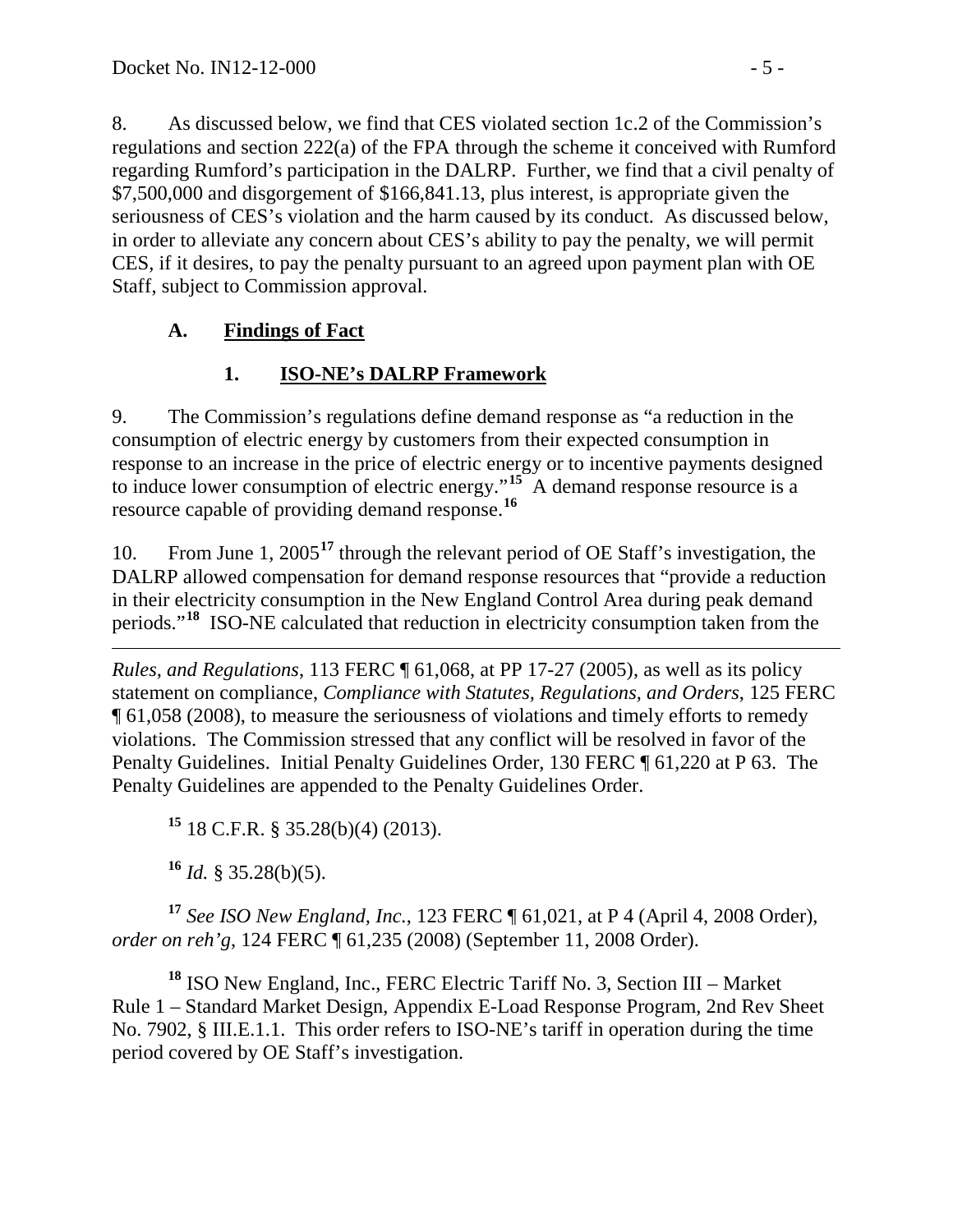grid by first establishing a customer baseline for each demand response resource, and then subtracting the demand response resource's actual metered load during the hours in which ISO-NE accepted the demand response resource's price-based bid.<sup>[19](#page-5-0)</sup> DALRP market participants could offer their demand response resources at a minimum price of \$50/MWh and a maximum price of \$1,000/MWh. Each offer had to be at least 100 kW. Each accepted offer then would be paid the applicable day-ahead zonal price multiplied by the cleared day-ahead offer.**[20](#page-5-1)**

11. ISO-NE's Load Response Program Manual required each DALRP participant to "be willing and capable of interrupting load within the parameters of the offer" and to "be able to interrupt Monday-Friday, on non-Demand Response Holidays between 7:00 AM - 6:00 PM."**[21](#page-5-2)** Per the Load Response Program Manual, each resource had its own customer baseline, which was determined as "the average hourly load, rounded to the nearest kWh, for each of the 24 hours in a day.<sup>"[22](#page-5-3)</sup> For a new demand response resource, the Load Response Program Manual specified that its customer baseline was "calculated for each hour in [a] day based on meter data from the initial [five] business days after the asset [wa]s approved and hourly meter data beg[an] to be recorded."**[23](#page-5-4)** Once an initial customer baseline was established, the customer baseline would be recalculated each day based on a weighted average of the previous day's customer baseline and the meter data for the present program day. However, for any day that a demand response offer was accepted, that day's customer baseline would be excluded from the rolling weighted average calculation of a demand response resource's customer baseline. Thus, a DALRP participant indefinitely could maintain its initial customer baseline by making daily offers that were accepted.**[24](#page-5-5)**

<span id="page-5-0"></span> **<sup>19</sup>** April 4, 2008 Order, 123 FERC ¶ 61,021 at PP 4-5; *see also* Load Response Program Manual § 4.3.1.3.

<span id="page-5-2"></span><span id="page-5-1"></span>**<sup>20</sup>** ISO New England, Inc., FERC Electric Tariff No. 3, Section III – Market Rule 1 – Standard Market Design, Appendix E-Load Response Program, 1st Rev Sheet No. 7906-7907, §§ III.E.2.2-III.E.2.3; Load Response Program Manual § 4.5.1.1.

**<sup>21</sup>** Load Response Program Manual § 2.2.1.

<span id="page-5-3"></span>**<sup>22</sup>** *Id.* § 4.2.1. **<sup>23</sup>** *Id.*

<span id="page-5-5"></span><span id="page-5-4"></span>**<sup>24</sup>** *Id.*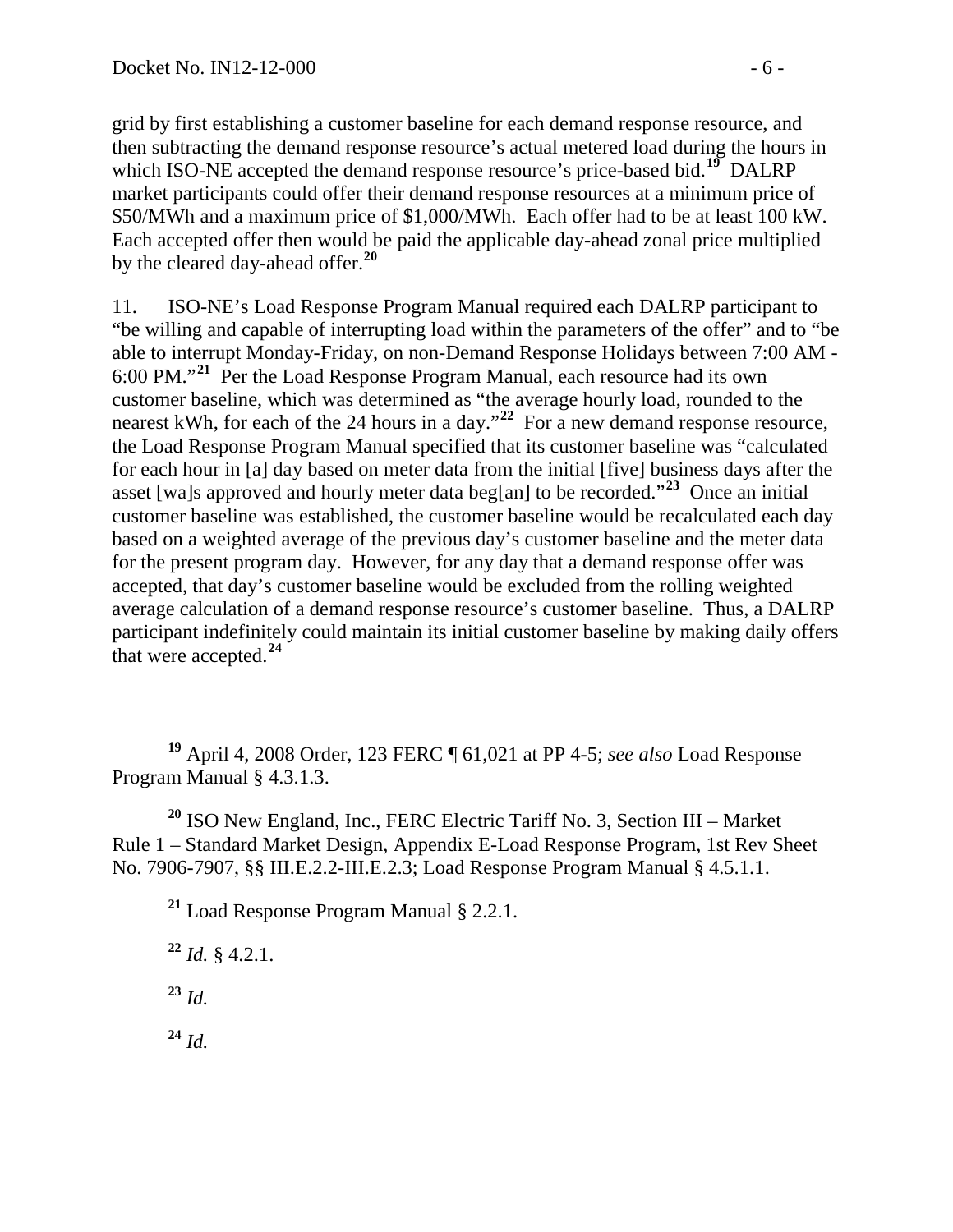12. Any ISO-NE market participant or demand response provider could enroll itself or an end-user in the DALRP.**[25](#page-6-0)** ISO-NE would then pay or collect fees from the enrolling participant (the entity responsible for enrolling the demand asset) but was not responsible for disbursing any revenues to, or collecting fees from, a demand response provider. The enrolling participant would then be responsible for distributing or collecting such funds to the demand response provider.**[26](#page-6-1)**

# **2. CES's Participation in the DALRP**

13. CES had, on occasion, served as Constellation NewEnergy, Inc.'s (Constellation's) broker for soliciting demand response customers in New England.**[27](#page-6-2)** In exchange for CES referring customers to Constellation, Constellation would act as the customer's enrolling participant in the DALRP and would pay CES a percentage of the referred customer's DALRP revenues. In the spring of 2007, on behalf of CES, Dr. Silkman approached Rumford's parent company, NewPage Corporation, to suggest Rumford participate in ISO-NE's DALRP.**[28](#page-6-3)** Constellation served as Rumford's enrolling participant and kept 10 percent of Rumford's DALRP revenues received from ISO-NE. Constellation then distributed 85 percent of the total DALRP revenues to Rumford and provided the remaining five percent to CES as Constellation's broker to Rumford.**[29](#page-6-4)**

<span id="page-6-0"></span>14. In 2007-2008, Rumford's paper mill had an electricity consumption ranging between 85 MW and 105 MW. When the mill was fully operational, Rumford's

**<sup>25</sup>** *Id.* § 2.2.

**<sup>26</sup>** *Id.* § 4.5.4.

<span id="page-6-2"></span><span id="page-6-1"></span>**<sup>27</sup>** *See* Master Broker Agreement between Constellation NewEnergy, Inc. and Competitive Energy Services, LLC (signed by Richard Silkman Aug. 28, 2006). Citations herein are to documents obtained and sworn testimony taken during OE Staff's nonpublic investigation. Citations to most documents refer to the entity supplying each document and the electronic or physical Bates stamp (*e.g.*, RUMF000001-3) and transcript references refer to the last name of the deponent, page, and line of the relevant transcript (*e.g.*, Silkman Dep. 150:1-10).

**<sup>28</sup>** *See* Silkman Dep. 150-52.

<span id="page-6-4"></span><span id="page-6-3"></span>**<sup>29</sup>** *See* Response of Competitive Energy Services, LLC to Certain Questions in the April 7, 2008 Data Request to Rumford Paper Company for which CES Has Relevant Information at 8 (Apr. 25, 2008) (CES Data Response); RUMF000001-3 at 3.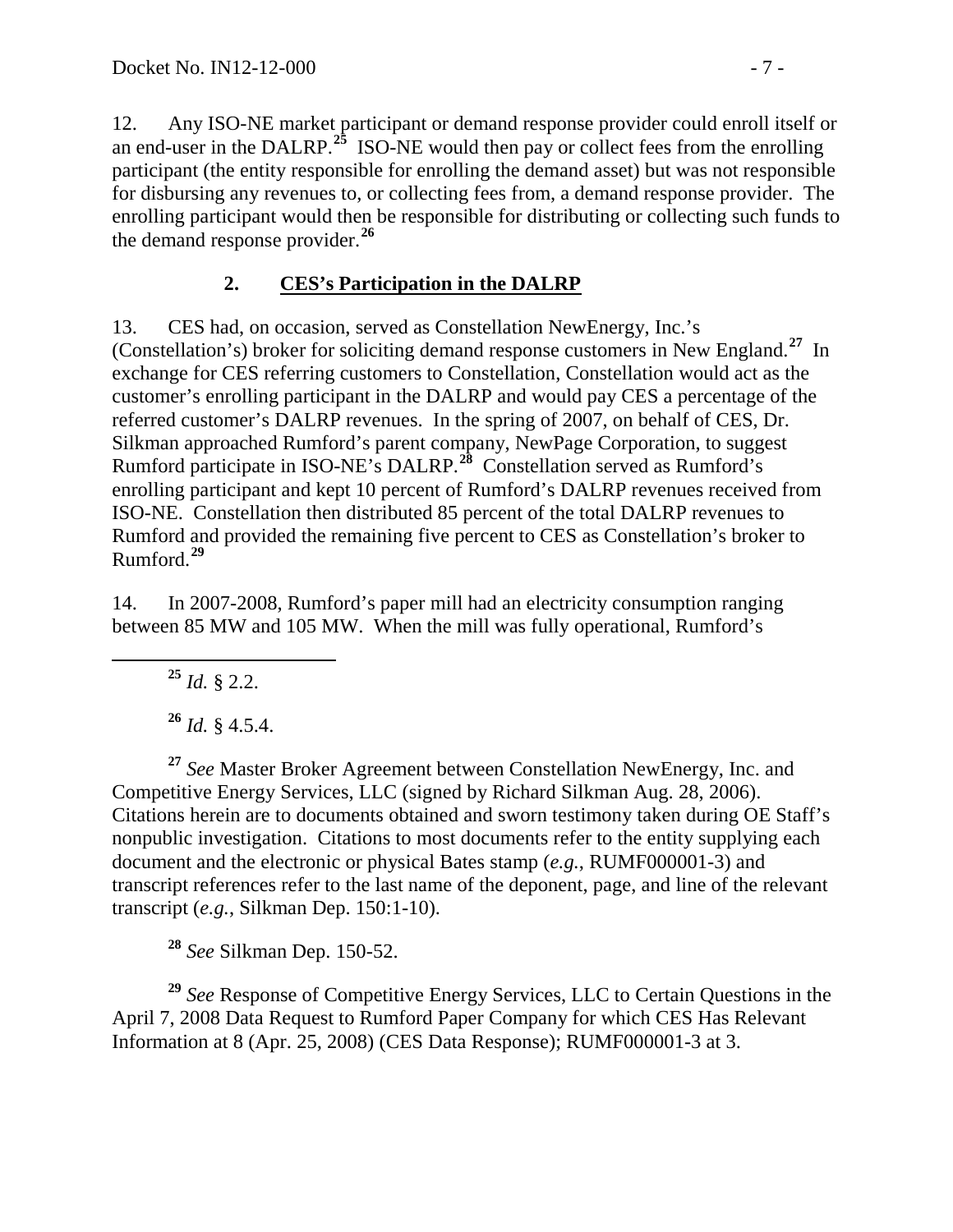electricity consumption was approximately 95 MW.**[30](#page-7-0)** To meet its mill's energy requirements, Rumford used a combination of grid electricity purchases and its on-site generator, G4, with a nameplate capacity of 110 MW. Rumford relied primarily on G4 to serve its load given the prevailing 2007 fuel prices.<sup>[31](#page-7-1)</sup> Due to the difficulties in starting up and shutting down, G4 ran continuously at least at a "level necessary to maintain essential mill operations."**[32](#page-7-2)** Rumford sold excess electricity generated by G4 to the grid. Additional operation of the G4 generator depended on market prices and Rumford's cost to generate additional electricity from G4.**[33](#page-7-3)**

<span id="page-7-8"></span>15. In mid-2007, when CES approached Rumford about participating in the DALRP, CES and Rumford agreed that Rumford would claim 20-30 MW of demand response in the DALRP.**[34](#page-7-4)** CES proposed that Rumford participate in the DALRP by lowering its G4 generation output during the initial five-day customer baseline establishment period, thereby increasing its grid electricity purchases.**[35](#page-7-5)** Because Rumford's customer baseline would be established based on its metered consumption of grid electricity, purchasing additional grid electricity would increase its customer baseline even if its total mill load otherwise remained the same.**[36](#page-7-6)** Dr. Silkman and Rumford expected that Rumford's increased purchases of electricity from the grid during the initial customer baseline period would cost Rumford approximately \$120,000, but Dr. Silkman informed Rumford that the higher grid energy purchase expenses could be earned back within one week of DALRP participation.<sup>[37](#page-7-7)</sup> Once Rumford's customer baseline was established based on the

<span id="page-7-2"></span><span id="page-7-1"></span><span id="page-7-0"></span> **<sup>30</sup>** Show Cause Answer, CES Rule 1b.19 Response at 11-12 (CES 1b.19 Response).

**<sup>31</sup>** *Id.* at 12-13.

**<sup>32</sup>** *Id.* at 13.

<span id="page-7-3"></span>**<sup>33</sup>** *Id.*

<span id="page-7-4"></span>**<sup>34</sup>** Silkman Dep. 171-72.

**<sup>35</sup>** *Id.* 203:11-14; Alley Dep. 107-09, 126:2-6.

**<sup>36</sup>** *See* Alley Dep. 90-91,107-08, 122-24.

<span id="page-7-7"></span><span id="page-7-6"></span><span id="page-7-5"></span>**<sup>37</sup>** E-mail from Dr. Richard Silkman, Managing Member, Competitive Energy Services, LLC, to John Fuller, Production Manager, Rumford Paper Company, cc to Scott Alley, Utilities Superintendent, Rumford Paper Company, and Rick Abradi, Energy Manager, Rumford Paper Company (July 19, 2007 5:39 PM EDT) (July 19, 2007 E-mail).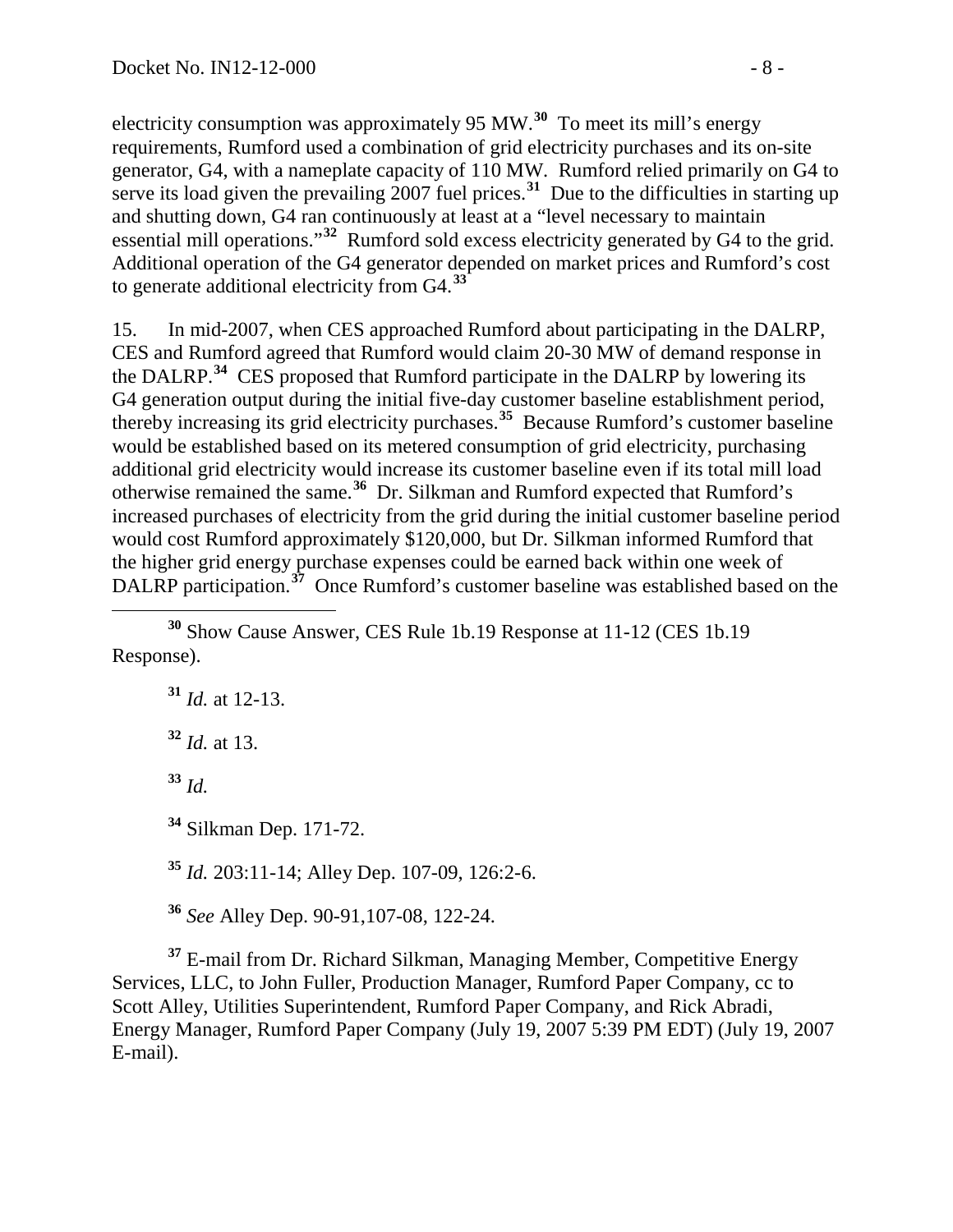increased grid electricity purchases, Rumford would participate in the DALRP by making load reduction bids at the minimum offer price at the time of \$50/MWh.<sup>[38](#page-8-0)</sup>

<span id="page-8-7"></span>16. Dr. Silkman further told Rumford personnel that, if Rumford's load reduction bids cleared each day Rumford participated in the DALRP, Rumford's customer baseline would not be adjusted from its customer baseline set during the initial customer baseline period. Therefore, once the initial customer baseline period ended, Rumford's initial customer baseline was established, and Rumford began submitting daily load reduction bids, Rumford would be able to receive payment for load reductions by simply resuming routine operation of the G4 generator without otherwise reducing its load.**[39](#page-8-1)**

17. On behalf of Rumford, CES contacted Constellation to enroll Rumford in the DALRP. CES proposed using Constellation as its enrolling participant due to Constellation's size and good reputation in the New England Power Pool.**[40](#page-8-2)** In July 2007, Rumford executed an agreement with Constellation to enroll Rumford in the DALRP.**[41](#page-8-3)** During the enrollment process neither CES nor Rumford sought advice from Constellation or ISO-NE about their planned actions during the initial five-day customer baseline period for Rumford.**[42](#page-8-4)** As part of enrollment, CES, with Rumford's consent, communicated to ISO-NE a demand response capability for Rumford of 20 MW.**[43](#page-8-5)**

18. Rumford's initial five-day customer baseline ran on July 24, 25, 26, 27, and 30, 2007. Per the Load Response Program Manual, Rumford did not include July 28 and 29, 2007 in this initial customer baseline because these two days were non-business days.**[44](#page-8-6)**

<span id="page-8-0"></span> **<sup>38</sup>** *See* Alley Dep. 143:13-16; Silkman Dep. 318:19-22 (conceding that it would have been a mistake if Rumford bid under the \$50/MWh minimum bid offer).

**<sup>39</sup>** *See* Alley Dep. 90-91, 119-20, 136, 139, 140-41, 145-46.

<span id="page-8-2"></span><span id="page-8-1"></span>**<sup>40</sup>** *See* RUMF000001-3 at 2. The New England Power Pool is a voluntary association of market participants from the six New England States.

<span id="page-8-4"></span><span id="page-8-3"></span>**<sup>41</sup>** Responses of Constellation NewEnergy, Inc. to [OE] Staff's April 7, 2008 Data Request at 10 (May 9, 2008).

**<sup>42</sup>** *See* Silkman Dep. 190:10-16.

**<sup>43</sup>** CES Data Response at 3.

<span id="page-8-6"></span><span id="page-8-5"></span>**<sup>44</sup>** *See* ISO-NE generated load profiles for Rumford Paper Company in July, August, and November 2007 and 5-minute interval energy data, ISO-NE April 22, 2008 Data Response.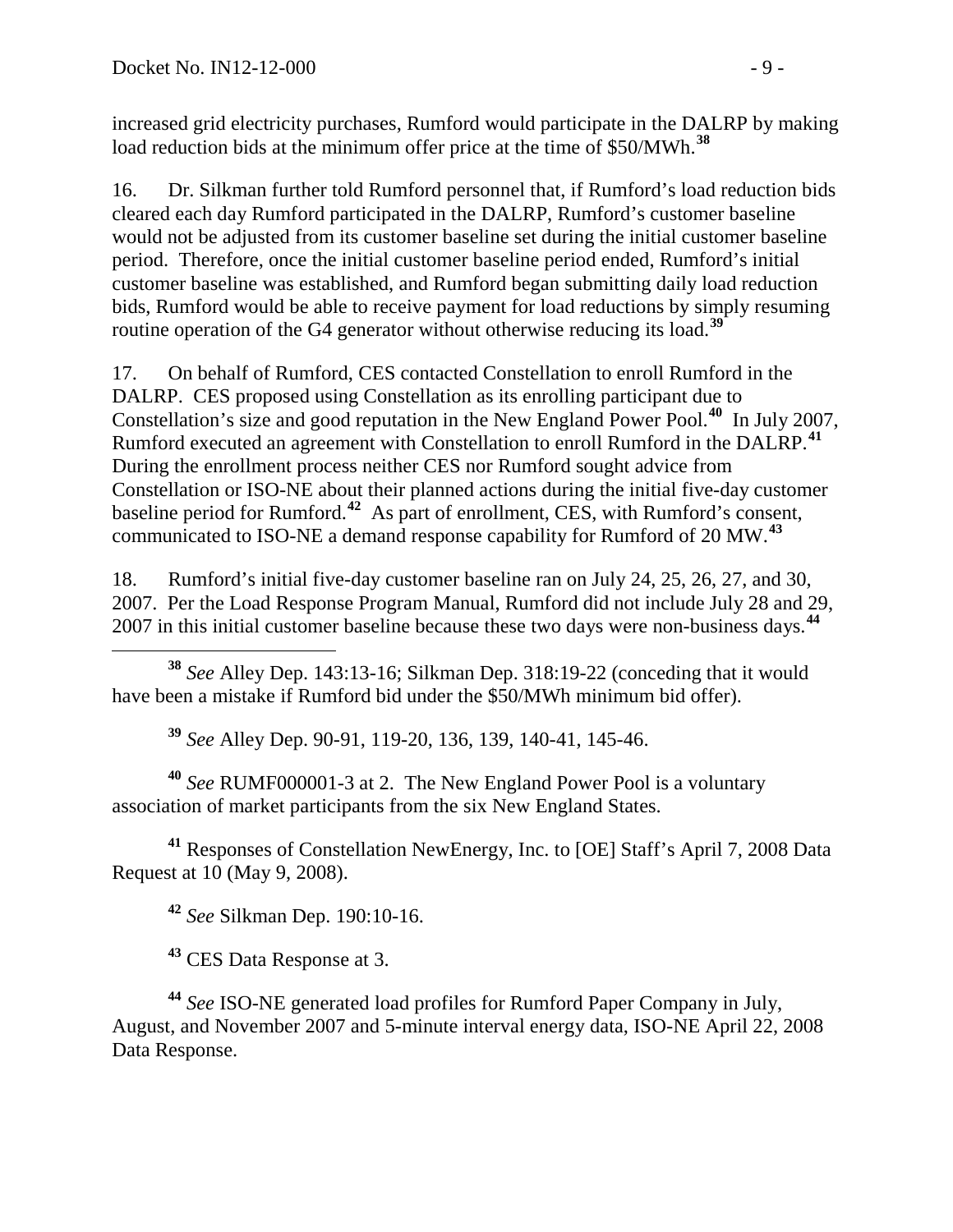Shortly before 7:00 AM each day of the initial customer baseline period, Rumford's metered consumption of grid energy increased to 30-45 MW, where it would stay until 6:00 PM, when it returned to approximately 5-10 MW.**[45](#page-9-0)** The increase in Rumford's purchases of grid energy during these hours was attributable to Rumford instructing its personnel to curtail the G4 generator, increasing grid energy purchases from ISO-NE. **[46](#page-9-1)**

19. ISO-NE used the metered load data reflected on the following chart to establish Rumford's initial customer baseline:



20. On almost every non-holiday weekday between July 31, 2007, and early February 2008, Rumford or CES on its behalf submitted DALRP load reduction offers for each DALRP program hour.**[47](#page-9-2)** These offers were almost always submitted at the minimum DALRP offer price of \$50/MWh.**[48](#page-9-3)** Rumford's offers of \$50/MWh almost

**<sup>45</sup>** *See id.*

<span id="page-9-1"></span><span id="page-9-0"></span>**<sup>46</sup>** Response of Rumford Paper Company to the August 15, 2008 Second Data Requests to Rumford Paper Company at 25.

<span id="page-9-3"></span><span id="page-9-2"></span>**<sup>47</sup>** *See* RUMF0000926-0000946 (spreadsheet providing Rumford's DALRP offer data).

**<sup>48</sup>** CES 1b.19 Response at 27.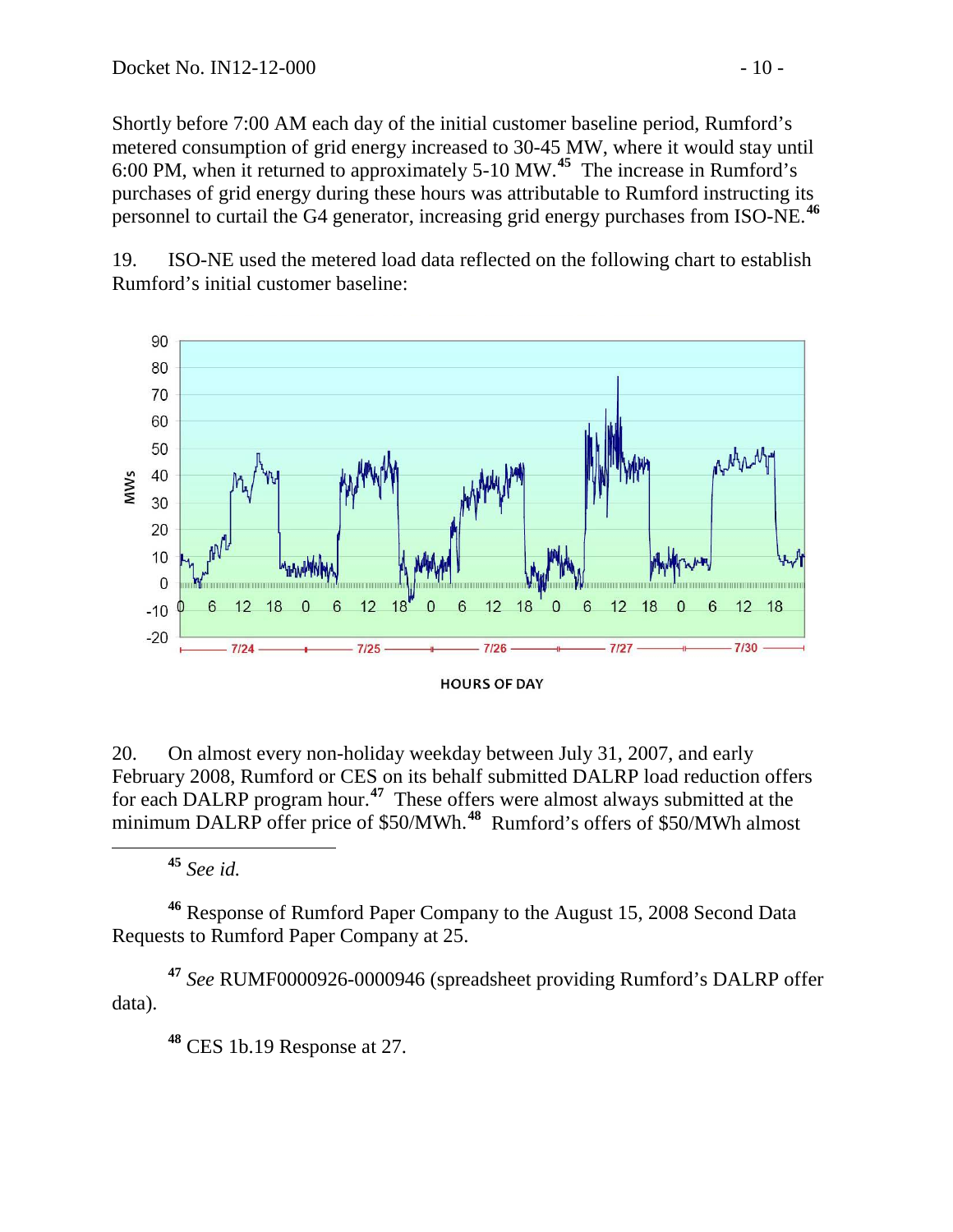always cleared during this period because they were lower than locational marginal prices during DALRP hours in this period.**[49](#page-10-0)** Rumford earned DALRP revenues for each day it participated in the DALRP during this period. Because Rumford offered into the DALRP almost every weekday during this period and those offers almost always cleared, its customer baseline did not adjust significantly over time. The only situations where Rumford's bids did not clear were when CES inadvertently submitted an invalid offer, when Rumford expected to repair on-site equipment over the subsequent day, and when ISO-NE instructed Rumford to restore its customer baseline after a generator outage in November 2007.**[50](#page-10-1)**

21. During the months of Rumford's participation in the DALRP, Rumford did not veer from its routine in order to provide demand response; Rumford neither increased its on-site generation to reduce its demand from the grid nor reduced its electricity consumption. CES acknowledges that it did not expect Rumford would reduce energy consumption as part of participation in the DALRP.**[51](#page-10-2)** The following chart compares Rumford's actual grid consumption (the line on the bottom) to Rumford's established customer baseline (the line on the top) that was used by ISO-NE to calculate Rumford's load reduction for the purposes of DALRP compensation (shaded area between two lines during program hours) on July 31, 2007, Rumford's first day of DALRP participation:**[52](#page-10-3)**

<span id="page-10-0"></span>**<sup>49</sup>** *See* OE Staff Report at 13; CES 1b.19 Response at 31-34.

<span id="page-10-1"></span>**<sup>50</sup>** Silkman Dep. 316; CES 1b.19 Response at 28-31.

<span id="page-10-2"></span>**<sup>51</sup>** Silkman Dep. 257:13-20.

<span id="page-10-3"></span>**<sup>52</sup>** *See* December 7, 2011 ISO-NE Data Response.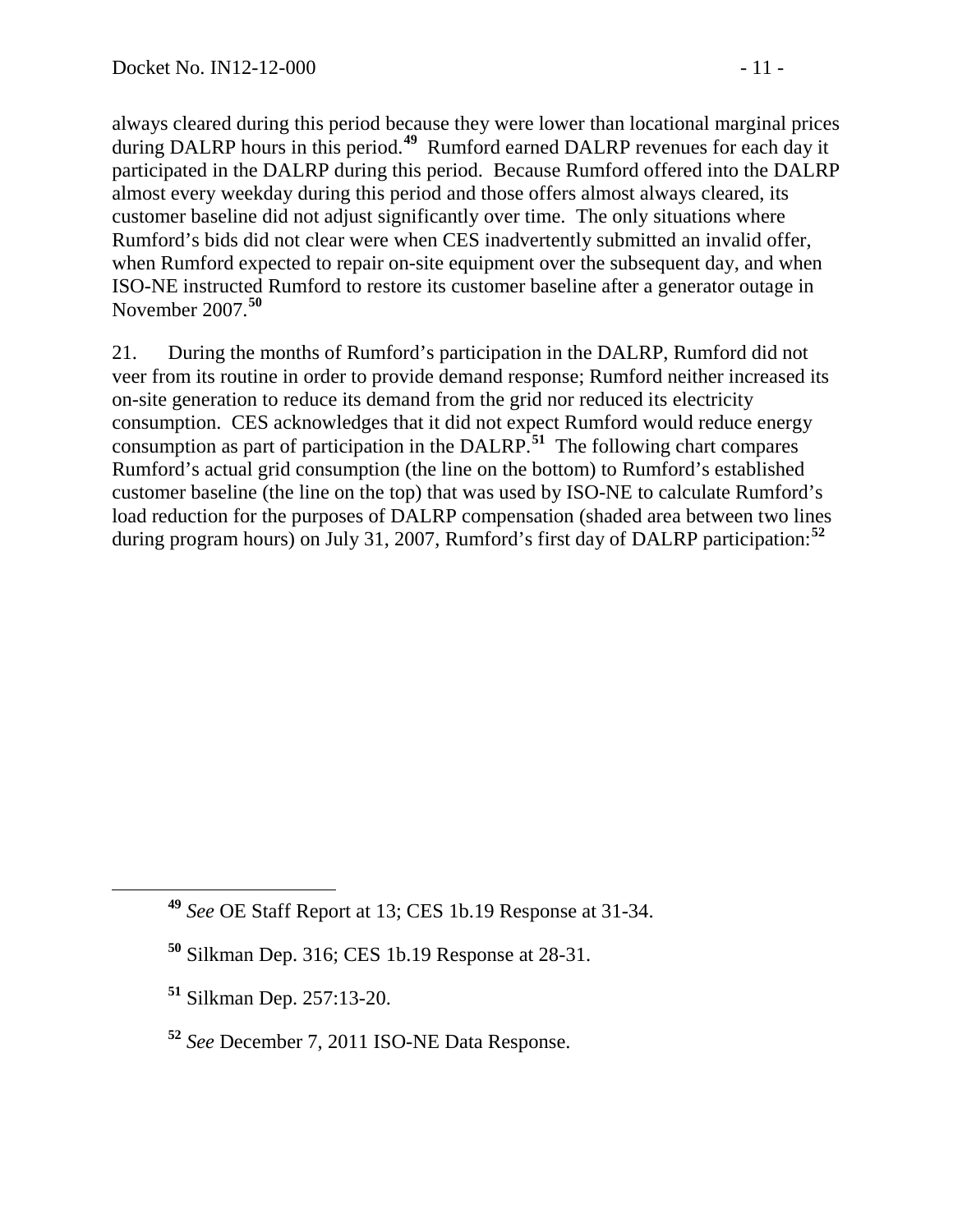

22. ISO-NE paid Rumford \$36,193.37 for its demand response on July 31, 2007. **[53](#page-11-0)** Rumford reflected comparable differences between its customer baseline and grid consumption on almost every other day of its DALRP participation. In total, ISO-NE paid \$3,336,964.63 for Rumford's participation in the DALRP between July 2007 and February 2008. Of that amount, Rumford received \$2,836,419.08, around 84.9 percent, and CES received \$166,841.13, around 4.9 percent. **[54](#page-11-1)**

23. On September 13, 2007, during an unexpected outage of Rumford's G4 generator, CES and Rumford submitted a 1 MW load reduction bid for each hour of possible DALRP participation. Even with G4's outage, Rumford was paid \$33,238.36 for DALRP participation that day.**[55](#page-11-2)**

<span id="page-11-0"></span>24. In November 2007, CES sought advice from Constellation and ISO-NE on how to participate in the DALRP in light of another G4 outage. ISO-NE advised CES to reset

**<sup>53</sup>** *Id.*

<span id="page-11-1"></span>**<sup>54</sup>** *See* CNE0023813-18.

<span id="page-11-2"></span>**<sup>55</sup>** December 7, 2011 ISO-NE Data Response.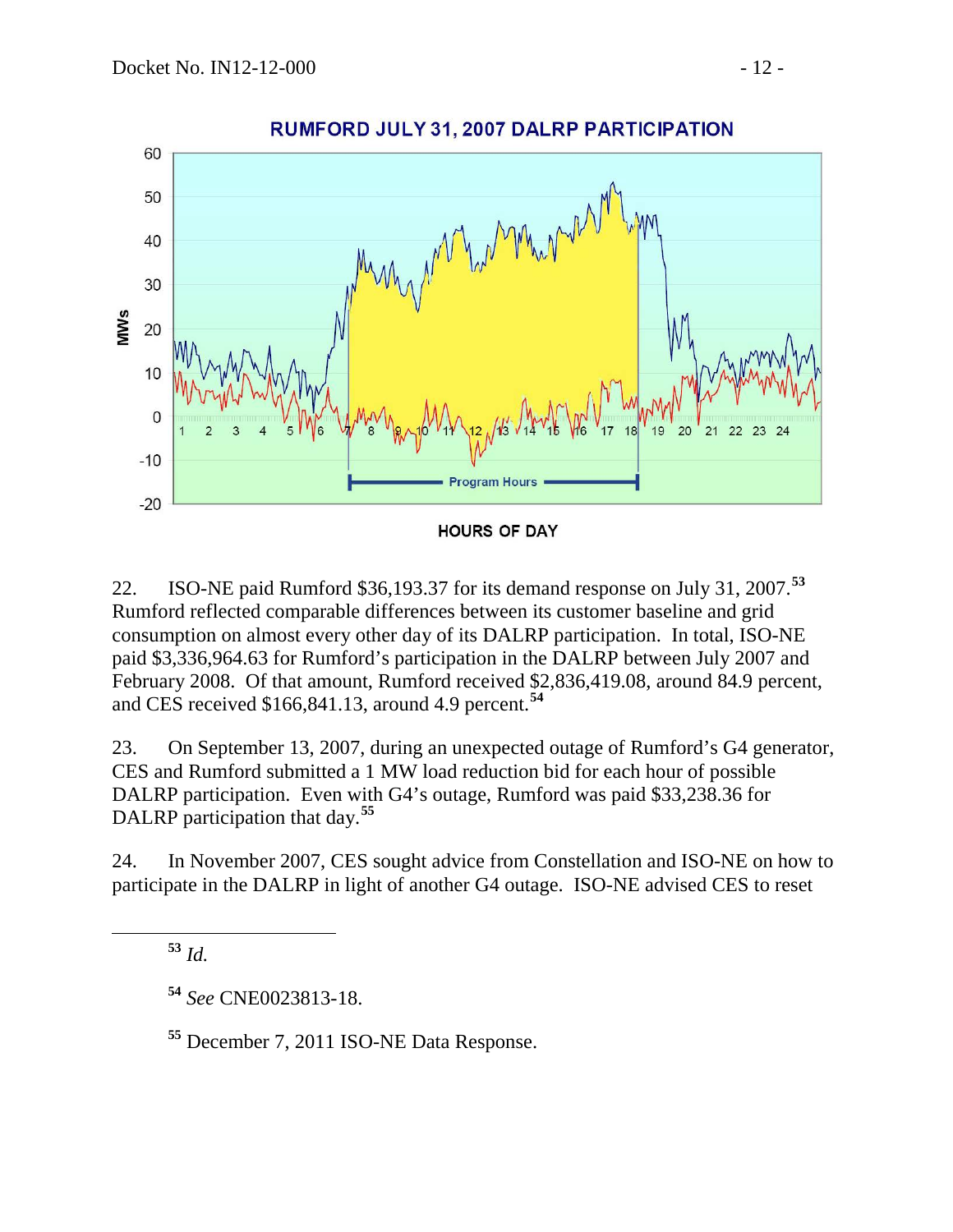Rumford's customer baseline to the levels established in July 2007.**[56](#page-12-0)** Although neither ISO-NE nor Constellation criticized that customer baseline level, they also had no knowledge that Rumford and CES established the customer baseline through lower onsite generation and increased grid energy purchases.**[57](#page-12-1)**

25. Except with regard to that November 2007 outage, Dr. Silkman, CES and Rumford never asked ISO-NE or Constellation whether Rumford's actions during the initial customer baseline measurement period or throughout its participation in the DALRP were proper. Dr. Silkman, CES and Rumford also did not tell Constellation or ISO-NE that Rumford had lowered its on-site generation and simultaneously purchased grid power during the customer baseline measurement period in late July 2007.**[58](#page-12-2)** In January 2008, ISO-NE made a presentation notifying its stakeholders that it expected to make changes to the DALRP because several market participants had learned how to profit from intentionally establishing and then maintaining an inflated customer baseline. In this presentation, ISO-NE claimed that some market participants inflated their customer baselines by increasing consumption or lowering output of behind-the-meter generation when establishing their customer baselines and were paid for demand response without reducing load. In addition, ISO-NE indicated that ISO-NE intended to raise the minimum bid for DALRP participants, among other proposed actions. **[59](#page-12-3)**

26. Dr. Silkman forwarded ISO-NE's January 2008 presentation to Rumford managers that same month. In his e-mail to these Rumford managers, Dr. Silkman emphasized that, should ISO-NE change its DALRP rules, "many" days would occur in which the DALRP clearing price does not exceed the minimum bid, which would therefore cause the customer baseline of a DALRP participant whose bid does not clear to adjust. **[60](#page-12-4)**

<span id="page-12-0"></span>27. In January 2008, CES also received a phone call from Constellation's Senior Vice-President, Peter Kelly-Detwiler, followed by a letter from Constellation to all of Constellation's DALRP customers. In these communications, Constellation explained its

**<sup>56</sup>** Silkman Dep. 99-101, 420-24.

**<sup>57</sup>** *See* Richard Dep. 49:2-8, 76-80.

**<sup>58</sup>** Silkman Dep. 260:7-15, 266:15-21, 366:12-17.

<span id="page-12-4"></span><span id="page-12-3"></span><span id="page-12-2"></span><span id="page-12-1"></span>**<sup>59</sup>** Henry Yoshimura, ISO New England, Day-Ahead Load Response Program (DALRP) Recommended Market Rule Changes PowerPoint Presentation at 3-4, 7-9, 15-17 (Jan. 23, 2008) (Yoshimura Presentation).

**<sup>60</sup>** RUMF0001495-97.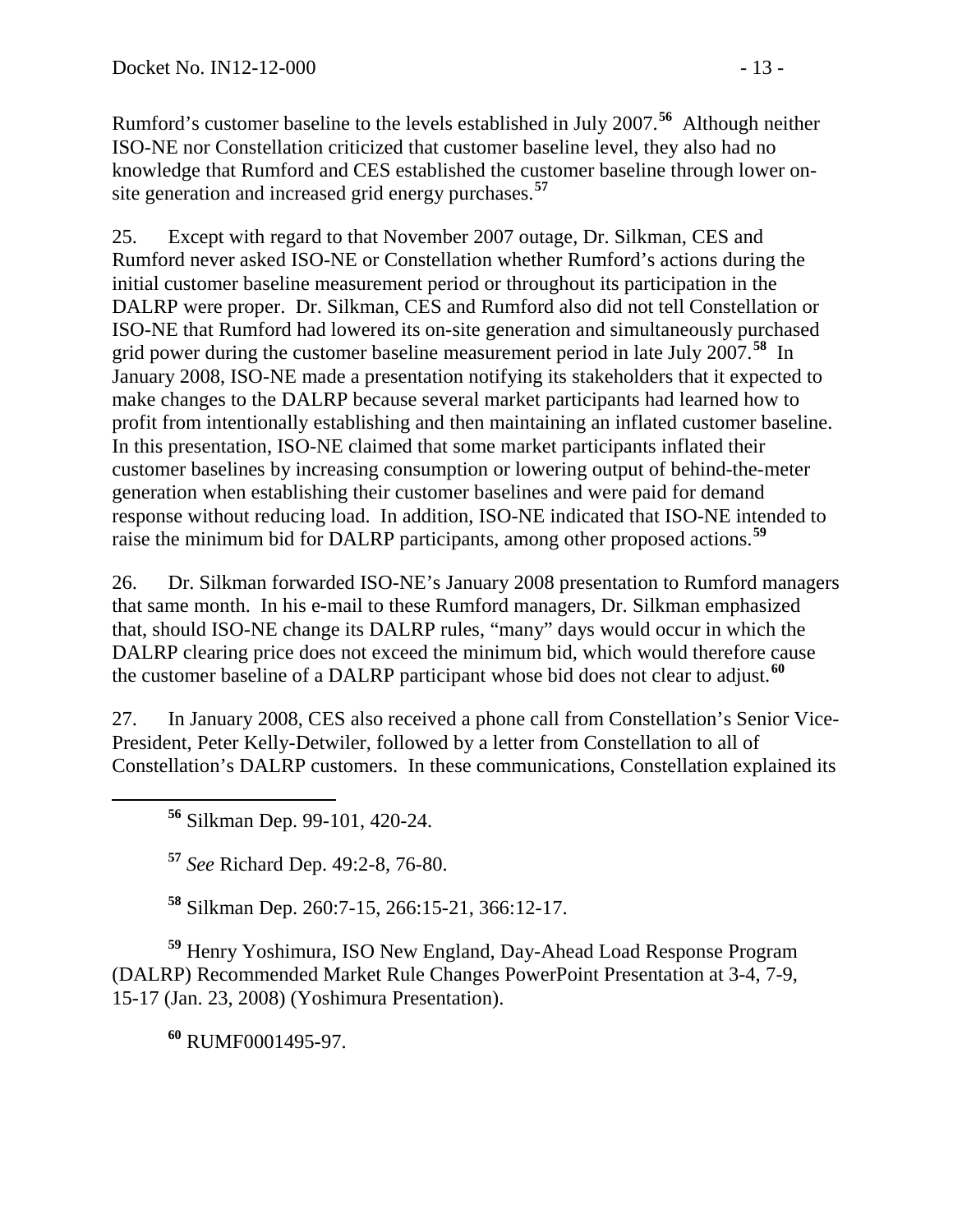concerns that certain DALRP customers had increased their usage during the customer baseline establishment periods. Constellation also warned that ISO-NE could sanction a customer or its enrolling participant if ISO-NE determined that the customer committed "fraud to extract Load Response Program payments."**[61](#page-13-0)**

28. On February 5, 2008 ISO-NE proposed tariff revisions changing the minimum price that demand response resources can offer into the market.<sup>[62](#page-13-1)</sup> As a result, the minimum bid jumped from \$50/MWh on February 8, 2008, to \$121/MWh on February 11, 2008.**[63](#page-13-2)** On April 4, 2008, the Commission accepted ISO-NE's DALRP changes, and announced that the Commission's Office of Enforcement had begun a nonpublic investigation in February 2008 into whether any participants in the DALRP had violated the Commission's rules.**[64](#page-13-3)**

# **B. Determination of Violation**

# **1. Fraudulent Device, Scheme or Artifice**

## **a. Show Cause Answer**

29. CES claims OE Staff's entire support for CES's participation in an alleged market manipulation scheme consists of a single piece of advice to Rumford on its customer baseline establishment, i.e., CES's advice to Rumford described *supra* in PP [15](#page-7-8)[-16,](#page-8-7) which CES asserts was neither fraudulent nor a scheme.<sup>[65](#page-13-4)</sup> CES contends that while OE Staff's allegation of an "inflated" customer baseline hinges on Rumford's departure from a "normal" customer baseline, OE Staff fails to explain what a "normal" customer baseline would be for a facility such as Rumford, whose purchases from, and sales to, the

**<sup>61</sup>** RUMF0001701-02 at 1-2; *see also* Silkman Dep. 385-92.

<span id="page-13-1"></span><span id="page-13-0"></span>**<sup>62</sup>** *See ISO New England Inc.*, Filing of Changes to Day-Ahead Load Response Program, Docket No. ER08-538-000 (Feb. 5, 2008).

**<sup>63</sup>** CES Answer at 13.

<span id="page-13-4"></span><span id="page-13-3"></span><span id="page-13-2"></span>**<sup>64</sup>** April 4, 2008 Order, 123 FERC ¶ 61,021 at P 50 n.49; *see also* September 11, 2008 Order, 124 FERC ¶ 61,235 at P 9.

**<sup>65</sup>** CES Answer at 2, 12.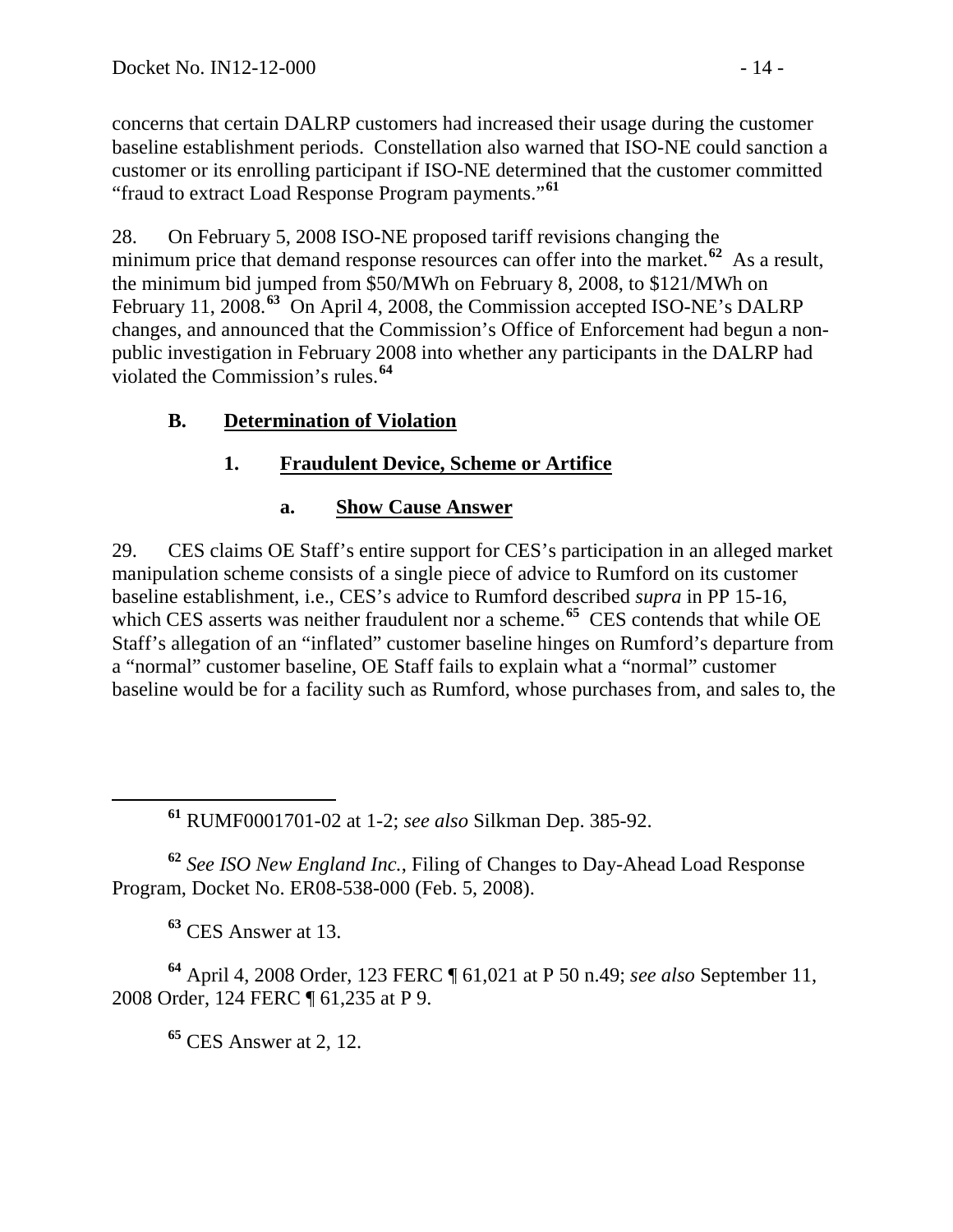grid fluctuate significantly from day-to-day and hour-to-hour.**[66](#page-14-0)** CES maintains that, even if deemed erroneous after-the-fact, its advice to Rumford was not a fraudulent scheme.**[67](#page-14-1)**

30. CES points to a lack of guidance on how Rumford's customer baseline should have been established and asserts its advice does not constitute fraud because it did not violate any ISO-NE or Commission rules, regulations, or DALRP program guidance.**[68](#page-14-2)** CES claims no ISO-NE program documents "discuss, much less disallow, managing the level of behind-the-meter generation during the baseline period."**[69](#page-14-3)** CES further claims that both ISO-NE and then-Commissioner Wellinghoff have recognized – in the context of correcting the flawed DALRP rules – that customer baseline methodologies are "complex" and "by no means intuitive."**[70](#page-14-4)**

31. CES attributes any Rumford customer baseline errors to Constellation, Rumford's enrolling participant, who CES identifies as having settled other previous allegations of market manipulation. **[71](#page-14-5)** CES states that Constellation submitted Rumford's daily DALRP bids and was the sole entity with responsibility and the ability to speak with ISO-NE on

<span id="page-14-1"></span>**<sup>67</sup>** CES Answer at 2.

**<sup>68</sup>** *Id.* at 2, 6.

**<sup>69</sup>** CES 1b.19 Response at 17.

<span id="page-14-4"></span><span id="page-14-3"></span><span id="page-14-2"></span>**<sup>70</sup>** *Id.* at 20-21 (citing April 4, 2008 Order, 123 FERC ¶ 61,021 at P 29; April 4, 2008 Order, 123 FERC ¶ 61,021 (Wellinghoff, Comm'r, concurring in part and dissenting in part)).

<span id="page-14-5"></span>**<sup>71</sup>** CES Answer at 4, 12-14. We note the 2012 market manipulation settlement agreement referenced by CES involved Constellation Energy Commodities Group, Inc., an affiliate entity of Constellation NewEnergy, Inc., the entity which served as Rumford's enrolling participant. The Commission notes that the settlement in that proceeding did not involve any allegations involving Constellation NewEnergy, Inc. or of manipulation of the DALRP or any other demand response program. *See Constellation Energy Commodities Group, Inc.*, 138 FERC ¶ 61,168 (2012).

<span id="page-14-0"></span>**<sup>66</sup>** *Id.* at 2-3, 6-7. In support, CES presents a graph displaying Rumford's purchases of electricity from, and sales to, the ISO-NE grid for 2007-2008, from which CES "def[ies] anyone to define Rumford's 'normal' baseline . . . ." *Id.* at 3; *see also* CES 1b.19 Response at 11-13 (describing Rumford's operation of its G4 generator and its link to fuel prices and other operating conditions).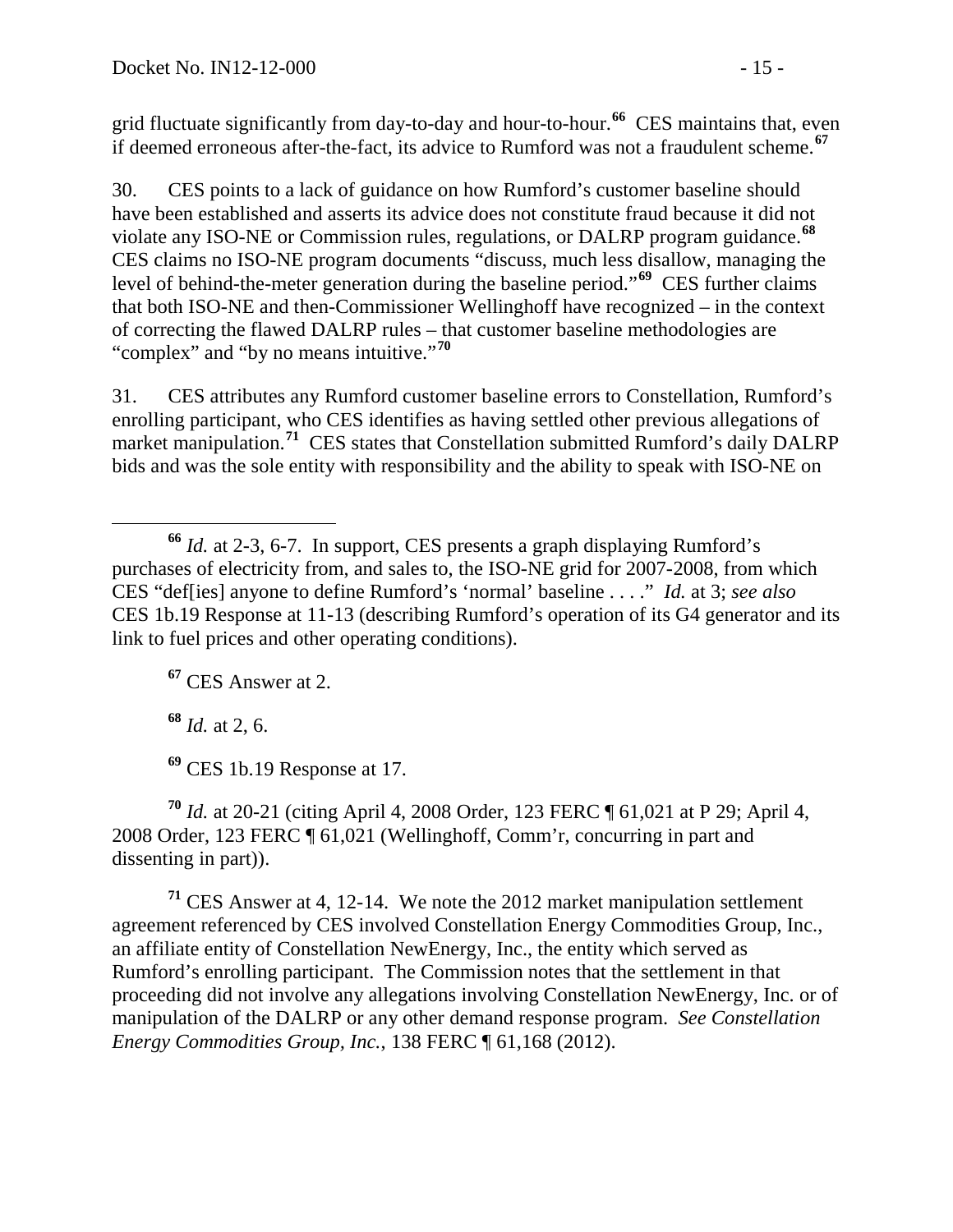Rumford's behalf.**[72](#page-15-0)** CES argues that Constellation, not CES, was in the best position to inform Rumford of the legitimacy of its customer baseline given Constellation's possession of both Rumford's prior metering data and – incident to its additional role as Rumford's power provider – Rumford's current power purchases.**[73](#page-15-1)**

32. Absent any contrary guidance from ISO-NE or Constellation, CES asserts it was not fraud for CES to advise Rumford to set its customer baseline at a pre-determined level, considering one of Rumford's internal operating procedures. That procedure preceded Rumford's DALRP participation and called for different generating levels depending on the price of fuel and ISO-NE market prices, and in order to operate the mill safely. CES claims it designed its customer baseline advice "to make available to the [DALRP] only the electricity in excess of what was necessary to operate [Rumford's] mill" if directed by ISO-NE to shed load to participate in the DALRP. **[74](#page-15-2)**

33. CES also disputes OE Staff's view that its advice resulted in Rumford being paid for "doing nothing."**[75](#page-15-3)** CES claims Rumford was "paid for offering capacity and lower priced energy to the grid" and "for reducing the amount of electricity it purchased from the grid the day after its bids cleared."**[76](#page-15-4)** CES asserts that Rumford met these requirements even if Rumford did not have to change the G4 generator's operating level, and that other programs similarly provide legitimate payments to entities for doing what they already were doing. **[77](#page-15-5)**

34. CES further argues that any flaws in its advice regarding setting Rumford's customer baseline were attributable to fundamental flaws in ISO-NE's DALRP program, not fraud. In support, CES notes that OE Staff concedes that submitting unchanging

<span id="page-15-0"></span>**<sup>72</sup>** CES Answer at 12-14.

<span id="page-15-1"></span>**<sup>73</sup>** *Id.* at 12-13.

<span id="page-15-2"></span>**<sup>74</sup>** *Id.* at 7; *see also* CES 1b.19 Response at 21-23.

**<sup>75</sup>** CES Answer at 10.

**<sup>76</sup>** *Id.*

<span id="page-15-5"></span><span id="page-15-4"></span><span id="page-15-3"></span>**<sup>77</sup>** For example, CES notes that nuclear power plants will operate regardless of whether they receive capacity payments and that hydroelectric plants receive market clearing prices for electricity the plants would still generate if market prices were lower. *Id.*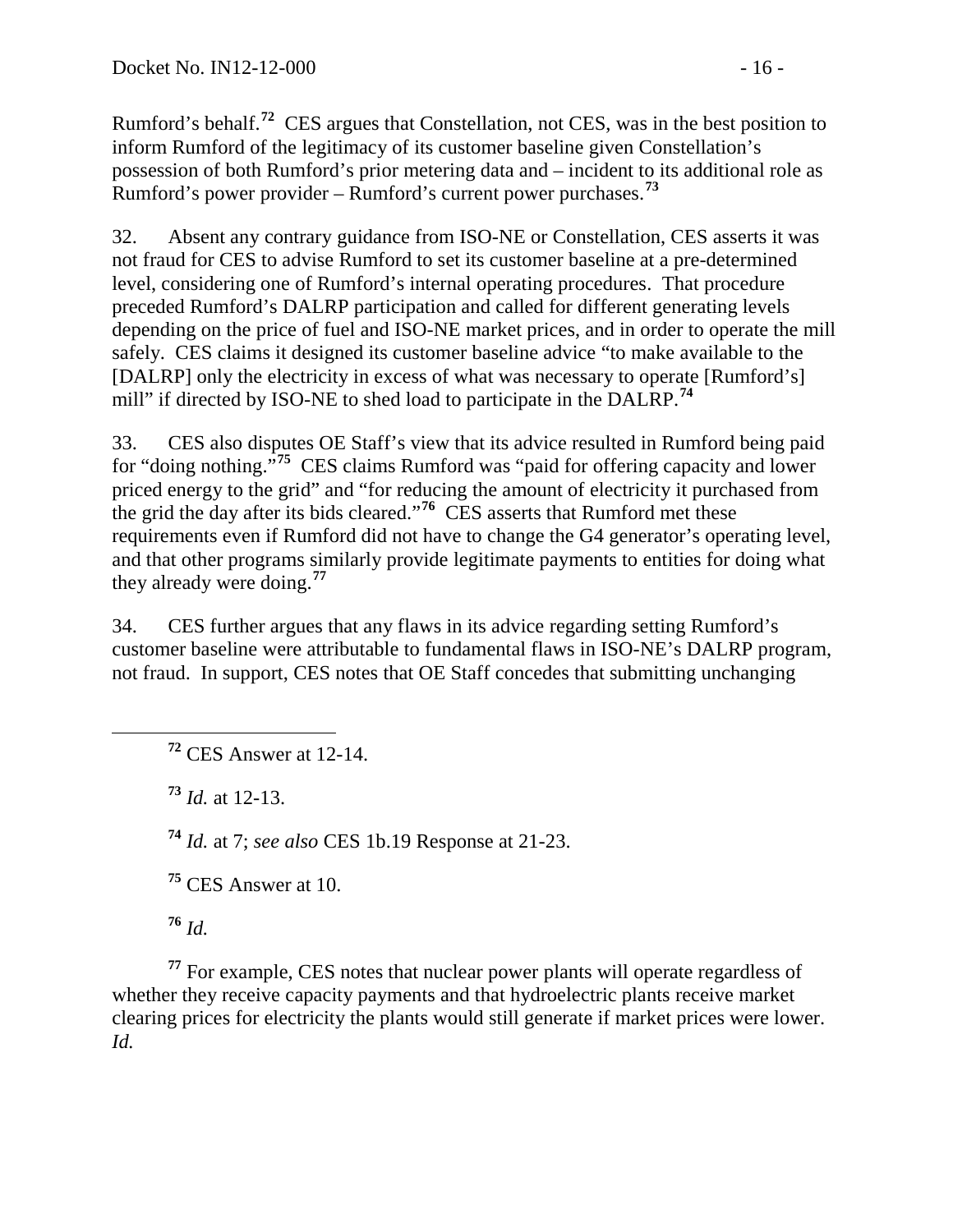minimum bids would not alone constitute market manipulation.**[78](#page-16-0)** CES reasons that had the program "not been fatally flawed due to the static minimum bid price," Rumford's customer baseline would have adjusted.**[79](#page-16-1)** CES further notes the Commission modified the DALRP in 2008 to eliminate the unchanging minimum bid price that produced static customer baselines.**[80](#page-16-2)**

35. CES also asserts that its advice to Rumford is not fraud because that advice did not deceive Constellation or ISO-NE. CES claims that Constellation knew or should have known Rumford's generating capabilities and electricity purchases, and thus Constellation cannot claim it was unaware of Rumford's customer baseline period generator curtailments.**[81](#page-16-3)** Moreover, CES claims Dr. Silkman explained to Constellation exactly how CES advised Rumford to set its customer baseline on at least three occasions before and after Rumford's enrollment in the DALRP. **[82](#page-16-4)** CES also claims it did not deceive ISO-NE because ISO-NE, like Constellation, had the metering data regarding Rumford's energy usage.**[83](#page-16-5)** CES further claims ISO-NE endorsed CES's customer baseline advice during a November 2007 outage by advising Constellation that Rumford should reset its customer baseline to its initial customer baseline period level.**[84](#page-16-6)**

# **b. OE Staff Report and Reply**

36. OE Staff argues that CES does not dispute the material facts of its conduct, only whether CES's conduct constitutes fraud.<sup>[85](#page-16-7)</sup> OE Staff claims that CES and Rumford engaged in a scheme that misrepresented to ISO-NE "Rumford's typical load and willingness and ability to reduce load" and resulted in compensation to CES and

**<sup>79</sup>** *Id.* at 8, 11.

<span id="page-16-4"></span><span id="page-16-3"></span><span id="page-16-2"></span><span id="page-16-1"></span><span id="page-16-0"></span>**<sup>80</sup>** *Id.* at 2, 11 (citing September 11, 2008 Order, 124 FERC ¶ 61,235 at PP 5, 8; April 4, 2008 Order, 123 FERC ¶ 61,021 at P 25).

**<sup>81</sup>** CES 1b.19 Response at 15; CES Answer at 17.

**<sup>82</sup>** CES 1b.19 Response at 24.

<span id="page-16-5"></span>**<sup>83</sup>** CES Answer at 17.

<span id="page-16-6"></span>**<sup>84</sup>** *Id.*; *see also* CES 1b.19 Response at 29-30.

<span id="page-16-7"></span>**<sup>85</sup>** OE Staff Reply at 1.

**<sup>78</sup>** *Id.* at 10 (citing OE Staff Report at 21 n.103).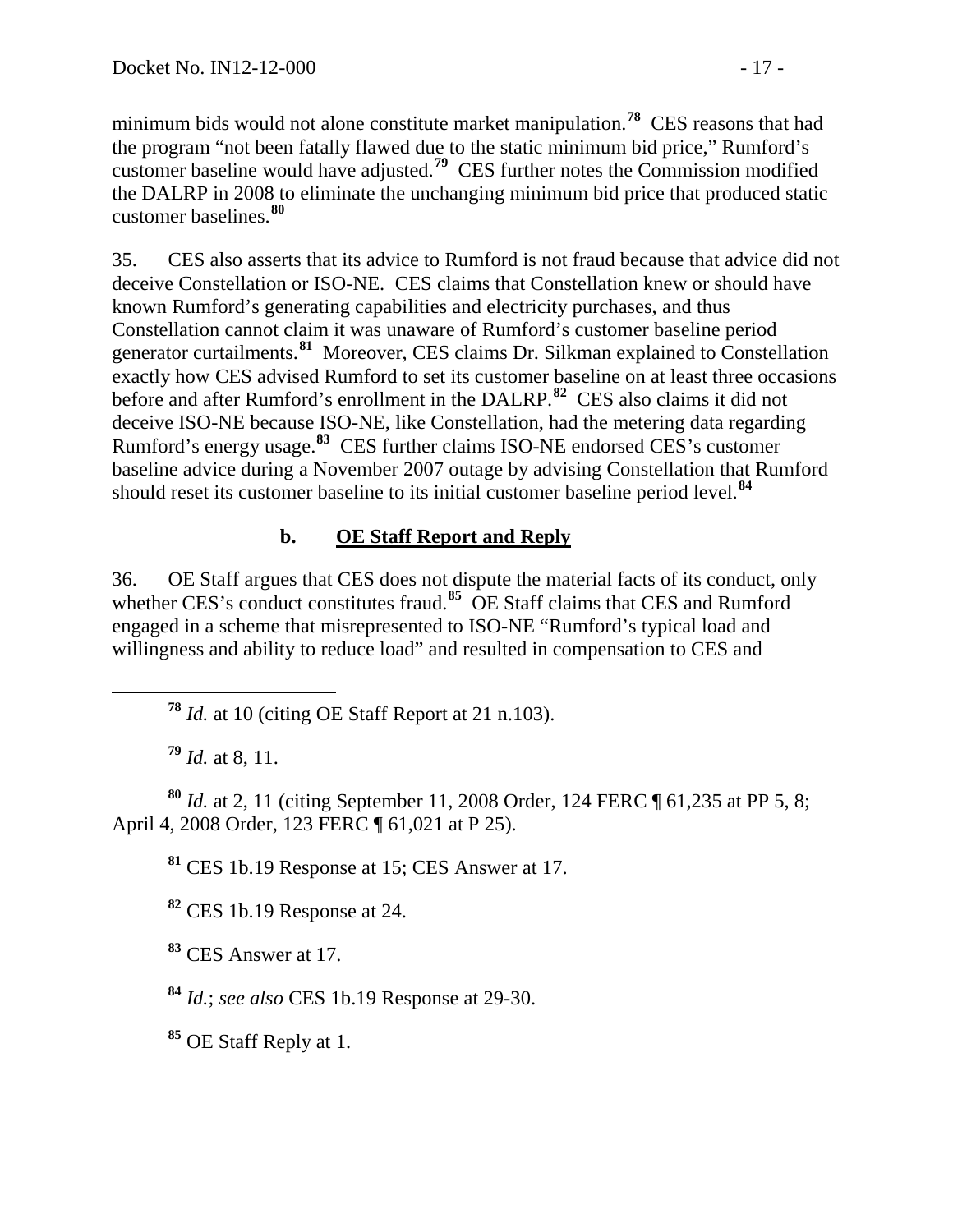Rumford for DALRP load reductions that Rumford and CES knew would never occur.**[86](#page-17-0)** OE Staff claims that by curtailing generation and buying more grid electricity during the initial customer baseline period, "CES and Rumford established and communicated to ISO-NE an inflated baseline that did not reflect Rumford's genuine load response capability."**[87](#page-17-1)** OE Staff further claims that CES perpetuated that fraud by submitting daily DALRP offers to reduce load and falsely communicating a willingness and an ability to reduce load. According to OE Staff, this communication was false because both CES and Rumford understood Rumford, because of its customer baseline inflation, would not, and did not intend to, reduce load as a result of its DALRP participation.**[88](#page-17-2)** OE Staff states that, as part of this scheme, CES submitted to ISO-NE a demand response registration that falsely claimed Rumford's capability to reduce its load by 20 MW.**[89](#page-17-3)** OE Staff claims CES and Rumford perpetuated their scheme to maintain an inflated customer baseline by submitting daily DALRP offers at the minimum price, knowing this likely would freeze the customer baseline.<sup>[90](#page-17-4)</sup> OE Staff asserts these actions defrauded ISO-NE and New England rate payers because the cost of demand response is socialized across all Network Load.**[91](#page-17-5)**

37. OE Staff rejects as meritless CES's claim that Rumford had to "set" its customer baseline at some level. OE Staff maintains that setting a customer baseline at an artificial quantity is inconsistent with the DALRP requirement that actual load be used for customer baseline calculations.**[92](#page-17-6)** OE Staff claims that had Rumford "not participated in the DALRP using CES's scheme, it would have run the G4 generator during the baseline [period] rather than purchase large quantities of energy."**[93](#page-17-7)** OE Staff states that Rumford's uneconomic energy purchases were abnormal and intended to increase later DALRP payments that Rumford and CES would not have been able to obtain without

<span id="page-17-0"></span>**<sup>86</sup>** OE Staff Report at 15.

<span id="page-17-1"></span>**<sup>87</sup>** *Id.*

- <span id="page-17-2"></span>**<sup>88</sup>** *Id.* at 15-16.
- <span id="page-17-3"></span>**<sup>89</sup>** *Id.* at 15.
- <span id="page-17-4"></span>**<sup>90</sup>** *Id.* at 16.
- <span id="page-17-5"></span>**<sup>91</sup>** *Id.*
- <span id="page-17-6"></span>**<sup>92</sup>** *Id.* at 18.
- <span id="page-17-7"></span>**<sup>93</sup>** OE Staff Reply at 4.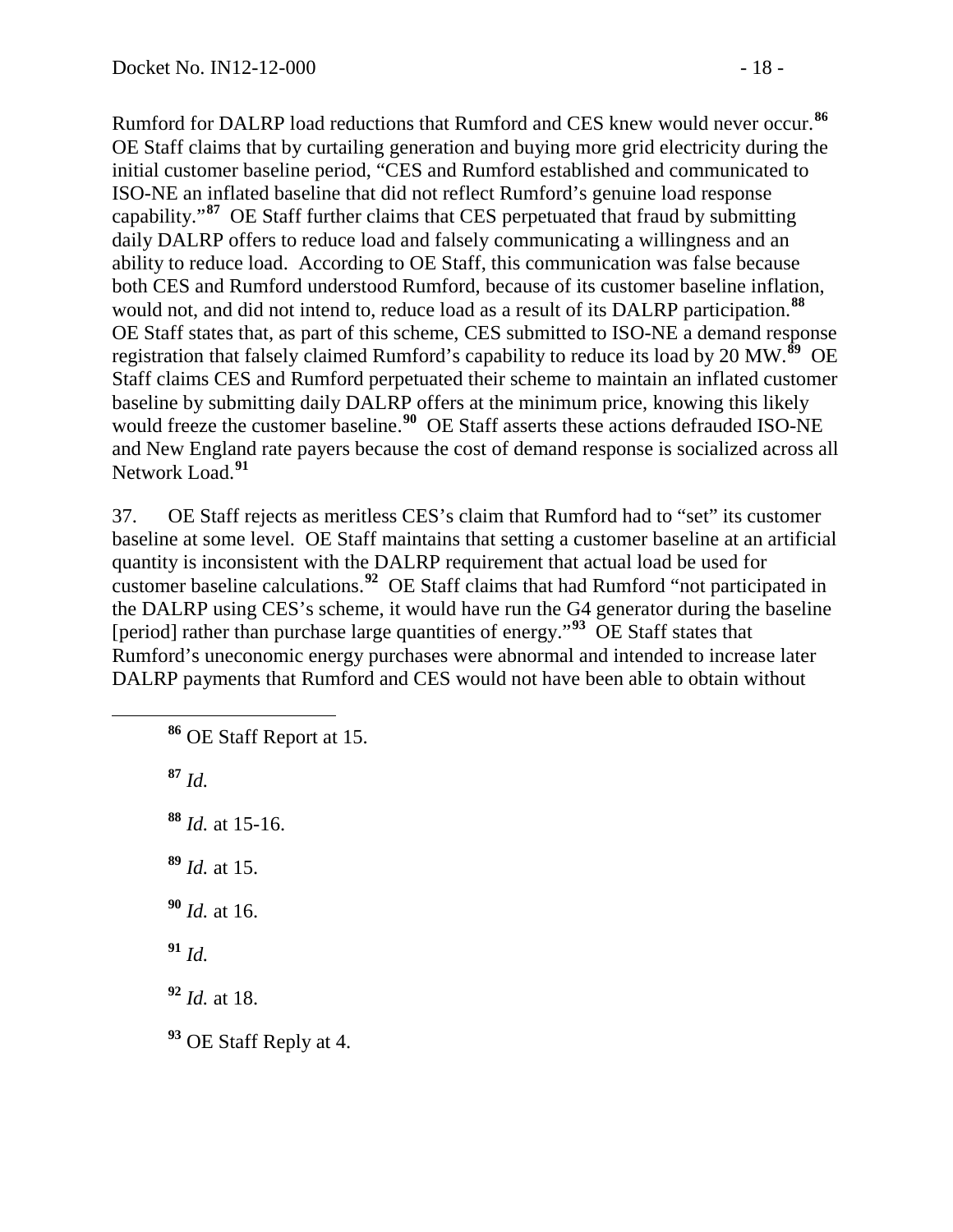Rumford's inflated customer baseline.**[94](#page-18-0)** OE Staff argues that it is implausible that Dr. Silkman or CES believed that legitimate participation by an industrial demand response participant required \$120,000 in uneconomic energy purchases by the customer during the initial customer baseline period.<sup>[95](#page-18-1)</sup> OE Staff also notes there is no contemporary evidence that CES actually interpreted the DALRP rules to require the setting of an artificial customer baseline.**[96](#page-18-2)**

38. OE Staff rejects CES's argument that the DALRP's complexity excuses CES's conduct. OE Staff claims CES misstates the complexity of the DALRP customer baseline-setting process, which initially calculates a customer baseline using a participant's actual load in each of the program hours for five days.**[97](#page-18-3)** OE Staff claims there is no evidence that CES misunderstood the process and states that CES's conduct results not from confusion or mistake but rather represents deliberate, calculated fraud.**[98](#page-18-4)**

39. OE Staff further rejects CES's argument that the DALRP was a flawed program that routinely produced static customer baselines. OE Staff argues that CES engaged in fraud by inflating Rumford's customer baseline to allow CES and Rumford to receive demand response payments without providing any load reduction.**[99](#page-18-5)**

40. OE Staff rejects CES's argument that Rumford provided value for its DALRP payments by offering capacity and lower priced energy to the grid. OE Staff argues Rumford's DALRP participation provided no value because, as Rumford acknowledges, the only time it changed its operations to participate in the DALRP was when it curtailed on-site generation during the initial customer baseline period.**[100](#page-18-6)** Moreover, OE Staff argues the DALRP was an energy program that compensated participants for *actual* 

<span id="page-18-2"></span><span id="page-18-1"></span><span id="page-18-0"></span> **<sup>94</sup>** *Id*. at 4-5. OE Staff Report at 18-19. *Id.* at 19. *Id.* at 20. **<sup>98</sup>** *Id. Id.* at 20-21 & n.103.

<span id="page-18-6"></span><span id="page-18-5"></span><span id="page-18-4"></span><span id="page-18-3"></span>**<sup>100</sup>** OE Staff Reply at 7 (citing Answer of Rumford Paper Company, Docket No. IN12-10-000, at 8 (Sept. 14, 2012) ("Rumford did not change its behavior when it began participating in the DALRP.")).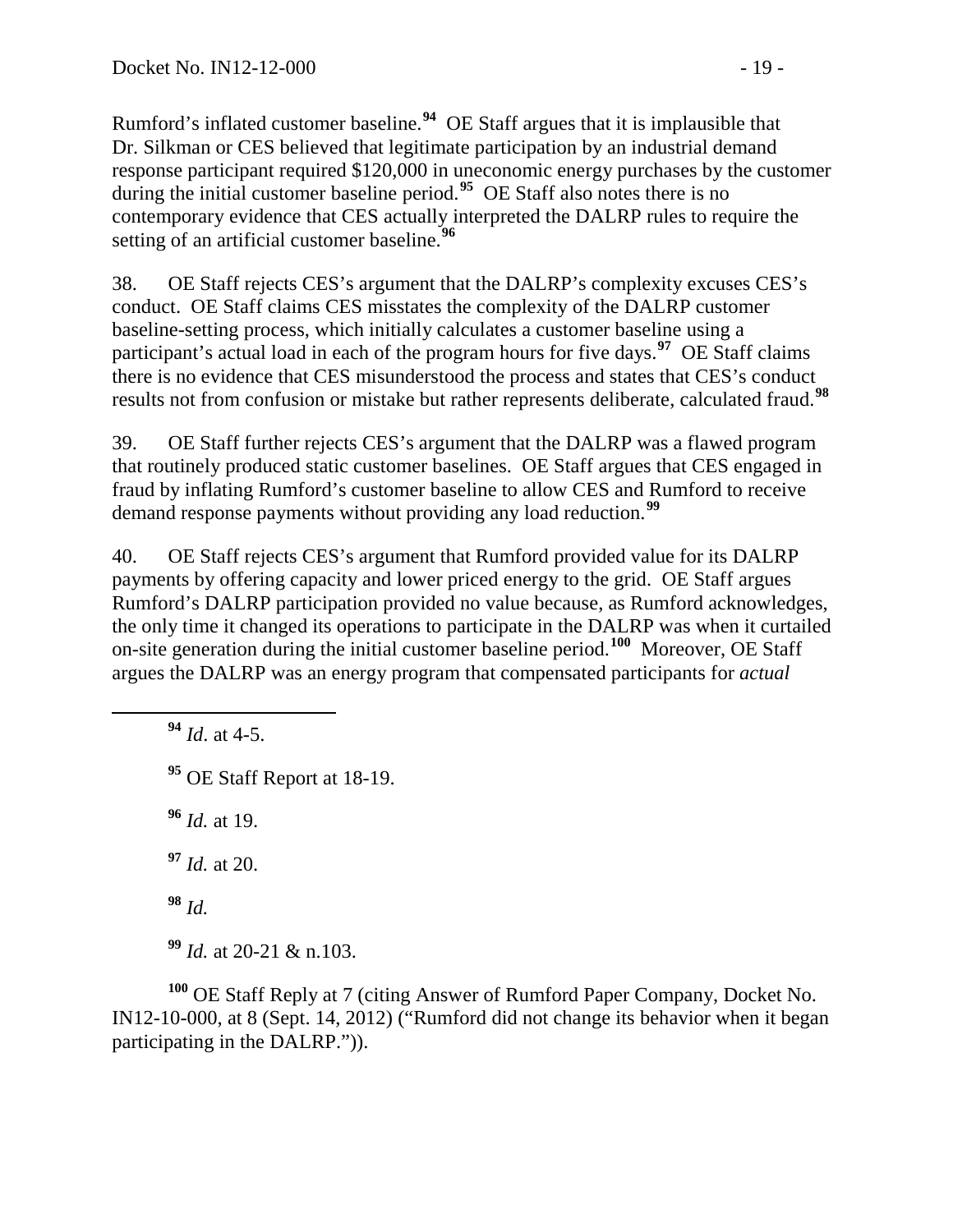reductions in grid energy used (as measured against a legitimately established customer baseline), and not, as CES suggests, a capacity program that compensated participants for agreeing to be prepared to provide energy or load reduction when called upon. **[101](#page-19-0)** OE Staff contends that CES, as an energy services company, understood this fundamental difference, and OE Staff characterizes CES's argument as an after-the-fact justification for its fraud.**[102](#page-19-1)**

41. OE Staff rejects CES's argument that Constellation had primary responsibility for DALRP customer baseline guidance and was in the best position to inform Rumford of the legitimacy of its customer baseline. OE Staff claims there is no credible written or oral evidence that CES (or anyone else) told Constellation about the scheme or, specifically, how Rumford curtailed generation during the customer baseline period.**[103](#page-19-2)** OE Staff states that Constellation's actions are not at issue in this proceeding and such actions do "not exonerate CES for conceiving of and implementing its own fraudulent scheme."**[104](#page-19-3)** OE Staff further claims that a settlement involving an affiliate of Constellation in an unrelated enforcement action is irrelevant to CES's fraud here. **[105](#page-19-4)**

42. OE Staff rejects CES's argument that CES did not deceive ISO-NE because ISO-NE later endorsed CES's customer baseline advice in connection with an outage of Rumford's generation. OE Staff claims that ISO-NE's request that Rumford reinstate a customer baseline -- that ISO-NE believed was legitimate -- following an outage does not mean that ISO-NE knew about or condoned CES's fraudulent scheme to create an artificial customer baseline.**[106](#page-19-5)**

## **c. Commission Determination**

<span id="page-19-0"></span>43. We find that CES's conduct constitutes a fraudulent scheme or artifice, in violation of section 1c.2 of the Commission's regulations. The Commission has defined fraud in the context of section 1c.2 as including fraud's definition under the common law,

<span id="page-19-1"></span>**<sup>102</sup>** *Id.* at 8.

<span id="page-19-2"></span>**<sup>103</sup>** OE Staff Report at 21-22.

<span id="page-19-4"></span>**<sup>105</sup>** *Id.*

<span id="page-19-5"></span>**<sup>106</sup>** OE Staff Report at 26; OE Staff Reply at 8-9.

**<sup>101</sup>** *Id.* at 7-8.

<span id="page-19-3"></span>**<sup>104</sup>** OE Staff Reply at 11.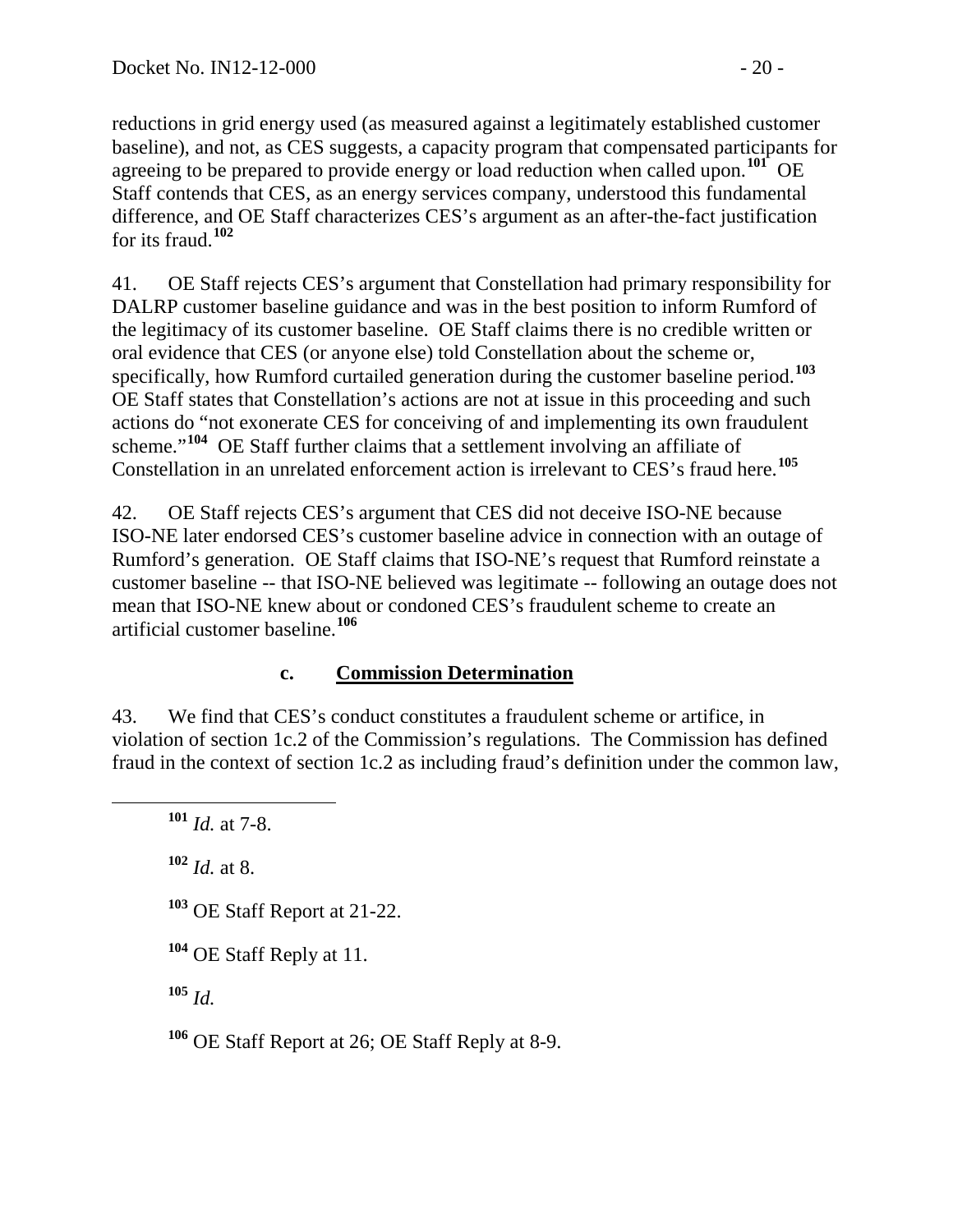i.e., any false statement, misrepresentation, or deceit. Fraud under section 1c.2 also includes "any action, transaction, or conspiracy for the purpose of impairing, obstructing or defeating a well-functioning market."**[107](#page-20-0)** Fraud is a question of fact to be determined by all the circumstances of a case.<sup>[108](#page-20-1)</sup> CES devised and implemented a scheme to inflate Rumford's customer baseline and thereby permit Rumford**[109](#page-20-2)** and CES to be paid for demand response that Rumford never intended to provide or actually provided. CES, based on the scheme devised by Dr. Silkman, submitted to ISO-NE demand response registration information falsely claiming that Rumford had capability to reduce its load by up to 20 MW even though CES knew that under the scheme it designed Rumford would be paid only for demand reduction reflected in its artificially inflated customer baseline.<sup>[110](#page-20-3)</sup> Before the initial customer baseline period, Rumford routinely used its G4 generator to meet at least a portion of its on-site electricity needs.**[111](#page-20-4)** Under this scheme, for the DALRP program hours (7:00 AM to 6:00 PM) during the five-day initial customer baseline period (July 24, 25, 26, 27, and 30, 2007), CES instructed Rumford to intentionally reduce its G4 generator's operating level by 30-40 MW from the level at which it otherwise would have operated given the prevailing fuel and energy prices and mill energy requirements.**[112](#page-20-5)** That departure from Rumford's routine generating operating practices increased the amount of mill load served by energy from the grid and

<span id="page-20-0"></span> **<sup>107</sup>** Order No. 670, FERC Stats. & Regs. ¶ 31,202 at P 50 & n.103 (referencing *Dennis v. U.S.*, 384 U.S. 855, 861 (1966)).

**<sup>108</sup>** *Id.* P 50.

<span id="page-20-2"></span><span id="page-20-1"></span>**<sup>109</sup>** The Commission notes that this order and all determinations contained herein should be read to address only the conduct of CES, and not Rumford. Although our discussion of CES's conduct with respect to the DALRP necessarily includes conduct by Rumford, we make no findings of fact or law in this order with respect to Rumford's conduct. Rumford's alleged violation of the Anti-Manipulation Rule was resolved in a Stipulation and Consent Agreement with OE Staff, which the Commission approved on March 22, 2013. *Rumford Paper Co.*, 142 FERC ¶ 61,218 (2013).

**<sup>110</sup>** *See* CES Data Response at 9; Alley Dep. 90-91 and 119-20.

**<sup>111</sup>** CES 1b.19 Response at 11-12.

<span id="page-20-5"></span><span id="page-20-4"></span><span id="page-20-3"></span>**<sup>112</sup>** *See* Silkman Dep. 203:11-14; Alley Dep. 109; ISO-NE generated load profiles for Rumford Paper Company in July, August, and November 2007 and 5-minute interval energy data, ISO-NE April 22, 2008 Data Response; Response of Rumford Paper Company to the August 15, 2008 Second Data Requests to Rumford Paper Company at 25.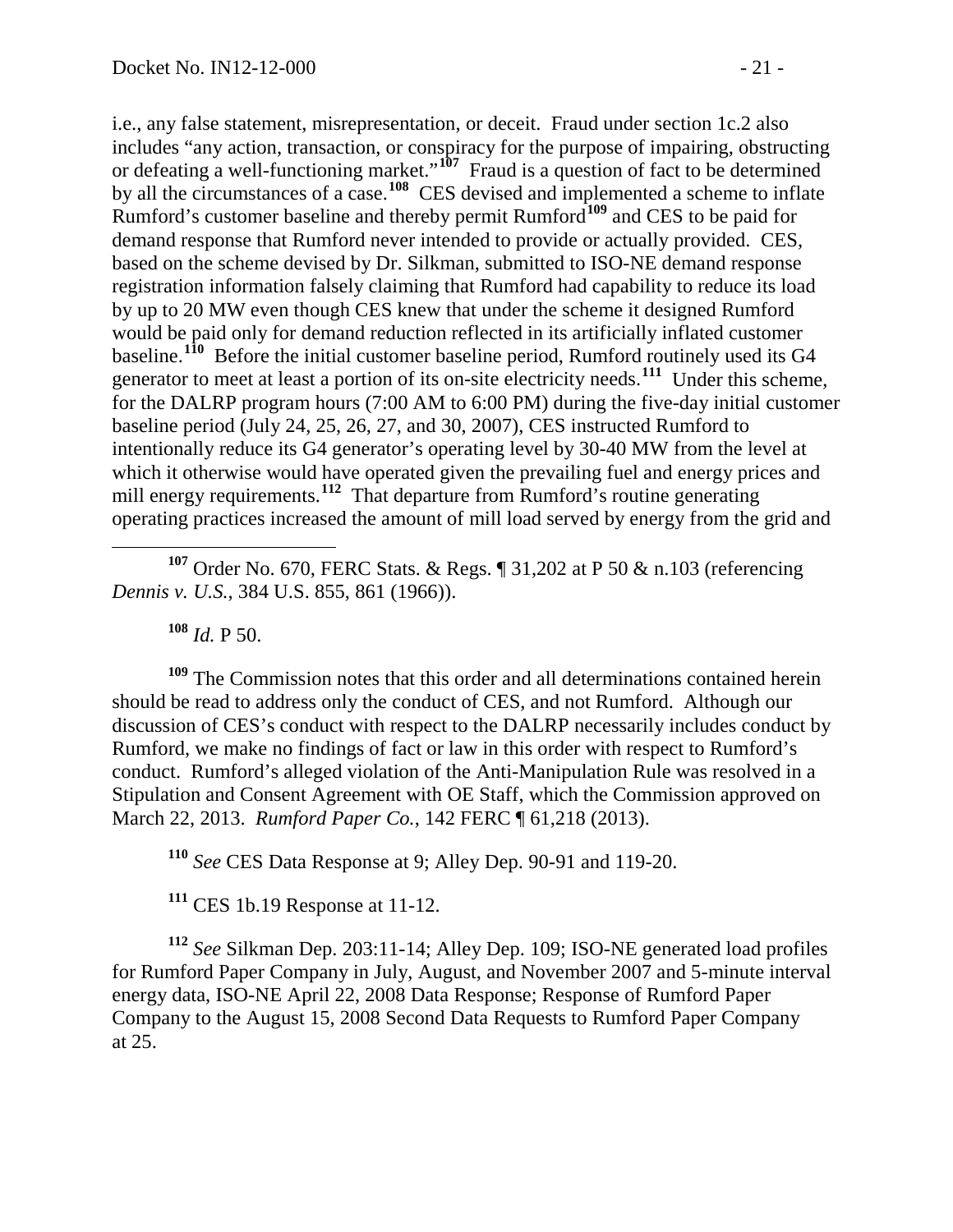cost Rumford approximately \$120,000 over the five days in question.**[113](#page-21-0)** Curtailing the G4 generator in those hours – and only those hours – was uneconomic given Rumford's ability and established practice of generating electricity from its G4 generator at lower cost.**[114](#page-21-1)** Therefore, we find that it served no legitimate purpose, but rather ensured the customer baseline did not reflect Rumford's normal daily consumption pattern for energy taken from the grid.

44. This conduct created, and fraudulently communicated to ISO-NE, a higher, false customer baseline in those DALRP participation hours. After the initial five-day baseline period, Rumford resumed routine operation of its G4 generation during the hours of 7:00 AM to 6:00 PM.**[115](#page-21-2)** Because of its inflated customer baseline, Rumford portrayed a reduction from its inflated baseline simply by resuming routine use of its G4 generator (which displaces energy taken from the grid) and thus enabled Rumford and CES to receive DALRP payments (calculated based on the difference between this elevated customer baseline and Rumford's metered energy taken from the grid) without Rumford having to alter its routine to provide any actual demand response.

45. We find that CES's advice to Rumford and CES's role in implementing that advice perpetuated Rumford's inflated customer baseline. CES knowingly and fraudulently exploited a DALRP provision that prevented a customer's baseline from adjusting on days when ISO-NE accepted its offer to provide demand response. CES and Rumford made daily minimum DALRP offers knowing there was a high likelihood they would clear each day so that Rumford's customer baseline would not adjust, thereby continuing the fraudulent payments for demand response Rumford provided through its inflated customer baseline. **[116](#page-21-3)**

46. We find that CES's actions with respect to the DALRP defrauded ISO-NE at the expense of all ratepayers in the ISO-NE footprint. CES's scheme caused electricity consumers in ISO-NE's footprint to pay \$3,336,964.63 for demand response that never occurred, of which CES received \$166,841.13.**[117](#page-21-4)**

- <span id="page-21-1"></span>**<sup>114</sup>** *See* Alley Dep. 124-25.
- <span id="page-21-2"></span>**<sup>115</sup>** Silkman Dep. 257:13-20; Alley Dep. 140-41, 151.
- <span id="page-21-3"></span>**<sup>116</sup>** *See* Alley Dep. 90-91 and 119-20.
- <span id="page-21-4"></span>**<sup>117</sup>** *See* CNE0023813-18.

<span id="page-21-0"></span>**<sup>113</sup>** *See* July 19, 2007 E-mail.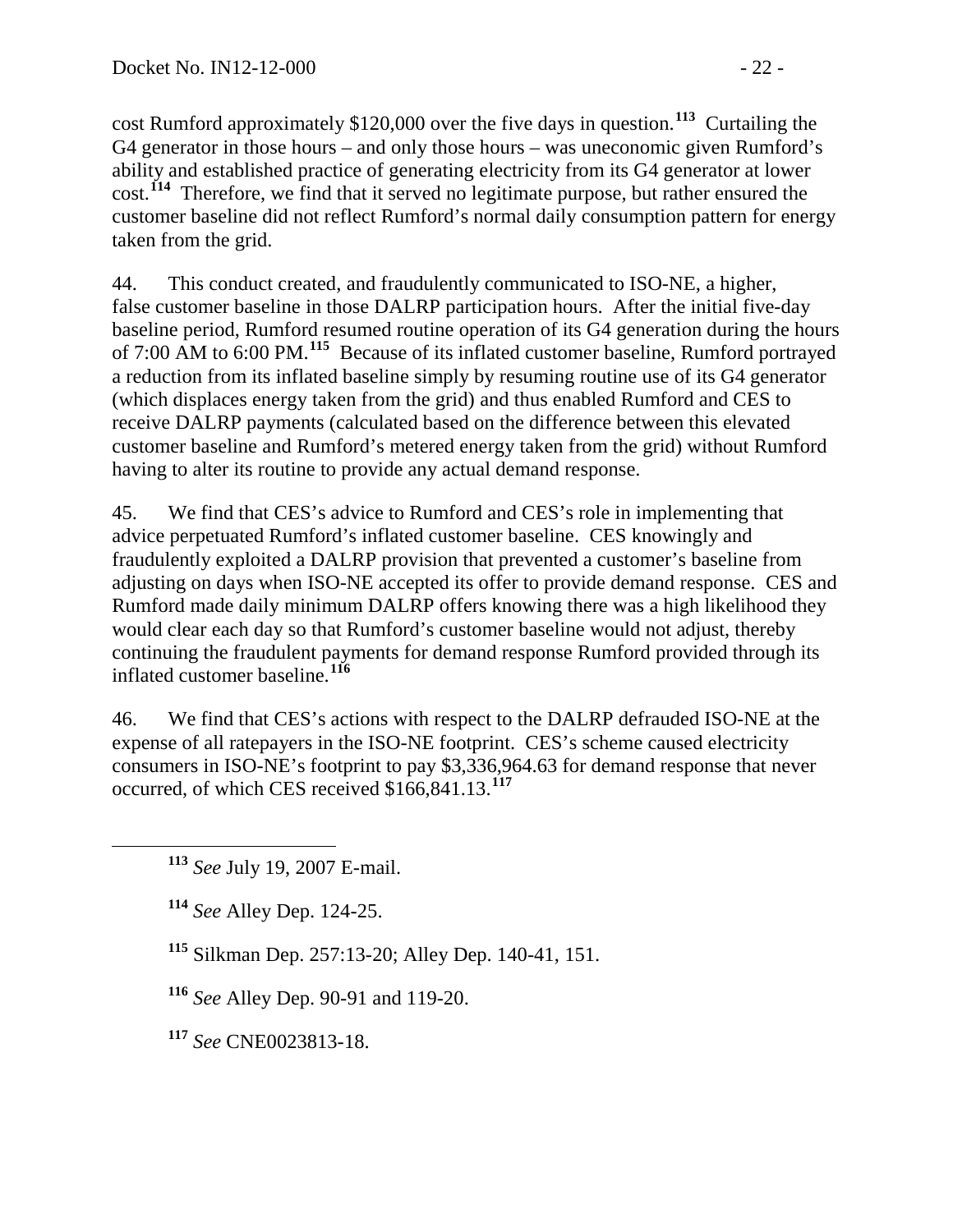47. CES claims that complexities of the DALRP excuse its conduct; however, record evidence does not reflect that CES misunderstood or was confused about the baseline procedure. To that end, no express prohibition on curtailing on-site generation during the initial customer baseline period in order to create a higher baseline was necessary. The DALRP process for calculating a customer baseline was straightforward. That process required no customer action other than to operate the customer's facilities as it routinely would. Although CES claims ISO-NE and the Commission recognized the complexity of customer baseline methodologies in the 2008 DALRP modification orders, those references were to ISO-NE difficulties in designing accurate customer baseline methodologies ISO-wide, not to setting the baseline for particular customers.**[118](#page-22-0)**

48. Furthermore, even assuming, *arguendo*, that certain features of the DALRP such as the minimum offer price left the DALRP vulnerable to certain manipulation, that does not excuse the manipulation itself. CES would not have benefitted to the extent it did without instructing Rumford to establish and to maintain an artificially high customer baseline. CES's scheme was not an inevitable result of the DALRP's structure at the time.

49. While CES assails the OE Staff Report as faulting CES for advising Rumford to deviate from "normal operations" during the initial customer baseline period without referencing how or where that term is defined, that argument is merely one of semantics and is unpersuasive. CES's advice to Rumford, and its ultimate compensation for that advice, was premised on an acknowledged and unprecedented departure from Rumford's routine practices. Rumford curtailed its G4 generator and increased purchases of grid electricity only during the hours of DALRP participation during the initial customer baseline period. This departure, as well as continuously submitting daily minimum bids for DALRP participation in order to freeze Rumford's customer baseline when CES knew that Rumford did not intend to change its operations on days the bids cleared, demonstrates CES's fraudulent actions.

50. We also reject CES's arguments that a finding of fraud must be premised on the violation of a tariff, rule or regulation. An entity need not violate a tariff, rule or

<span id="page-22-0"></span>**<sup>118</sup>** *See* April 4, 2008 Order, 123 FERC ¶ 61,266 at P 29 ("ISO-NE notes that Customer Baseline methodologies for demand response programs are complex, and that changes that could address the instant problem are by no means intuitive. Accordingly, ISO-NE maintains that changing the Customer Baseline methodology would not be a simple undertaking, and could consume from several months to more than a year to research, design, discuss, approve and implement such changes.").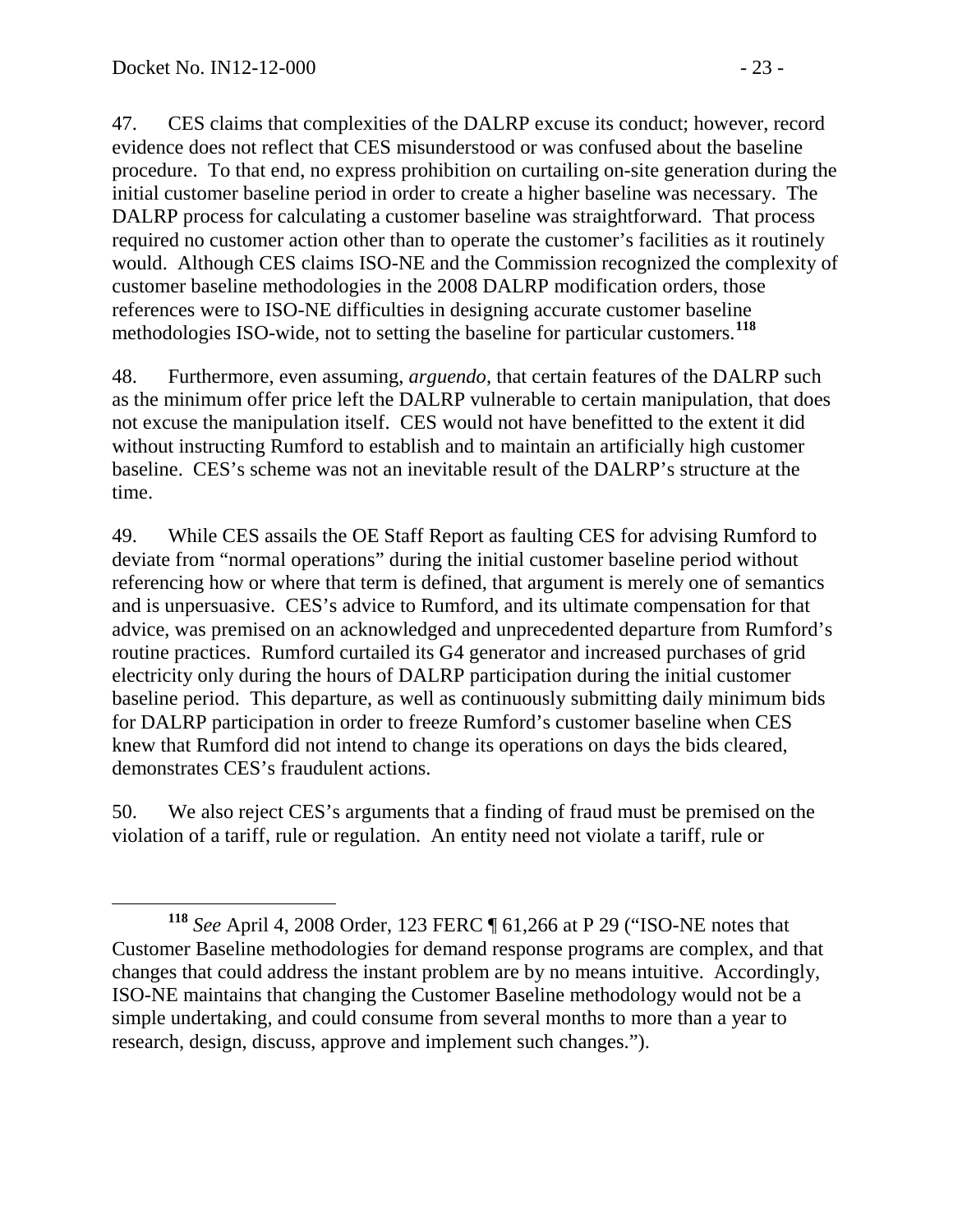regulation to commit fraud.**[119](#page-23-0)** Nor does a finding of fraud require advance notice specifically prohibiting the conduct concerned. Fraud is a matter of fact and requires evaluation of all the facts and circumstances of each case.**[120](#page-23-1)** The Commission need not imagine and specifically proscribe in advance every example of fraudulent behavior. We find CES's fraudulent conduct violates section 1c.2 regardless of whether it violates a specific tariff provision.

51. We further find disingenuous CES's claimed ignorance that legitimate DALRP participation entailed a reduction in load from a legitimately established customer baseline, given that it is an energy consulting company whose expertise entailed that exact task: advising clients on how to properly participate in energy-related programs such as the DALRP. While CES cherry-picks various statements in prior Commission orders in an attempt to support its assertion that the DALRP was too complex to decipher, the Commission has clearly described the basic principle relevant here: In 2002, the Commission approved ISO-NE's proposed program involving demand response, describing it as a program that "would offer an additional financial benefit to customers for *reducing* their loads – a payment for the amount of the reduced load."<sup>[121](#page-23-2)</sup>

52. As to CES's view that Rumford provided value and appropriately received DALRP payments for offering capacity and lower priced energy to the grid and for reducing its electricity purchases, the DALRP was an energy market program, not a capacity program. Participants were compensated for their *actual* load reductions from their legitimately established customer baselines during the hours in which payment was provided. To be entitled to payment for participating in the DALRP, an entity needed to actually reduce its load from its legitimately established customer baseline during the hours for which DALRP bids were accepted, not increase its load taken from the grid during the customer baseline setting period and subsequently resume its routine course of

**<sup>120</sup>** *See* Order No. 670, FERC Stats. & Regs. ¶ 31,202 at P 50.

<span id="page-23-2"></span><span id="page-23-1"></span>**<sup>121</sup>** *New England Power Pool & ISO New England, Inc.*, 101 FERC ¶ 61,344, P 38 (2002) (emphasis added).

<span id="page-23-0"></span>**<sup>119</sup>** *See* Order No. 670, FERC Stats. & Regs. ¶ 31,202 at P 25 (noting that the Commission's rules against market manipulation apply to "all forms of fraud and manipulation that affect . . . electric energy transactions and activities the Commission is charged with protecting"); *see also In Re Make-Whole Payments and Related Bidding Strategies*, 144 FERC ¶ 61,068, at P 83 (2013) ("as Order No. 670 emphasizes, fraud is a question of fact to be determined by all the circumstances of a case, not by a mechanical rule limiting manipulation to tariff violations" (footnote omitted)).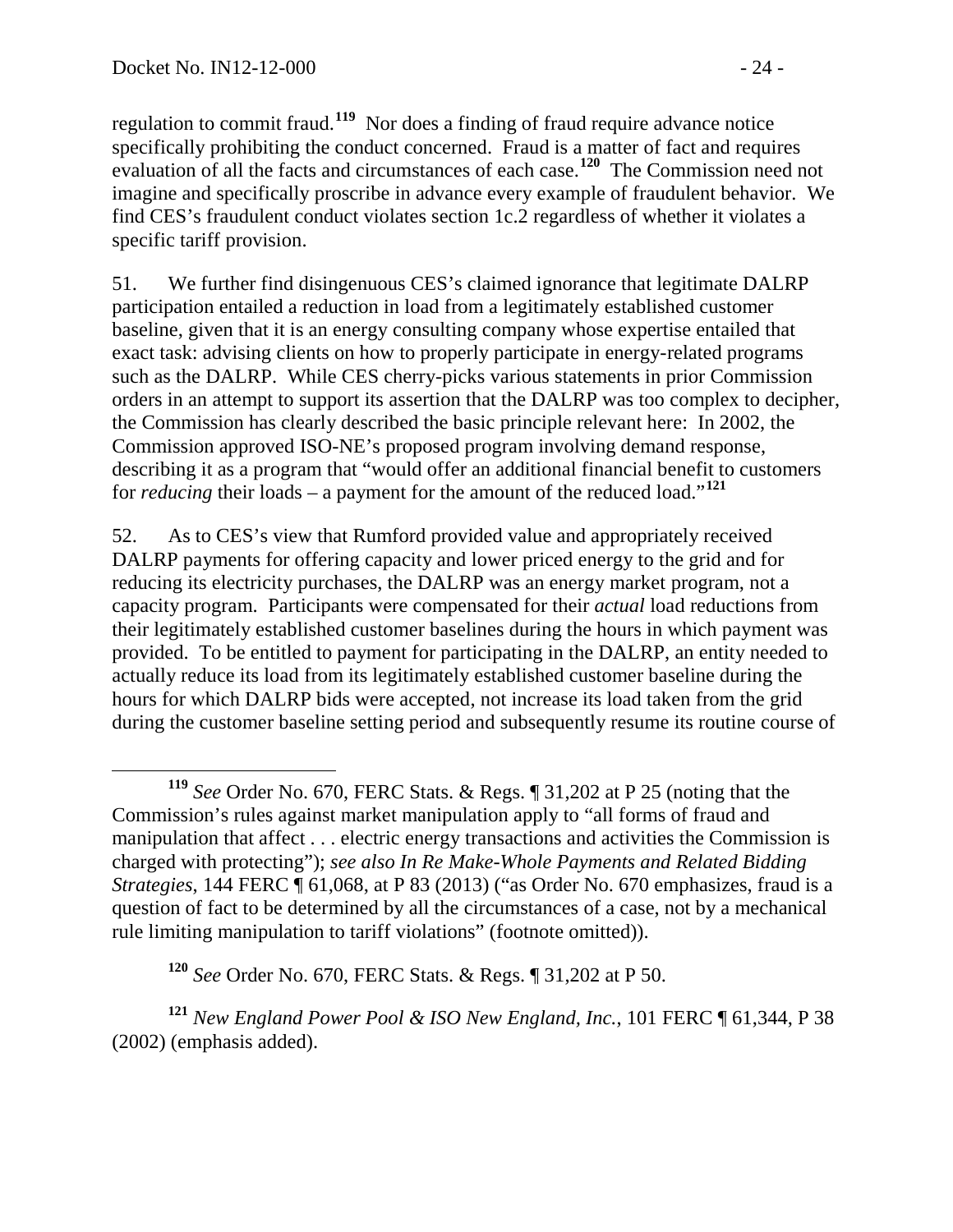operations. Rumford itself acknowledged, acting pursuant to the scheme designed by CES, it did not change its behavior or reduce its load taken from the grid when it began participating in the DALRP even though ISO-NE was accepting daily bids for Rumford to provide load reduction. Accordingly, CES is not entitled to payment it received for its role in Rumford's fraudulent DALRP participation.**[122](#page-24-0)**

53. CES's allegations against Constellation are also irrelevant to this proceeding. As noted above, a prior enforcement proceeding involving a Constellation affiliate is irrelevant here. In any case, CES's attempt to blame Constellation for CES's own fraudulent conduct is also unpersuasive given CES's failure to instruct Rumford to change its conduct in the DALRP after CES in early 2008 received two communications from Constellation warning that such conduct was improper.

54. We further reject CES's argument that CES's conduct did not deceive ISO-NE or Constellation because both had access to Rumford's meter data. Having such access does not mean they were aware of CES's advice or condoned it. There is no evidence ISO-NE was aware that Rumford's initial customer baseline was fraudulently set, and, given that lack of awareness, ISO-NE's instruction to reset that customer baseline cannot properly be viewed as an endorsement of CES's advice. CES did not seek advice or assistance from Constellation or ISO-NE relevant to setting its customer baseline, and, as stated above, an express warning against engaging in certain behavior (whether before or after the fact) is not a prerequisite to finding that the subject behavior constitutes fraud.

<span id="page-24-0"></span>**<sup>122</sup>** Consistent with *Lincoln Paper & Tissue LLC*, 144 FERC ¶ <sup>61</sup>**,**<sup>162</sup> (2013) we also reject any argument that CES's advice that Rumford turn off its on-site generator during the initial customer baseline period subsequently was validated by Order No. 745, Order No. 745-A, or orders addressing ISO and regional transmission organization compliance filings to Order No. 745. *See Demand Response Compensation in Organized Wholesale Energy Markets*, Order No. 745, FERC Stats. & Regs. ¶ 31,322 (2011), *order on reh'g*, Order No. 745-A, 137 FERC ¶ 61,215 (2011). Those orders were issued subsequent to the relevant period here and apply prospectively, not retroactively. In any case, Order No. 745 and its progeny did not categorically characterize use of behind-themeter generation as demand response for any purpose, be it compensation or establishing customer baselines. *See* Order No. 745-A, 137 FERC ¶ 61,215 at P 66; *ISO New England, Inc.*, 138 FERC ¶ 61,042, at P 76, *order on reh'g*, 139 FERC ¶ 61,116, at P 10 (2012). In fact, the Commission has rejected calls for standardized treatment of behindthe-meter generation for either purpose, while noting that "demand reductions that are not genuine may be violations of the Commission's anti-manipulation rules." Order No. 745, FERC Stats. & Regs. ¶ 31,322 at P 95; Order No. 745-A, 137 FERC ¶ 61,215 at P 66 & n.123; *ISO New England, Inc.*, 139 FERC ¶ 61,116 at P 20 n.26.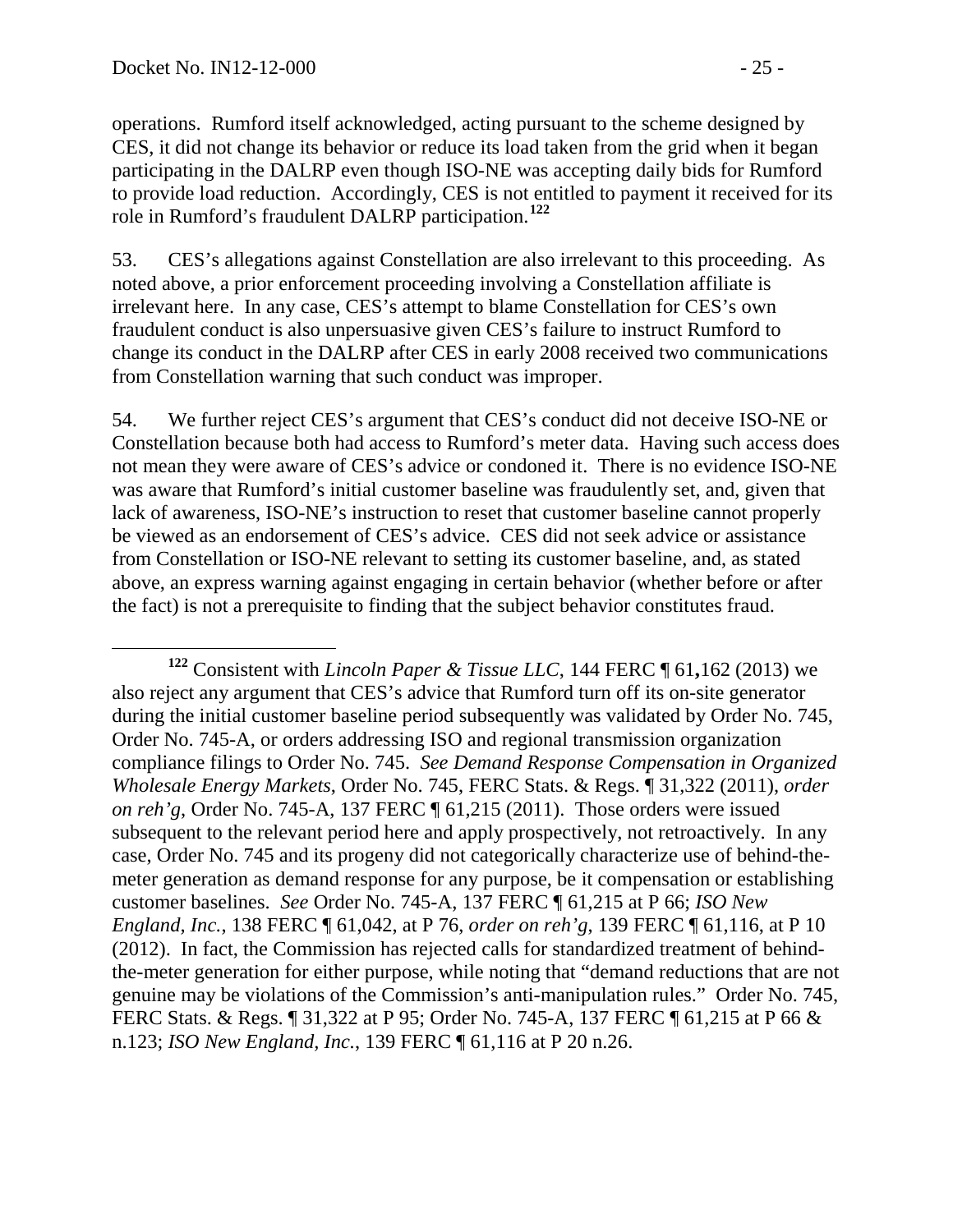## **2. Scienter**

### **a. Show Cause Answer**

55. CES argues that it based its advice on a good faith interpretation of ISO-NE rules, as demonstrated by its advice to Rumford during outages in September 2007 and November 2007 to submit minimum bids to keep its customer baseline from adjusting, thereby reducing the amount of money Rumford received from the DALRP.**[123](#page-25-0)** CES further claims Constellation and ISO-NE endorsed its advice. As discussed above, CES claims Constellation knew how Dr. Silkman advised Rumford to set its customer baseline, and that ISO-NE also endorsed his approach during the November 2007 outage.**[124](#page-25-1)**

56. CES rejects OE Staff's conclusion that CES had a "scheme" to inflate Rumford's customer baseline due to CES's and Dr. Silkman's alleged knowledge that Rumford's bids would clear every day and thereby maintain a static customer baseline.**[125](#page-25-2)** CES asserts it was unable "to predict the future price of electricity" and that CES and Dr. Silkman "repeatedly told Rumford that Rumford would be expected to operate at its baseline level whenever its bids were not accepted."**[126](#page-25-3)** CES argues OE Staff mischaracterizes the facts in claiming that CES and Dr. Silkman informed Rumford its customer baseline would never change to reflect actual generation or the mill's energy usage.<sup>[127](#page-25-4)</sup> Instead, CES claims Rumford's managers believed the customer baseline could change.**[128](#page-25-5)** CES notes that at no point did Rumford, Constellation or ISO-NE question the legitimacy of CES's customer baseline setting and bidding advice.**[129](#page-25-6)**

57. CES disputes OE Staff's claim that CES's failure to act in response to an early 2008 letter from Constellation about customers increasing electricity usage during initial

<span id="page-25-2"></span><span id="page-25-1"></span><span id="page-25-0"></span>

| $123$ CES Answer at 15-16; CES 1b.19 Response at 58-63. |  |  |
|---------------------------------------------------------|--|--|

**<sup>124</sup>** CES Answer at 13, 17.

**<sup>125</sup>** *Id.* at 8.

<span id="page-25-3"></span>**<sup>126</sup>** *Id.*

<span id="page-25-4"></span>**<sup>127</sup>** *Id.*

<span id="page-25-5"></span>**<sup>128</sup>** *Id.* at 8-9.

<span id="page-25-6"></span>**<sup>129</sup>** *Id.* at 10.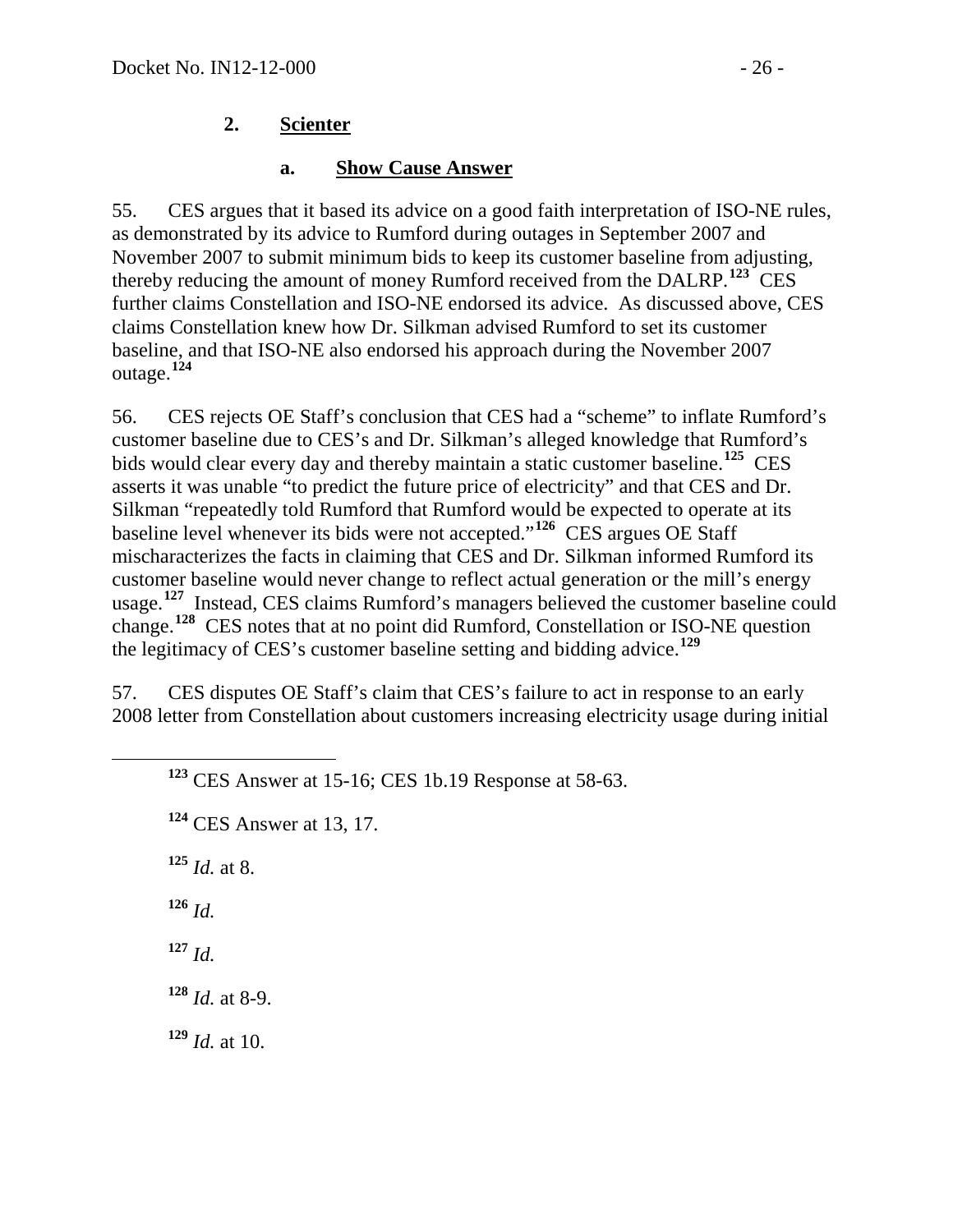customer baseline periods shows that CES had "improper intentions."**[130](#page-26-0)** CES states Constellation sent the letter to all of its customers and that Constellation told CES and Rumford that it was not specific to Rumford.**[131](#page-26-1)**

## **b. OE Staff Report and Reply**

58. OE Staff reiterates the allegations set forth in its report that CES intentionally devised a scheme in connection with Rumford's participation in the DALRP. OE Staff rejects CES's argument that its advice to Rumford during two outages proves that CES acted in good faith. OE Staff notes that Rumford was actually paid more than average for its DALRP participation during the September 2007 outage.**[132](#page-26-2)** OE Staff claims, as discussed above, that ISO-NE's November 2007 advice to Constellation that Rumford should reset its customer baseline to its original stated level does not disprove CES's fraud or justify its behavior, given that ISO-NE did not know that Rumford's initial customer baseline was inflated.**[133](#page-26-3)**

59. OE Staff claims that, in multiple instances, Rumford personnel questioned CES regarding the legitimacy of the DALRP.<sup>[134](#page-26-4)</sup> OE Staff states that Dr. Silkman admitted in his deposition that Rumford expressed concerns about the meaning and interpretation of the Load Response Program Manual. OE Staff states that Dr. Silkman acknowledged Rumford management told him it appeared Rumford would be paid for doing nothing.**[135](#page-26-5)** OE Staff posits that, while CES does not dispute that it proposed that Rumford curtail its G4 generator during the initial customer baseline period,**[136](#page-26-6)** contemporary written documents produced by CES regarding Rumford's DALRP participation make no

<span id="page-26-0"></span>**<sup>130</sup>** *Id.* at 16.

<span id="page-26-1"></span>**<sup>131</sup>** *Id.*; CES 1b.19 Response at 43-45.

<span id="page-26-2"></span>**<sup>132</sup>** OE Staff Report at 25-26.

<span id="page-26-3"></span>**<sup>133</sup>** *Id.* at 26; OE Staff Reply at 8-9.

<span id="page-26-4"></span>**<sup>134</sup>** OE Staff Report at 9.

<span id="page-26-5"></span>**<sup>135</sup>** *Id.*

<span id="page-26-6"></span>**<sup>136</sup>** *Id.* at 8-9.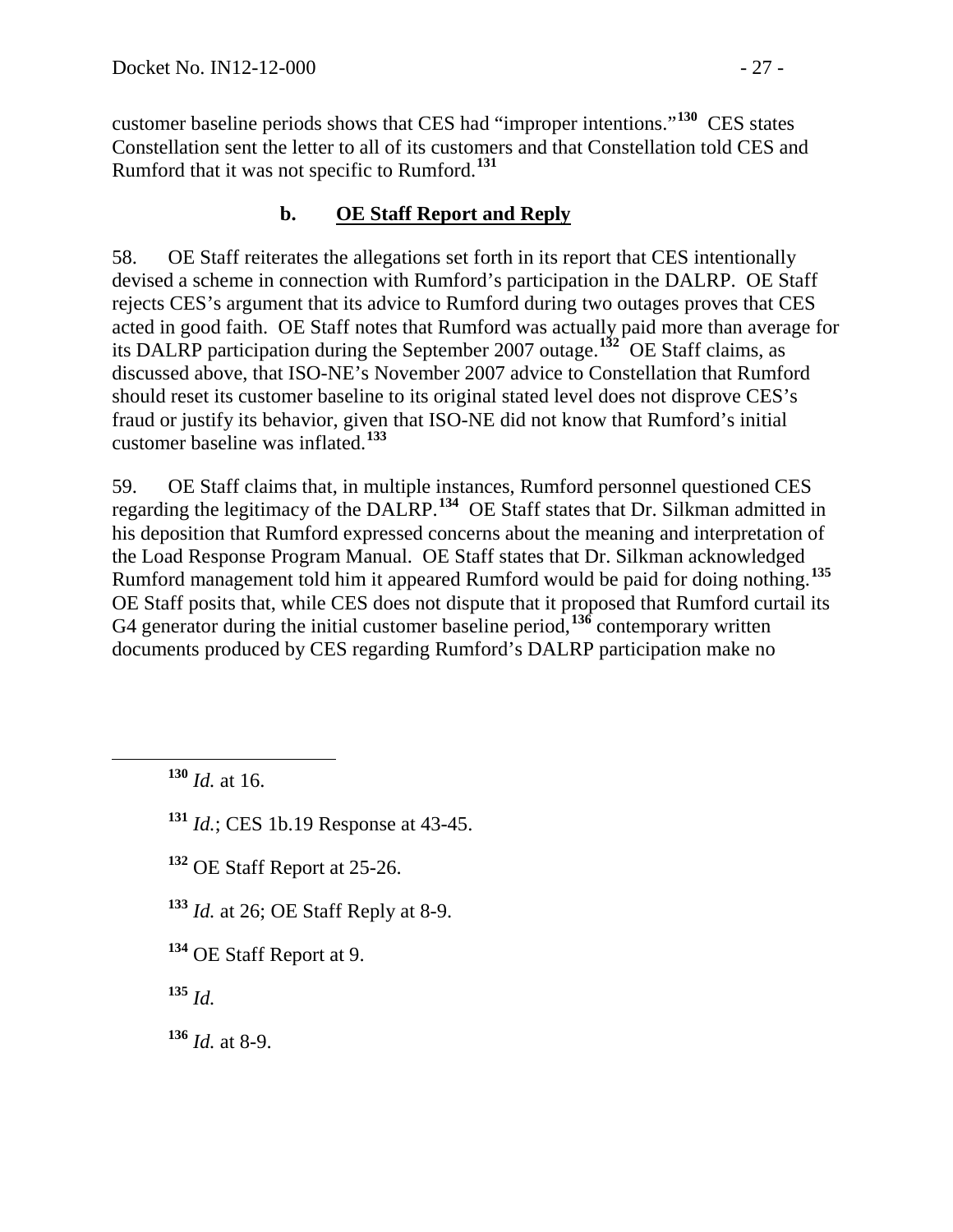mention of that proposal, even though this was a key aspect of Rumford's participation.**[137](#page-27-0)**

60. OE Staff also argues that CES's inaction in response to warnings from Constellation is inconsistent with its claim that it acted in good faith.**[138](#page-27-1)** OE Staff claims CES ignored two Constellation communications in January 2008 warning of the impropriety of CES's DALRP strategy. OE Staff also notes that Dr. Silkman received an ISO-NE PowerPoint which described CES's scheme precisely, noting that "several Market Participants appear to have figured out how to benefit from the creation and maintenance of a static [customer baseline]" by "intentionally inflating their [customer baseline]."**[139](#page-27-2)** OE Staff argues this PowerPoint should have caused CES to advise Rumford to cease the scheme, and that Constellation's letter should have further troubled CES.**[140](#page-27-3)**

## **c. Commission Determination**

61. We find that CES had the requisite scienter when it engaged in a fraudulent scheme or artifice. Scienter is the second element of 18 C.F.R. § 1c.2.**[141](#page-27-4)** For purposes of establishing scienter, Order No. 670 requires reckless, knowing, or intentional actions taken in conjunction with a fraudulent scheme or artifice.**[142](#page-27-5)** As we described above, CES intentionally advised Rumford to curtail its generator during the initial customer baseline setting period and to submit demand response bids almost every hour of every day during Rumford's participation in the DALRP. CES intentionally assisted in submitting these bids to Constellation to enable Rumford to participate in the DALRP. This advice and these bids resulted in Rumford's purchasing approximately \$120,000 of grid electricity at ISO-NE market-prices rather than generating that energy using its G4

<span id="page-27-3"></span>**<sup>140</sup>** *Id.* at 9-10.

<span id="page-27-5"></span>**<sup>142</sup>** *Id.* PP 52-53.

<span id="page-27-1"></span><span id="page-27-0"></span><sup>&</sup>lt;sup>137</sup> The Commission assumes that the implication is that, if CES sincerely believed the DALRP actually allowed curtailment of Rumford's on-site generation during the baseline measurement period, then it might have included that advice among other contemporary written guidance to Rumford.

**<sup>138</sup>** OE Staff Reply at 9-10.

<span id="page-27-2"></span>**<sup>139</sup>** OE Staff Reply at 9 (citing Yoshimura Presentation at 9).

<span id="page-27-4"></span>**<sup>141</sup>** Order No. 670, FERC Stats. & Regs. ¶ 31,202 at P 49.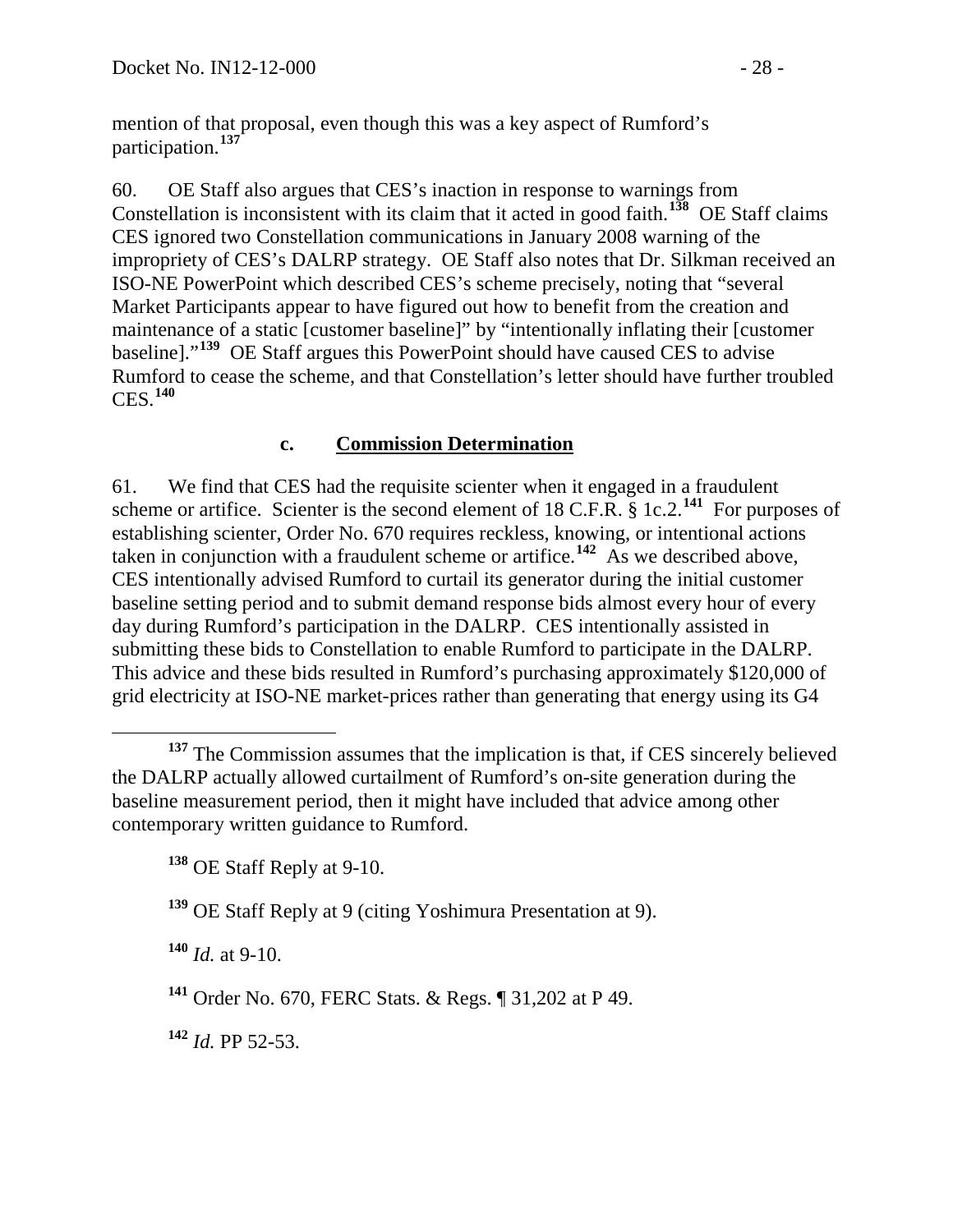generator at a lower cost, per its routine practice. CES understood that Rumford would not change its operations to provide demand response for hours that its DALRP bids were accepted.<sup>[143](#page-28-0)</sup> CES does not dispute that it intentionally provided this advice and submitted these bids on behalf of Rumford. The record reflects no reason for this conduct other than to inflate Rumford's customer baseline so that CES and Rumford could receive DALRP payments without having to reduce Rumford's load taken from the grid during hours the relevant bids were accepted. As stated, we find that CES understood the purpose of the customer baseline and how ISO-NE would calculate it for Rumford. CES thus recognized – and intended – that curtailing the G4 generator during the initial customer baseline period would artificially inflate its customer baseline and thereby allow Rumford to be paid for future DALRP participation without actually reducing load.

62. We reject CES's claim that its instructions to Rumford on establishing its customer baseline were founded on a pre-existing Rumford directive concerning how to operate its G4 generator at various fuel prices. Nor do we find convincing contemporaneous evidence that CES's instruction to Rumford regarding curtailment of the G4 generator during the initial five-day customer baseline period was based on Rumford's stated operational concerns. Instead, the record indicates that Rumford routinely operated its generator to meet its operational needs. During the initial customer baseline period, Rumford curtailed its G4 generator and purchased energy from the grid, even though it was uneconomic to do so. We find that Rumford would not have curtailed its G4 generator during the initial customer baseline period but for Dr. Silkman's advice. This demonstrates that CES was motivated to increase its own DALRP payments received for Rumford's participation in the DALRP and not, as it claims, to ensure that Rumford's customer baseline was established at a level low enough to enable Rumford to shed load safely.

63. CES's requisite scienter is further supported by its understanding of the role the DALRP customer baseline would play in compensating Rumford and CES for CES's scheme. CES intentionally advised Rumford to take more grid energy during the initial customer baseline period, even though it was more costly than operating Rumford's G4 generator, because CES knew that those one-time additional expenses would be recouped quickly through future demand response payments. Further, there is no record evidence demonstrating that CES's ongoing instruction to Rumford to submit uniform minimum \$50/MWh demand response offers is attributable to anything other than an attempt to freeze Rumford's customer baseline, thereby ensuring continued payments for nonexistent demand response.

<span id="page-28-0"></span>**<sup>143</sup>** Silkman Dep. 257:13-20; Alley Dep. 119-20.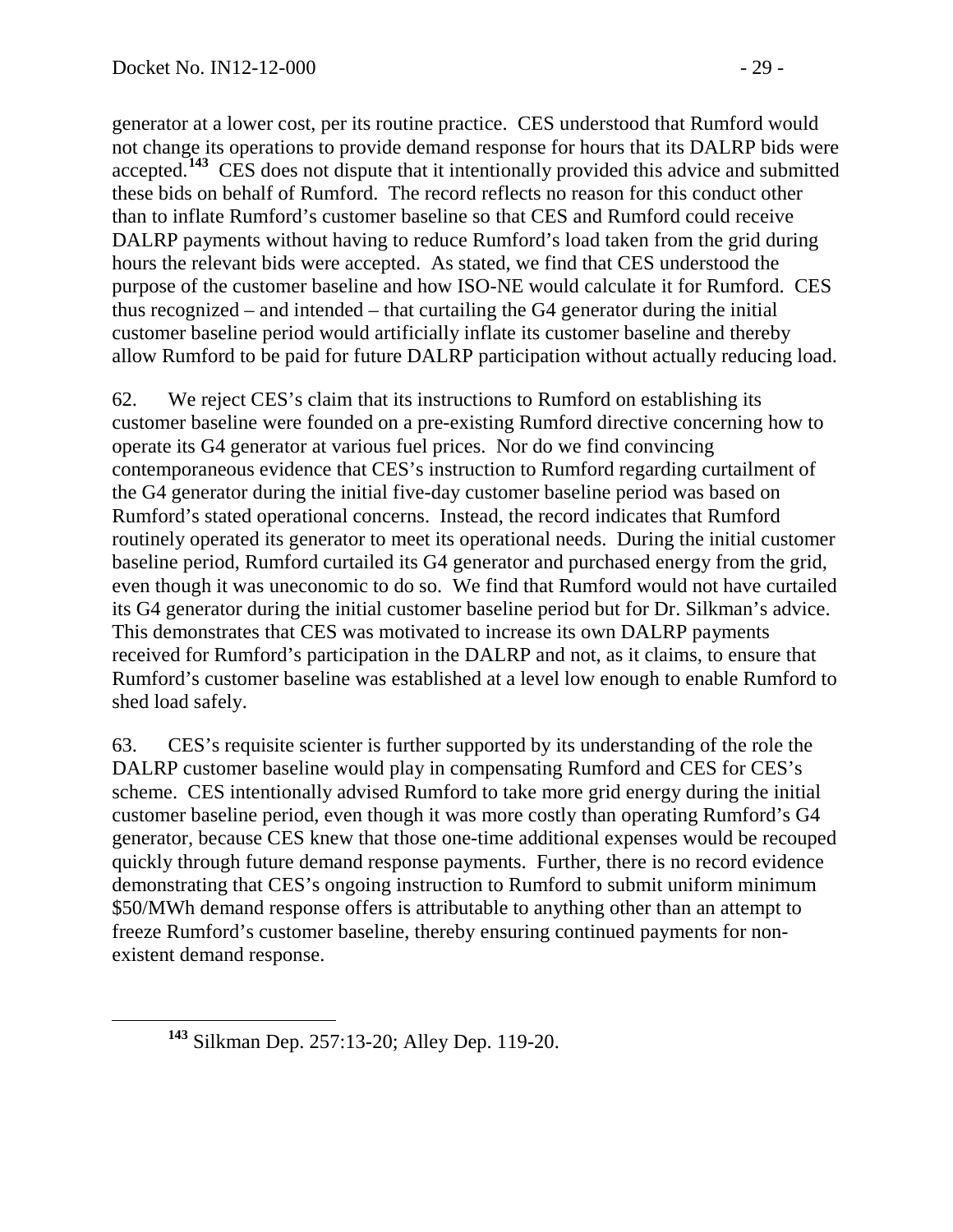64. We reject CES's view that its actions during two Rumford outages in the fall of 2007 prove that it acted in good faith with respect to its DALRP conduct as a whole. As detailed above, CES's fraudulent conduct began when it devised and implemented a scheme. This scheme involved CES and Rumford communicating to ISO-NE a capability of Rumford to reduce its load by 20 MW, setting an artificially high customer baseline, making uniform offers every day of Rumford's participation in the DALRP at the minimum price, and obtaining DALRP payments without providing any actual load reduction not attributable to the artificially inflated customer baseline. CES's actions during the two outages do not detract from or contradict the fraudulent scheme or show that CES acted in good faith. And even if CES were correct that it could have at times advised Rumford to act in ways to obtain even larger demand response payments without reducing its load, CES's failure to do so does not legitimize the scheme it chose to implement, both before and after those outages.<sup>[144](#page-29-0)</sup> In any case, as OE Staff notes, Rumford received a larger DALRP payment than average during the September 2007 outage.

<span id="page-29-2"></span>65. We agree with OE Staff that CES's inaction in response to Constellation's warnings regarding potential improper customer baseline inflation are inconsistent with CES's claim that it acted in good faith. CES received two communications from Constellation in January 2008 that reasonably should have alerted CES that Rumford's DALRP participation, and thus CES's conduct, was potentially improper. One of these communications was a letter from Constellation to its DALRP customers, expressing concerns that some DALRP customers might have been inflating their customer baselines and submitting DALRP bids that reflected normal usage rather than load reduction. Constellation stated that it was "concerned that some of [its] Day-Ahead Program customers may have increased their usage while ISO-NE was determining their baselines" and that bids based on these "inflated" baselines "may reflect a customer's normal usage rather than dispatchable load that the ISO-NE can depend upon for reliability purposes."**[145](#page-29-1)** The other communication was an ISO-NE PowerPoint presentation relaying similar concerns and referencing the possibility that such behavior

<span id="page-29-1"></span>**<sup>145</sup>** RUMF0001701-02 at 1.

<span id="page-29-0"></span>**<sup>144</sup>** As a general matter, we note that there are myriad reasons an entity engaging in fraud or market manipulation would not maximize its unjust profits at every opportunity. For example, an entity might seek to reduce the likelihood for discovery of its fraudulent or manipulative conduct. Thus, an entity's decision to forego possible additional unjust profits does not prove that the entity acted in good faith. Rather, as we stated in Order No. 670, "[f]raud is a question of fact that is to be determined by all the circumstances of a case." Order No. 670, FERC Stats. & Regs. ¶ 31,202 at P 50.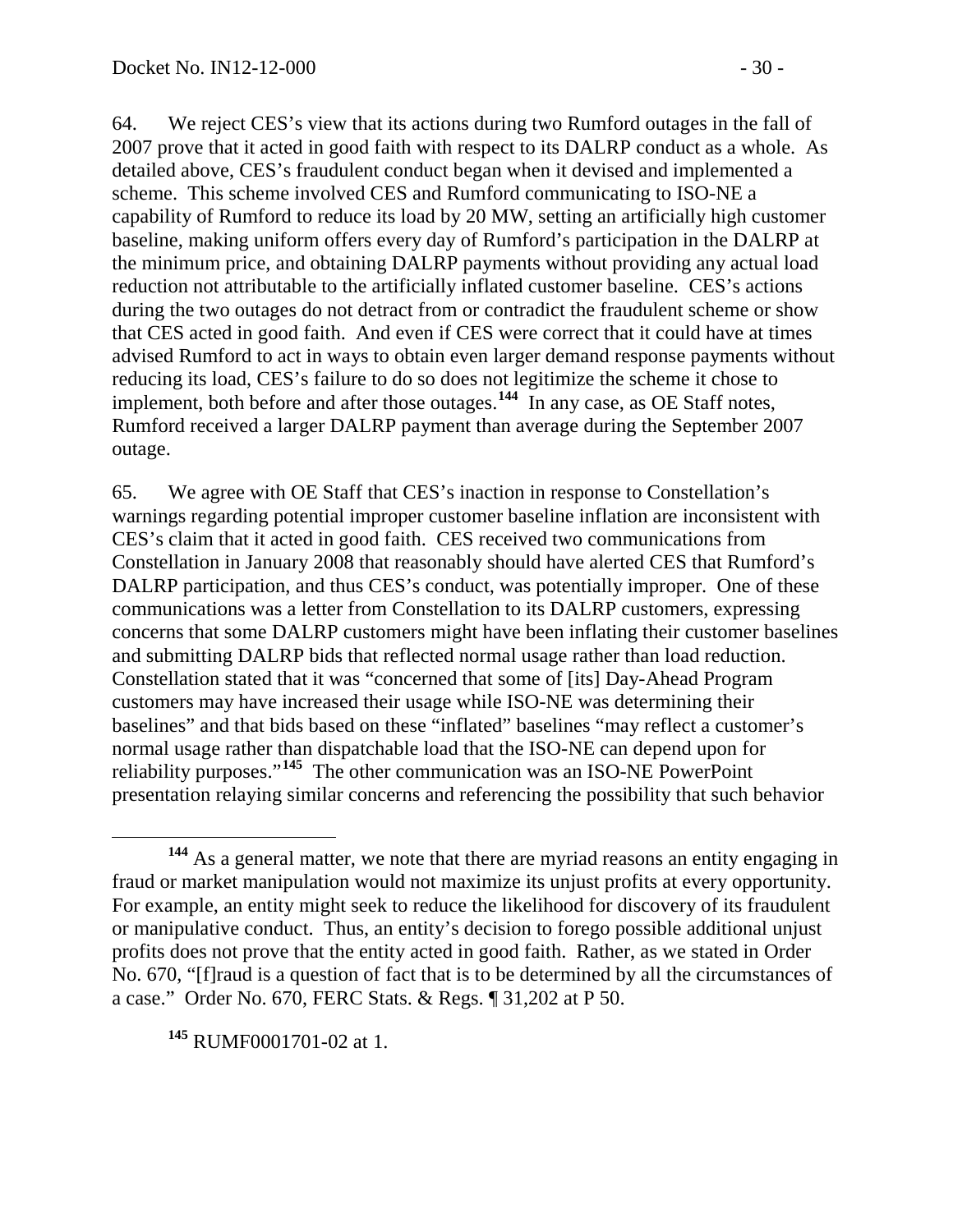constituted fraud. These two communications should have at the very least given CES concern about the continued validity of its advice for setting Rumford's customer baseline. This is particularly true, given CES's current argument that Constellation and ISO-NE had each previously endorsed CES's customer baseline advice and our finding that these communications conflict with that purported belief. However, there is no record evidence that CES ever contacted anyone at ISO-NE or Constellation to discuss the validity of its advice to Rumford. CES continued to submit bids and to accept payments resulting from Rumford's inflated customer baseline after CES received these communications. We thus agree with OE Staff that CES's actions are inconsistent with a finding that CES acted in good faith.

66. Although CES takes issue with OE Staff's claim that Dr. Silkman told Rumford managers that Rumford's offers would clear *every* day, thus ensuring the customer baseline would remain static, we do not find CES's degree of confidence as to whether Rumford's bids would clear every day to be relevant to our determination that CES engaged in fraudulent conduct. Whether or not CES knew with absolute certainty that Rumford's daily bids at the minimum \$50/MWh offer price always would clear or advised Rumford that they always would clear, CES knew given market prices in ISO-NE that there was a high likelihood Rumford's bids would clear each day and thereby perpetuate Rumford's inflated customer baseline.**[146](#page-30-0)**

# **3. In Connection with a Jurisdictional Transaction**

# **a. Show Cause Answer**

67. CES argues that the Commission does not have jurisdiction over *all* participants in the wholesale electric power industry and here has no jurisdiction over CES in its role as an "advisor."**[147](#page-30-1)** CES maintains that three U.S. Supreme Court cases exempt advisors from the securities fraud rule upon which the Commission's Anti-Manipulation Rule is based and that such cases preclude the Commission from asserting jurisdiction over CES.**[148](#page-30-2)**

**<sup>146</sup>** *See* Alley Dep. 90-91 and 119-20.

<span id="page-30-1"></span><span id="page-30-0"></span>**<sup>147</sup>** CES Answer at 15; CES 1b.19 Response at 64 (citing *Automated Power Exch., Inc. v. FERC*, 204 F.3d 1144, 1153 (D.C. Cir. 2000)).

<span id="page-30-2"></span>**<sup>148</sup>** CES Answer at 15; CES 1b.19 Response at 46-51 (citing *Janus Capital Group, Inc. v. First Derivative Traders*, 131 S. Ct. 2296 (2011); *Stoneridge Inv. Partners, LLC v. Scientific-Atlanta, Inc.*, 552 U.S. 148 (2008); *Cent. Bank of Denver, N.A. v. First Interstate Bank of Denver, N.A.*, 511 U.S. 164 (1994)).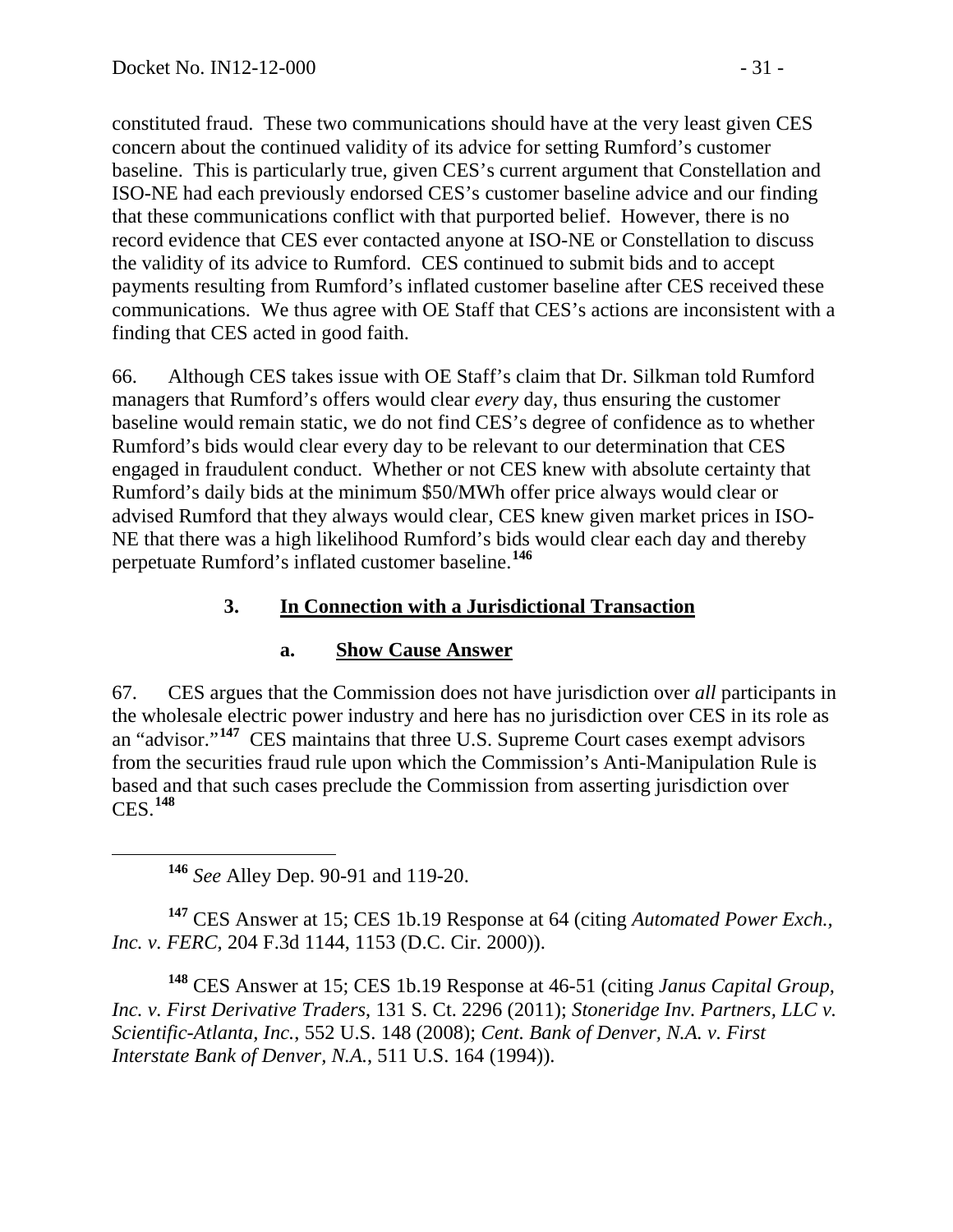68. Comparing section 1c.2 of the Commission's regulations to Rule 10b-5 of the Securities and Exchange Commission's (SEC) regulations, **[149](#page-31-0)** CES explains that in *Central Bank of Denver*, the Supreme Court held that under section 10(b) of the Securities Exchange Act, claims for aiding and abetting are not a primary violation of that Act. **[150](#page-31-1)** CES explains that in *Stoneridge Investment Partners*, "the Supreme Court expanded on *Central Bank* [*of Denver*] and held that a company which did not make any public misstatement or violate a duty to disclose, but did participate in a fraudulent scheme, could not be sued in a private lawsuit under Section  $10(b)$ .<sup> $151$ </sup> CES explains that in *Janus Capital Group*, the Supreme Court held that an investment advisor could not be sued under section  $10(b)$  for false statements made by the investment fund.<sup>[152](#page-31-3)</sup>

### **b. OE Staff Report and Reply**

69. OE Staff argues that CES was not merely an aider and abettor to Rumford's fraud but, rather, itself committed fraud.**[153](#page-31-4)** OE Staff states that CES, through Dr. Silkman, "conceived of the scheme, helped to implement it, repeatedly provided false information to ISO-NE . . . [, and] directly benefitted from the scheme."**[154](#page-31-5)** OE Staff argues that "Congress intended the Commission's anti-manipulation authority to be broad and encompass 'any entity,' including CES, that engages in fraud in connection with a jurisdictional transaction," and that even if one were to consider CES to be merely an advisor – which it is not – the Commission's jurisdiction would still cover CES. **[155](#page-31-6)**

<span id="page-31-0"></span>70. OE Staff argues that CES largely disregards pertinent FPA and regulatory language. OE Staff states the operative question is not whether the Commission has jurisdiction over "advisors," but whether CES is an "entity" that engaged in fraudulent activities "in connection with" a transaction subject to the Commission's jurisdiction. **[156](#page-31-7)**

**<sup>149</sup>** CES 1b.19 Response at 47-48.

<span id="page-31-1"></span>**<sup>150</sup>** *Id.* at 48 (citing 15 U.S.C. § 78j(b); *Cent. Bank of Denver*, 511 U.S. 164).

<span id="page-31-2"></span>**<sup>151</sup>** *Id.*

<span id="page-31-3"></span>**<sup>152</sup>** *Id.*

<span id="page-31-4"></span>**<sup>153</sup>** OE Staff Reply at 10-11.

<span id="page-31-5"></span>**<sup>154</sup>** *Id.* at 11.

<span id="page-31-6"></span>**<sup>155</sup>** *Id.*

<span id="page-31-7"></span>**<sup>156</sup>** OE Staff Report at 26-27.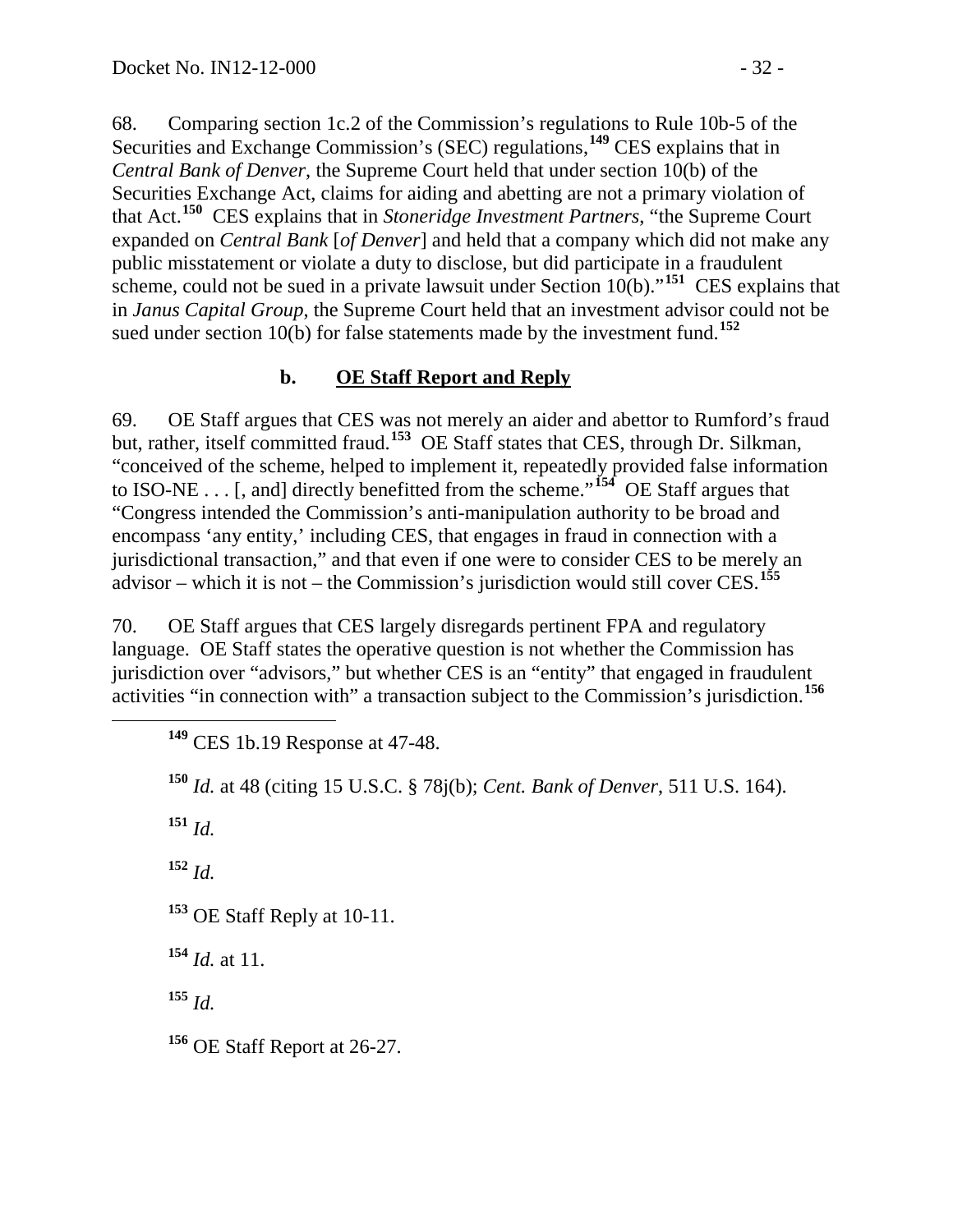OE Staff notes that the Commission in Order No. 670 stated that "if any entity engages in manipulation and the conduct is found to be in connection with a jurisdictional transaction, the entity is subject to the Commission's anti-manipulation authority."**[157](#page-32-0)** OE Staff notes that the Commission defined the term "any entity" as "deliberately inclusive" and demonstrative of "Congressional intent to include any person or form of organization, regardless of its legal status, function, or activities."**[158](#page-32-1)**

#### **c. Commission Determination**

71. We find that CES's fraudulent scheme was in connection with a jurisdictional transaction. The third element of establishing a violation of 18 C.F.R. § 1c.2 is determining whether the conduct in question was "in connection with" a transaction subject to the Commission's jurisdiction.**[159](#page-32-2)** Section 201(b)(1) of the FPA bestows jurisdiction to the Commission over "the sale of electric energy at wholesale in interstate commerce."**[160](#page-32-3)** Section 205(a) of the FPA confers jurisdiction to the Commission over "[a]ll rates and charges made, demanded or received by any public utility for or in connection with the . . . sale of electric energy subject to the jurisdiction of the Commission, and all rules and regulations affecting or pertaining to such rates or charges."**[161](#page-32-4)** There is well-established court precedent with respect to Commission jurisdiction over practices that directly or significantly affect rates under the FPA. **[162](#page-32-5)** A

**<sup>158</sup>** *Id.* at 27 (citing Order No. 670, FERC Stats. & Regs. ¶ 31,202 at P 18).

**<sup>159</sup>** 16 U.S.C. § 824v(a) (2006); 18 C.F.R. § 1c.2(a) (2013).

**<sup>160</sup>** 16 U.S.C. § 824(b)(1) (2006).

**<sup>161</sup>** *Id.* § 824d(a) (2006).

<span id="page-32-5"></span><span id="page-32-4"></span><span id="page-32-3"></span>**<sup>162</sup>** *See Conn. Dep't of Pub. Util. Control v. FERC*, 569 F.3d 477, 484 (D.C. Cir. 2009) ("[w]here capacity decisions about an interconnected bulk power system affect FERC-jurisdictional transmission rates for that system without directly implicating generation facilities, they come within the Commission's authority" as a practice affecting rates under FPA); *Miss. Industries v. FERC*, 808 F.2d 1525, 1542 (D.C. Cir. 1987) (while capacity allocation costs "do not fix wholesale rates, their terms do directly and significantly affect the wholesale rates at which the operating companies exchange energy"); *City of Cleveland v. FERC*, 773 F.2d 1368, 1376 (D.C. Cir. 1985) ("there is an infinitude of practices affecting rates and services"); *Groton v. FERC*, 587 F.2d 1296, 1302 (D.C. Cir. 1978) (capacity deficiency charge, just as the capacity adjustment charge

(continued…)

<span id="page-32-2"></span><span id="page-32-1"></span><span id="page-32-0"></span>**<sup>157</sup>** *Id.* at 26-27 (quoting Order No. 670, FERC Stats. & Regs. ¶ 31,202 at P 16) (internal quotations removed).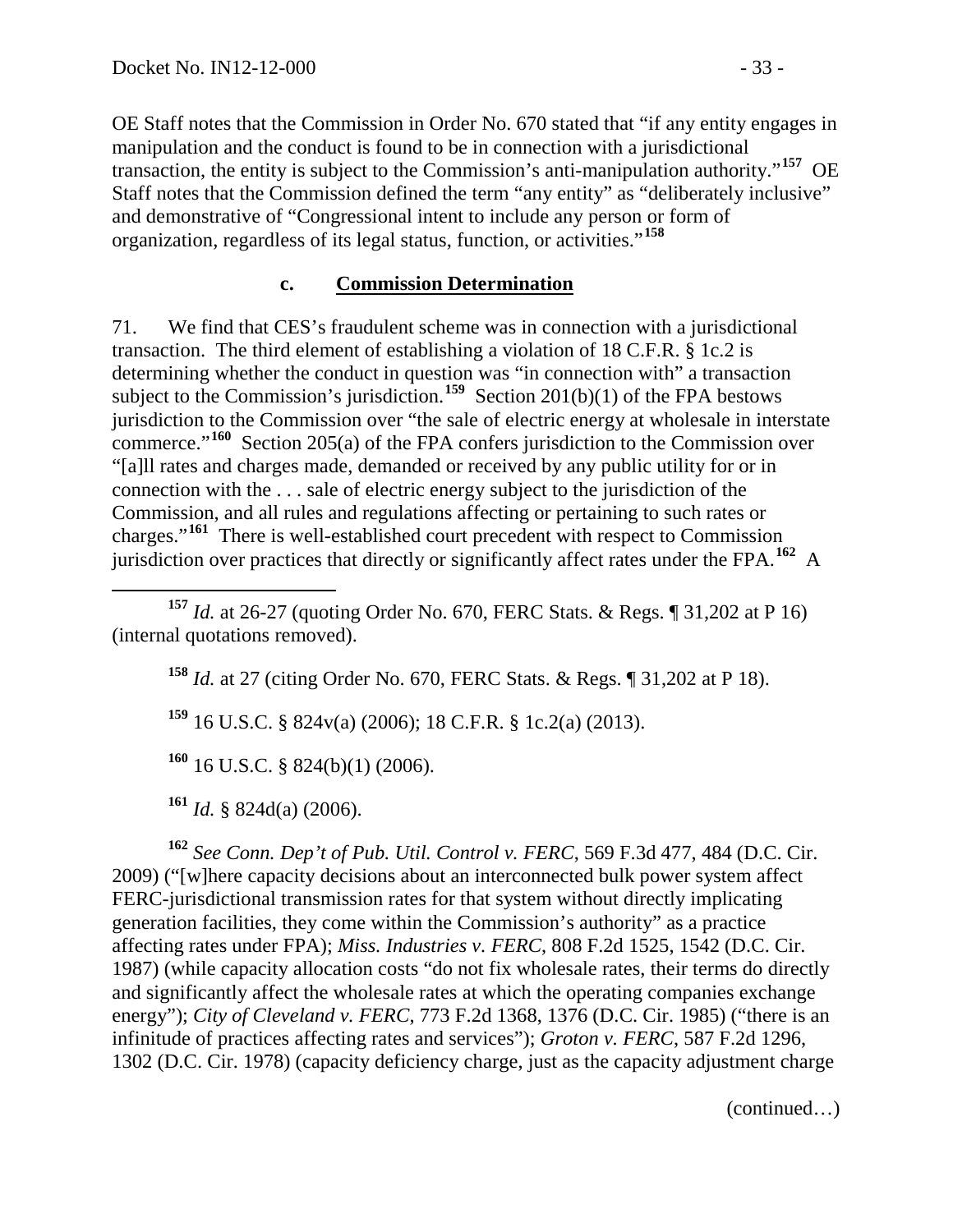$\overline{a}$ 

demand response resource that may not be a public utility nonetheless may choose to participate in ISO-administered organized wholesale energy markets, therefore making it a market participant. The Commission has repeatedly found that market rules governing such participation by demand response resources in an organized wholesale energy market constitute practices that directly affect rates in those jurisdictional markets and therefore are subject to the Commission's jurisdiction under section 205(a) and (c) of the FPA.**[163](#page-33-0)** Here, ISO-NE's markets are within the Commission's jurisdiction, as is ISO-NE's Commission-approved DALRP. **[164](#page-33-1)**

72. We next find that CES's actions were "in connection with" a jurisdictional transaction, namely, Rumford's DALRP participation. CES devised the fraudulent scheme described above in which Rumford curtailed its generation and purchased electricity uneconomically during the initial customer baseline period to establish a false and inflated customer baseline. CES also communicated with ISO-NE with respect to Rumford's DALRP participation, including communicating to ISO-NE that Rumford had a demand response capability of 20 MW. CES further managed Rumford's day-to-day activities regarding its participation in the DALRP and, through Constellation, was responsible for submitting Rumford's DALRP offers. Thus, we find that CES's actions independent of Rumford were "in connection with" jurisdictional transactions.

"must be deemed to be within the Commission's jurisdiction because it too represents a charge for the power and service the overloaded participant receives or it is at least a rule or practice affecting the charge for these services").

<span id="page-33-0"></span>**<sup>163</sup>** *See* Order No. 745-A, 137 FERC ¶ 61,215 at PP 20-35; *EnergyConnect, Inc.*, 130 FERC ¶ 61,031, at PP 27-32 (2010) (Commission has jurisdiction to regulate certain aspects of demand response and ISO market rules governing demand response as practices significantly affecting rates in organized wholesale electric markets).

<span id="page-33-1"></span>**<sup>164</sup>** *See, e.g.*, September 11, 2008 Order, 124 FERC ¶ 61,235 at P 25 (approving revision to ISO-NE DALRP as just and reasonable); April 4, 2008 Order, 123 FERC ¶ 61,021 at PP 63-65 (approving revision to ISO-NE DALRP as just and reasonable); *New England Power Pool & ISO New England, Inc.*, 111 FERC ¶ 61,064 (2005) (approving ISO-NE demand response programs and related tariff provisions).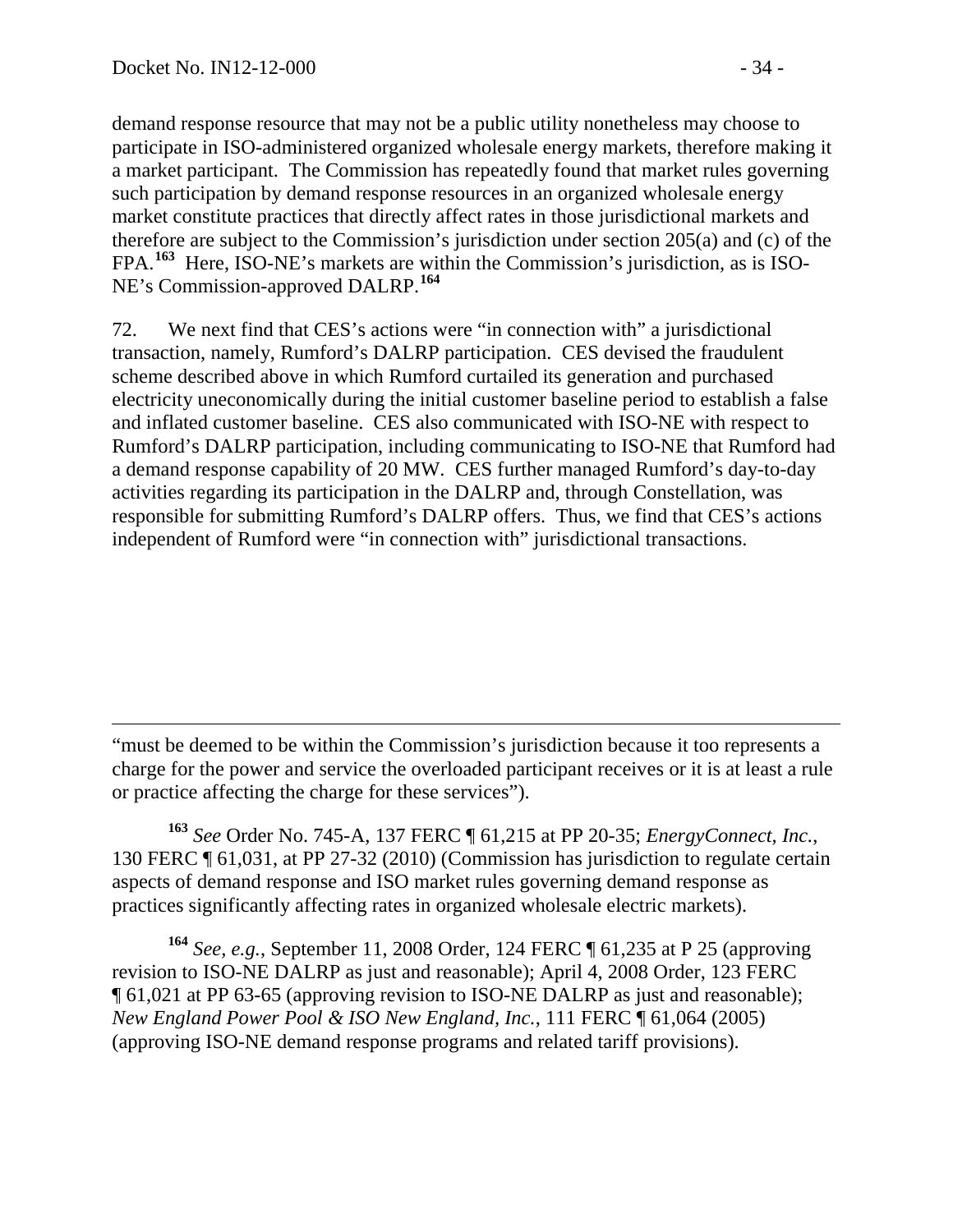73. We find that 18 C.F.R. § 1c.2 reaches CES's conduct in this case and that the Commission has jurisdiction over CES for purposes of enforcing section 1c.2. Section 1c.2 makes it unlawful for "any entity, directly or indirectly" to engage in fraudulent activities "in connection with" a transaction subject to the Commission's jurisdiction.**[165](#page-34-0)** The phrase "any entity" is broad, and applies to a company such as CES that had both direct and indirect involvement in, and received revenues in connection with, Rumford's DALRP participation. **[166](#page-34-1)** Moreover, as discussed above, the Commission has jurisdiction over the DALRP.

74. We find that the Supreme Court cases applying section 10(b) upon which CES relies are inapposite and do not insulate CES from liability under section 1c.2. In *Central Bank of Denver*, the Supreme Court held that private liability under section 10(b) did not extend to those who aided and abetted a violation but did not themselves commit manipulative or deceptive acts.<sup>[167](#page-34-2)</sup> *Central Bank*, however, does not bear on our determination that CES violated section 1c.2, based upon the finding that CES itself committed manipulative and deceptive acts in connection with jurisdictional transactions, as discussed above. In *Stoneridge Investment Partners*, the Court addressed the "reach of the private right of action the Court has found implied in § 10(b)" and determined plaintiffs had not relied on the respondents' conduct and thus could not bring suit.**[168](#page-34-3)** Unlike the implied private right of action under section 10(b), a private individual's reliance on a manipulative or deceptive act is not an element in a government enforcement action under the FPA**[169](#page-34-4)** and, thus, *Stoneridge Investment Partners* has no relevance to our decision here. Finally, in *Janus Capital Group*, the Court addressed the meaning of making a false statement under SEC Rule 10b-5(b), and held that only the person or entity that "ultimately has authority over a false statement" could be held liable for such violations. **[170](#page-34-5)** However, *Janus Capital Group* involved SEC Rule 10b-5(b),

- **<sup>166</sup>** *See* Order No. 670, FERC Stats. & Regs. ¶ 31,202 at P 18.
- <span id="page-34-2"></span>**<sup>167</sup>** *Cent. Bank of Denver*, 511 U.S. at 177-78.
- <span id="page-34-3"></span>**<sup>168</sup>** *Stoneridge Investment Partners*, 552 U.S. at 152, 158-59.
- <span id="page-34-4"></span>**<sup>169</sup>** *See* Order No. 670, FERC Stats. & Regs. ¶ 31,202 at P 48 & n.102.

<span id="page-34-5"></span>**<sup>170</sup>** *Janus Capital Group*, 131 S. Ct. at 2303.

<span id="page-34-1"></span><span id="page-34-0"></span>**<sup>165</sup>** 18 C.F.R. § 1c.2 (2013); *see also* 16 U.S.C. § 824v(a) (2006) ("It shall be unlawful for any entity . . . directly or indirectly, to use or employ, in connection with the purchase or sale of electric energy . . . subject to the jurisdiction of the Commission, any manipulative or deceptive device or contrivance.").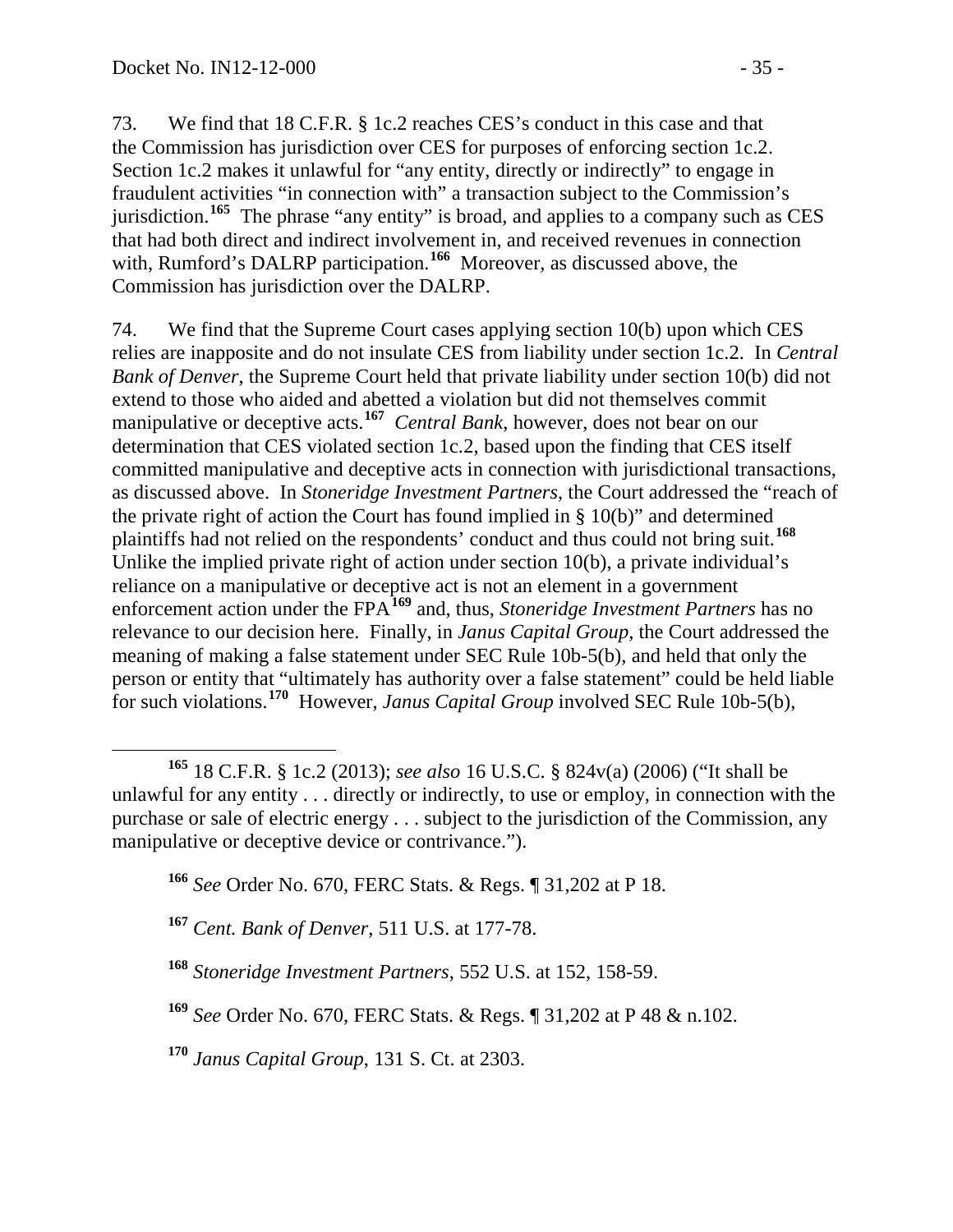which establishes liability for false statements, whereas this case involves liability for schemes and fraud.**[171](#page-35-0)**

## **III. Civil Penalty Determination**

75. Having concluded that CES, in connection with the purchase or sale of electricity, intentionally or knowingly devised and participated in a fraudulent scheme in violation of section 222(a) of the FPA and section 1c.2 of the Commission's regulations, we now must determine the appropriate penalties to assess. The OE Staff Report recommends that we assess civil penalties against CES. After assessing the legal and factual issues, including those raised by CES, and "tak[ing] into consideration the seriousness of the violation and the efforts of such person to remedy the violation in a timely manner,"**[172](#page-35-1)** we agree with OE Staff's recommendation and assess penalties and disgorgement.

76. Pursuant to section 316A(b) of the FPA, the Commission may assess a civil penalty of up to \$1 million per day, per violation against any person who violates Part II of the FPA (including section 222 of the FPA) or any rule or order thereunder.**[173](#page-35-2)** In determining the amount of a proposed penalty, section 316A(b) requires the Commission to consider "the seriousness of the violation and the efforts of such person to remedy the violation in a timely manner."**[174](#page-35-3)** Although the Penalty Guidelines are not mandatory, the Commission uses them and its policy statements on enforcement, to guide its analysis.**[175](#page-35-4)**

77. The Penalty Guidelines assess the seriousness of particular violations by determining a Base Violation Level on the type of violation involved. The Penalty Guidelines then adjust the Base Violation Level by considering the gain to the organization or the loss caused by the violation, and either the amount of energy involved in the violation or the duration of the violation, whichever is greater. The resulting violation level indicates a base penalty amount that is then adjusted using a culpability score multiplier to establish a penalty range. The Penalty Guidelines consider a variety of factors relating to a violator's culpability to determine the overall culpability score.

**<sup>172</sup>** 16 U.S.C. § 825o-1(b) (2006).

**<sup>173</sup>** *Id.*

<span id="page-35-3"></span>**<sup>174</sup>** *Id.*

<span id="page-35-4"></span>**<sup>175</sup>** *See supra* note [14.](#page-3-5)

<span id="page-35-2"></span><span id="page-35-1"></span><span id="page-35-0"></span>**<sup>171</sup>** SEC Rules 10b-5(a) and (c), which establish liability for schemes and fraud, mirror the parts of section 1c.2 herein at issue.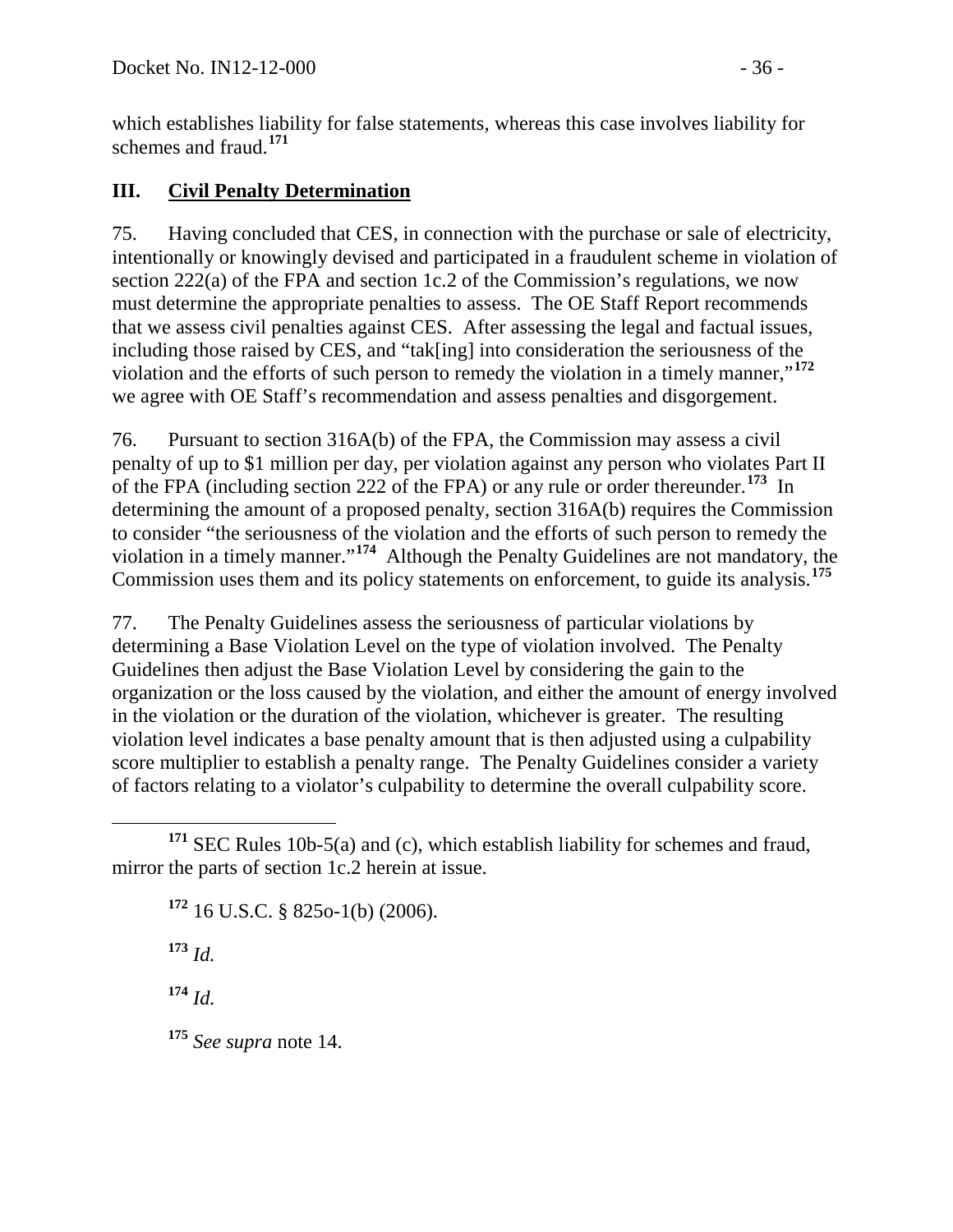The culpability score factors include evaluations of the efforts of the violator to remedy its violation. After establishing a penalty range, the Commission examines the specific facts of each case to determine where the ultimate penalty should fall within outside or, in appropriate circumstances, outside the indicated civil penalty range. Where facts warrant, the Commission retains discretion to deviate from the Penalty Guidelines range, but has cautioned that it "do[es] not intend to depart from the Penalty Guidelines regularly."**[176](#page-36-0)**

# **A. Show Cause Answer**

78. CES argues OE Staff's proposed civil penalty of \$7,500,000 is "ruinous and ridiculous," stressing that the proposed penalty is both 45 times the amount CES received for services rendered to Rumford (\$166,841.13) and significantly in excess of its annual revenue.<sup>[177](#page-36-1)</sup> CES also claims the penalty is excessive as compared to the recent OE settlement with Constellation Energy Commodities Group.**[178](#page-36-2)** CES also asserts additional objections to OE Staff's civil penalty and disgorgement in its earlier 18 C.F.R. § 1b.19 response. Those arguments are summarized below.

79. CES argues OE Staff's disgorgement figure of \$166,841.13 improperly treats CES's revenues – rather than its profits on those revenues – as the "pecuniary gain" under the Penalty Guidelines.<sup>[179](#page-36-3)</sup> CES asserts its submitted financial information indicates general profits of 15 percent after overhead and general expenses are removed, and that \$26,000 (approximately 15 percent of \$166,000.00) thus should be the disgorgement amount.**[180](#page-36-4)** CES also rejects any interest calculation on this reduced amount during OE Staff's CES investigative period, arguing OE Staff unduly delayed its prosecution.**[181](#page-36-5)**

<span id="page-36-1"></span>**<sup>177</sup>** CES Show Cause Answer at 18.

<span id="page-36-2"></span>**<sup>178</sup>** *Id.* at 10.

**<sup>179</sup>** CES 1b.19 Response at 68-69.

**<sup>180</sup>** *Id.* at 69.

<span id="page-36-5"></span><span id="page-36-4"></span><span id="page-36-3"></span>**<sup>181</sup>** *Id.* at 69 (citing *Milwaukee v. Cement Div., Nat'l Gypsum Co.*, 515 U.S. 189, 196 (1995)).

<span id="page-36-0"></span>**<sup>176</sup>** Initial Penalty Guidelines Order, 130 FERC ¶ 61,220 at P 32.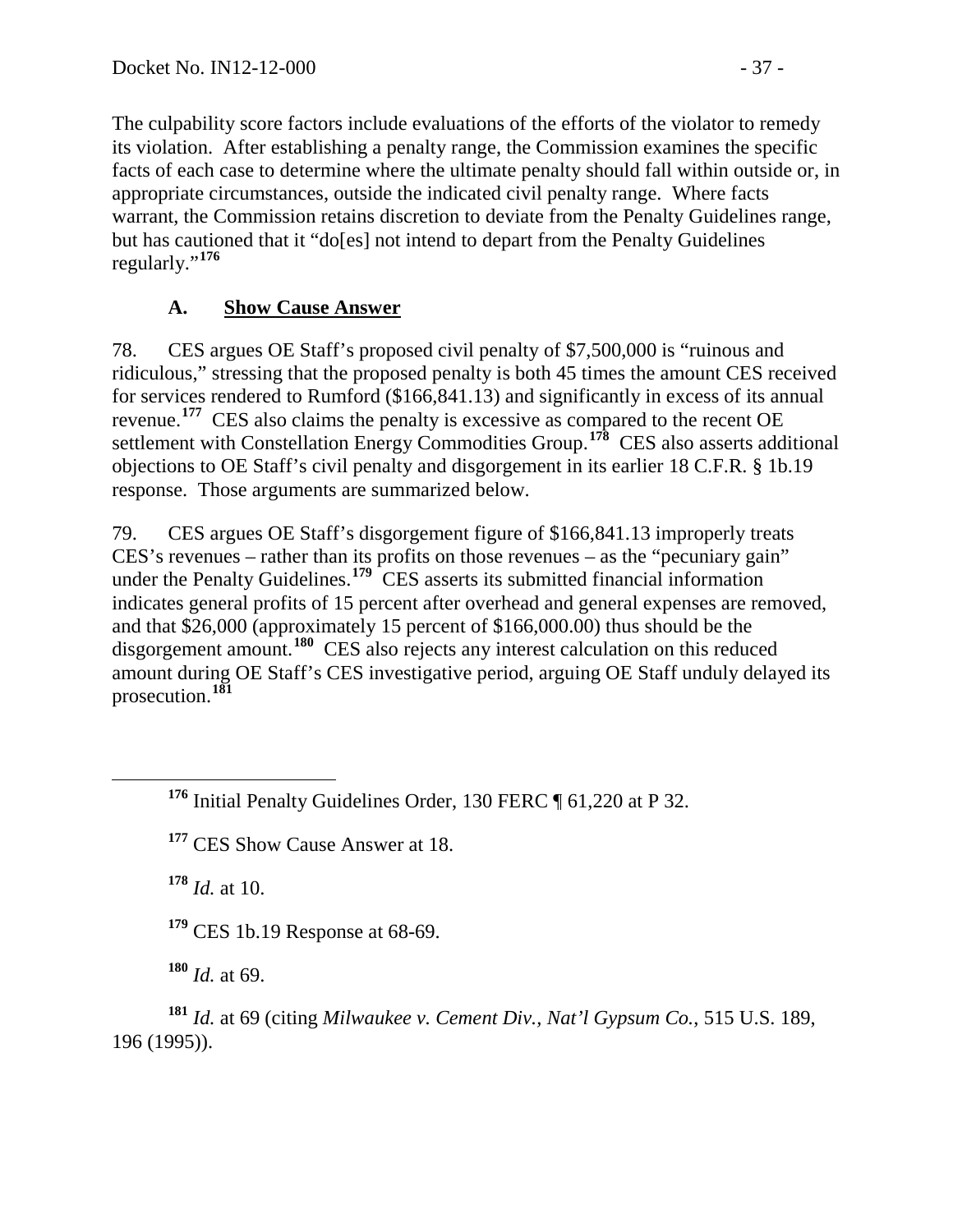80. CES also asserts OE Staff misapplied section 2B1.1(b)(1) of the Penalty Guidelines in calculating its penalty level. CES claims its actions in advising Rumford caused no loss, and that, in any case, Rumford's DALRP bids caused no losses to New England customers.**[182](#page-37-0)** Moreover, CES argues that its net gain of \$26,000 – its claimed profits on its share of the DALRP payments – should be used under section  $2B1.1(b)(1)$ of the Penalty Guidelines to establish the loss instead of OE Staff's \$3,336,964.63 in combined DALRP payments to CES, Constellation and Rumford.**[183](#page-37-1)**

81. CES further argues that no duration enhancement should apply under section 2B1.1(b) (2) of the Penalty Guidelines because its violation extended for less than 10 days. CES reasons its actions occurred only during the five-day initial customer baseline period, after which the customer baseline remained static, rather than extending for the entire period of Rumford's DALRP participation as OE Staff asserts.**[184](#page-37-2)** Applying its reduced harm figure and its reduced duration enhancement CES argues its base penalty should be \$175,000.**[185](#page-37-3)**

82. CES also claims it deserves a one point culpability score reduction for settlement as doing otherwise penalizes it for OE Staff's "hard-line" settlement negotiating position that prevented settlement.**[186](#page-37-4)** With these reductions, CES claims its culpability score is 4 for a 0.8 to 1.6 multiplier. Applying this multiplier to its claimed \$175,000 base penalty, CES asserts the correct penalty range is \$140,000 to \$280,000.

83. Lastly, CES contends OE Staff's proposed penalty inadequately considers CES's inability to pay a penalty. In support, CES argues it had 2010 net income of \$300,000, a small fraction of OE Staff's proposed penalty. In 2010, CES states that it had revenues of approximately \$2,900,000 but net income of only approximately \$300,000. CES states that any penalty likely would reduce CES's future revenue streams due to the resulting reputational harm from a market manipulation finding. Accordingly, CES requests its

<span id="page-37-4"></span><span id="page-37-3"></span><span id="page-37-2"></span><span id="page-37-1"></span><span id="page-37-0"></span> **<sup>182</sup>** *Id.* at 71. **<sup>183</sup>** *Id.* at 71-72. **<sup>184</sup>** *Id.* at 72. **<sup>185</sup>** *Id.* **<sup>186</sup>** *Id.* at 74.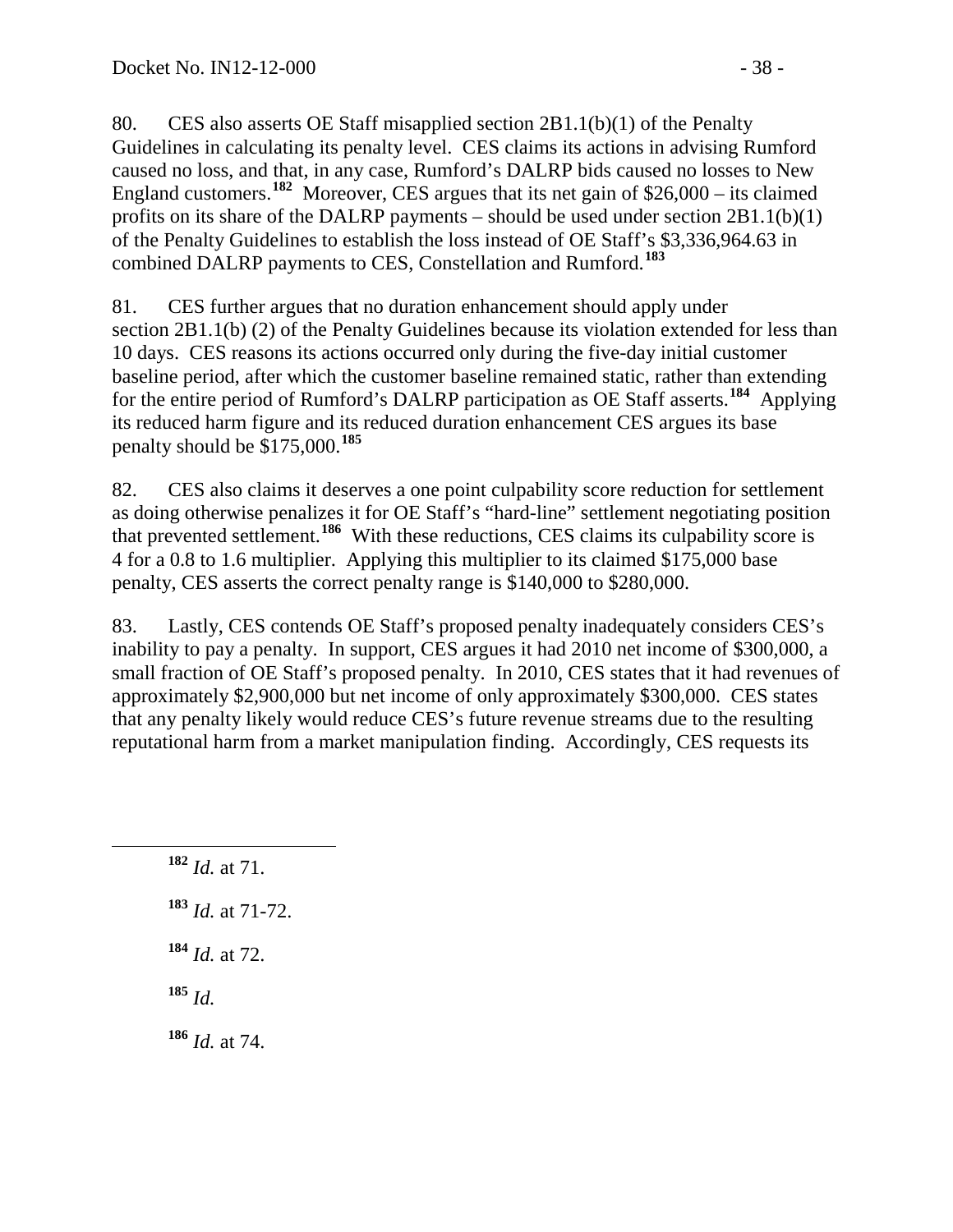penalty be reduced to no more than the \$166,000 in revenues it received from Rumford's DALRP participation.**[187](#page-38-0)**

# **B. OE Staff Report and Reply**

84. OE Staff argues that CES's violation warrants assessment of the proposed \$7,500,000 civil penalty and the full, unadjusted \$166,841.13 of disgorgement and that the proposed CES penalty is consistent with the litigation range contained in the Commission's Penalty Guidelines.**[188](#page-38-1)**

85. On disgorgement, OE Staff asserts that the entirety of the revenue fraudulently received by CES should be disgorged (as well as included in the harm to ISO-NE) and that CES should not be permitted a deduction for overhead and other expenses – none of which CES had proven.<sup>[189](#page-38-2)</sup> OE Staff further stated that interest should accrue on the disgorged amount from the time of receipt of revenues consistent with the methodology set forth in 18 C.F.R. § 35.19(a).**[190](#page-38-3)**

86. On the issue of harm, OE Staff rejects CES's claim that its actions as an advisor caused no loss. OE Staff repeats its view that CES and its employee, Dr. Silkman, were not advisors but instead active participants in the fraudulent scheme, having conceived it, helped implement it, perpetuated it through false information provided to ISO-NE, and directly economically benefitted from it.<sup>[191](#page-38-4)</sup> Similarly, OE Staff disputes CES's assertion that New England customers benefitted from Rumford's actions, arguing that Rumford provided no value to ISO-NE because it did not change its operations other than curtailing generation during the customer baseline period.**[192](#page-38-5)** Besides claiming it properly calculated CES's civil penalty under the Penalty Guidelines, OE Staff does not address CES's duration enhancement or settlement reduction arguments.

<span id="page-38-0"></span>**<sup>187</sup>** *Id.* at 75.

- <span id="page-38-1"></span>**<sup>188</sup>** OE Staff Reply at 12.
- <span id="page-38-2"></span>**<sup>189</sup>** OE Staff Report at 30.

<span id="page-38-3"></span>**<sup>190</sup>** *Id.*

<span id="page-38-4"></span>**<sup>191</sup>** OE Staff Reply at 11.

<span id="page-38-5"></span>**<sup>192</sup>** *Id.* at 7.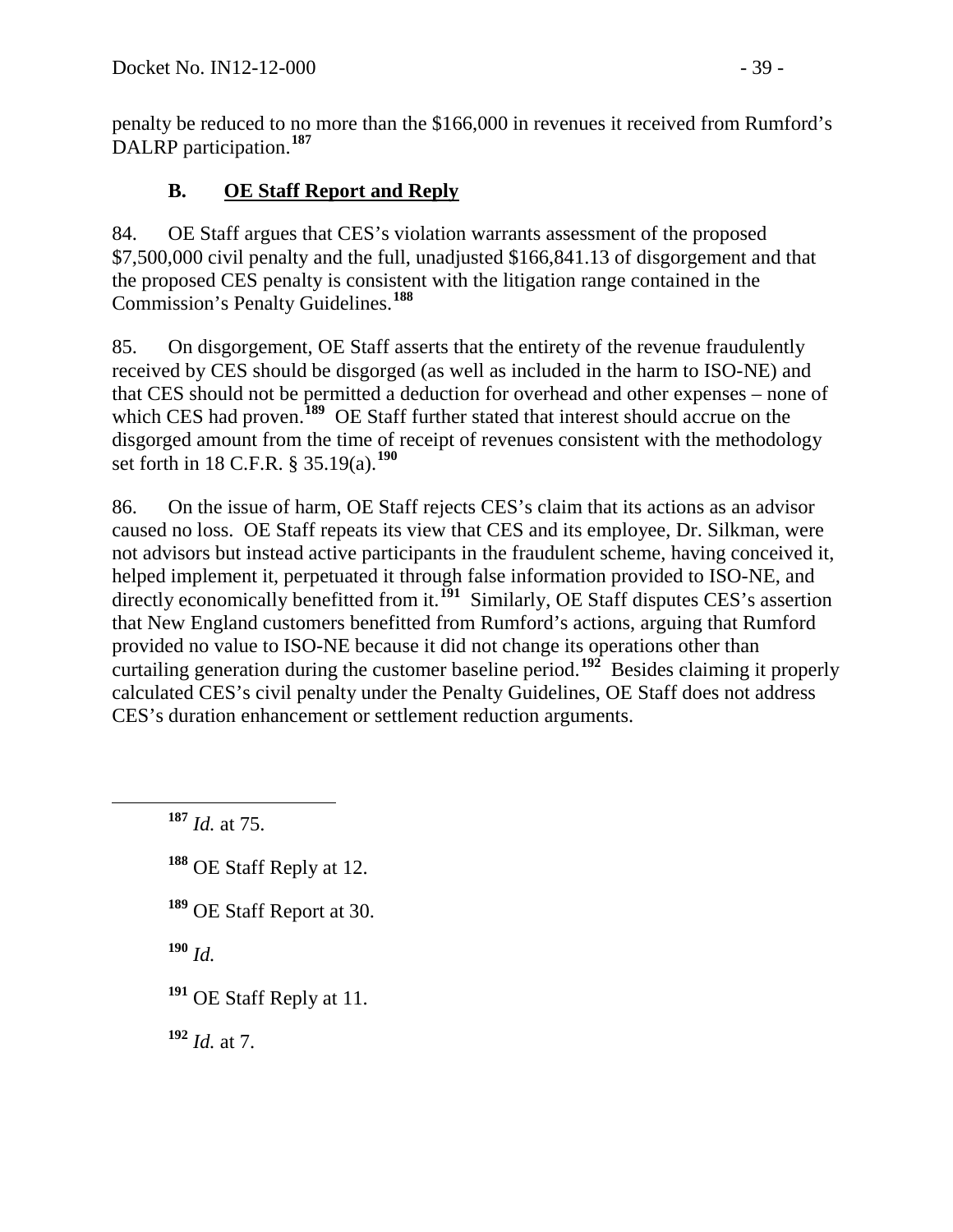87. In the OE Staff Report, OE Staff argues that CES fails to meet the Penalty Guidelines standards regarding a violator's inability to pay. OE Staff states that CES became the largest electricity aggregator in Maine by 2001 and expanded to serve Texas customers in 2002. OE Staff acknowledges that CES, like most limited liability companies, regularly distributes profits to members and did so routinely from 2006 to 2009.**[193](#page-39-0)** OE Staff states it considered CES's continued financial viability and concluded that CES should be able to pay a \$7,500,000 civil penalty by foregoing future profits for a time and by requiring contributions from its members (who each received substantial profit distributions in the past, during the fraud, and while this matter was pending).**[194](#page-39-1)** OE Staff further notes that it does not oppose permitting CES to pay a penalty over a multi-year period.

# **C. Commission Determination**

# **1. Seriousness of the Violation**

88. We discuss the factors in the Penalty Guidelines and Policy Statements on Enforcement that are relevant to the seriousness of CES's violation below, to the extent applicable. These factors establish that CES's violations were serious and warrant a penalty.

89. *Manipulation, Deceit, Fraud, and Recklessness or Indifference to Results of Actions.* As noted above in Section II, the scheme CES developed and participated in violated section 1c.2 of the Commission's regulations and falls under section 2B1.1 of the Penalty Guidelines (Fraud, Anti-Competitive Conduct and Other Rule, Tariff and Order Violations). CES's scheme was designed to deceive ISO-NE and to misrepresent Rumford's intent and ability to reduce load while participating in the DALRP. This violation begins with a Base Violation Level of 6, as required by section 2B1.1(a) of the Penalty Guidelines.

90. *Harm Caused by the Violation*. The Penalty Guidelines measure a violation's seriousness in part by examining the gain or loss caused. Application Note 2A to Penalty Guidelines § 2B1.1 specifies that "loss" is the greater of "actual loss or intended loss." Application Note 2A (i) then defines "actual loss" as "the reasonably foreseeable pecuniary harm that resulted from the violation." Here, CES's violations resulted in ISO-NE (on behalf of its customers) paying Rumford, CES and Constellation \$3,336,964.63 over more than six months in 2007 and 2008 for non-existent demand response resulting

<span id="page-39-0"></span>**<sup>193</sup>** *Id.* at 30.

<span id="page-39-1"></span>**<sup>194</sup>** *Id.* at 31.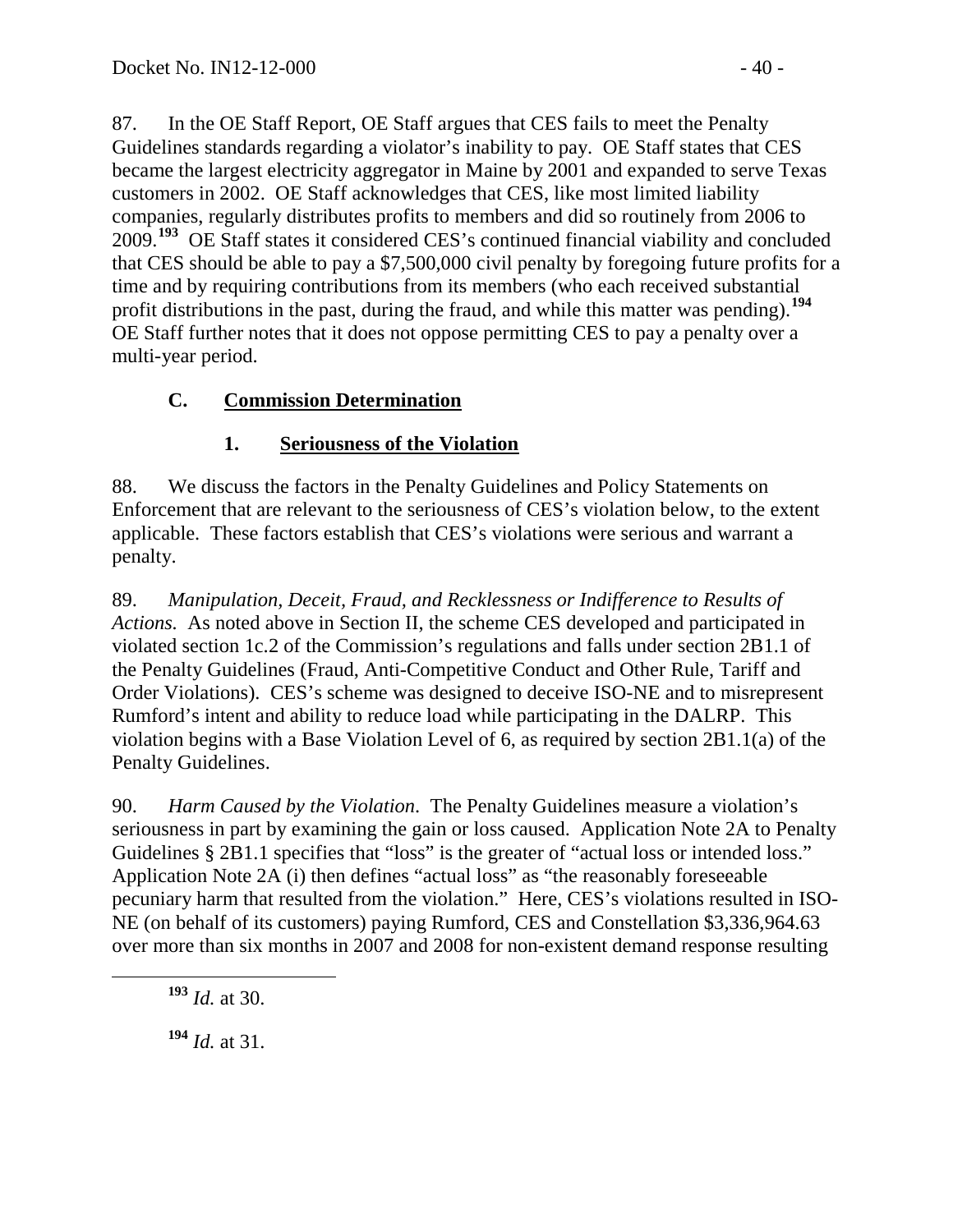from Rumford's artificially inflated baseline. We agree with OE Staff that all of these DALRP payments attributable to Rumford's program participation were reasonably foreseeable and are properly part of the "actual loss" to ISO-NE, the harm from which should be attributed to CES and the other participants in its fraudulent scheme. We also reject CES's view that Rumford's actions caused no market harm. ISO-NE paid Rumford (and through Rumford, CES) to provide demand response under the confines of a specific program, the requirements of which CES purposefully evaded through the establishment of a false Rumford customer baseline. CES harmed ISO-NE and its customers through the payments ISO-NE made for the demand response that CES's client, Rumford, did not provide. There is no basis to reduce this harm for purposes of CES's Penalty Guidelines calculation to some smaller subset of the amount CES received even where, as here, the resulting penalty turns out to be many multiples of that amount.**[195](#page-40-0)** Accordingly, \$3,336,964.43 is CES's appropriate market harm figure under section 2B1.1(b)(1) of the Penalty Guidelines, increasing CES's Base Violation Level by 18 points.

91. *Isolated Instance or Recurring Problem, Systematic and Persistent Wrongdoing and Duration.* CES persistently and systematically coordinated fraudulent offers to ISO-NE each day of Rumford's DALRP participation to perpetuate Rumford's false customer baseline. CES's violation began during the five days in which it established Rumford's initial customer baseline and extended for each day during the period Rumford made daily offers at a level designed to perpetuate its initial artificial customer baseline. We agree with OE Staff that CES's conduct warrants enhancement of the violation level provided under section 2B1.2(E) of the Penalty Guidelines for a violation continuing for more than 50 days but less than 250 days. This increases the Base Violation Level by 4 points.

92. *Violation Level.* Based on the above, we find CES's final violation level is 28 points (calculated as the Base Violation Level of 6 points for fraud plus the abovedescribed increases of 18 points for harm and 4 points for duration). A violation level of 28 indicates a base penalty of \$6,300,000 under the Penalty Guidelines.

<span id="page-40-0"></span>**<sup>195</sup>** Section 1C2.2(a) of the Penalty Guidelines provides that the base penalty shall be calculated as the greatest of: (1) the calculated violation level amount applied to the table contained at section 1C2.2(b); (2) the pecuniary gain to the organization from the violation; or (3) the pecuniary loss from the violation caused by the organization. The Penalty Guidelines thus contemplate that base penalty amounts can exceed an organization's pecuniary gain.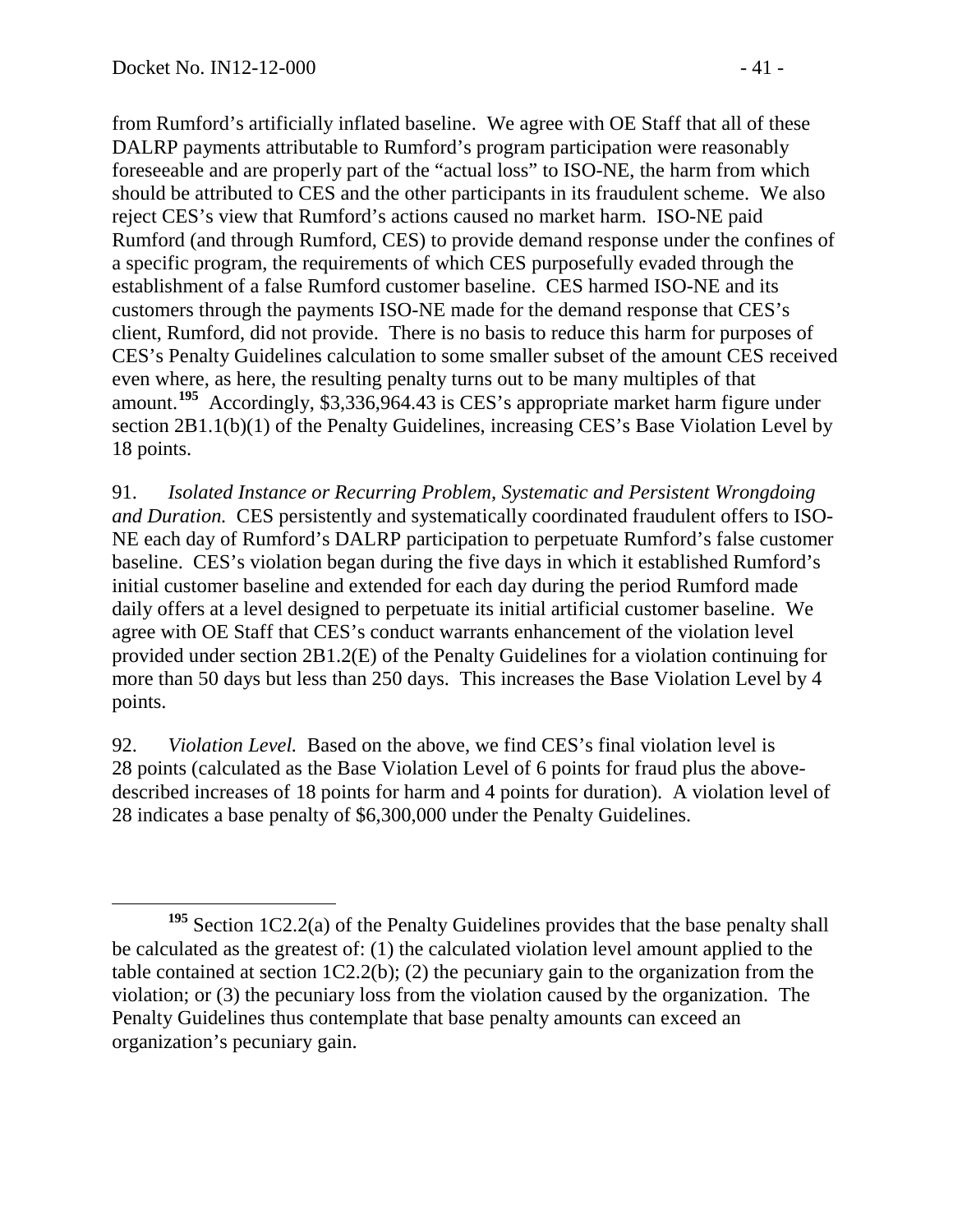## **2. Mitigating Factors Relating to Culpability**

93. *Involvement in or Tolerance of Violations.* Section 1c2.3(a) requires a base culpability score of 5, which is increased if high-level personnel or substantial authority personnel participated in or tolerated the violation under section 1C2.3(b). Here, Dr. Silkman, CES's managing member, directly participated in the scheme and meets the Penalty Guidelines definition of high-level personnel or substantial authority personnel. We find that based on CES's size (between 10 and 50 employees) and Dr. Silkman's substantial involvement that CES's culpability score should be increased by 1 point pursuant to section 1C2.3(b)(5) of the Penalty Guidelines.

94. *Prior History, Violation of Commission Order and Obstruction of Justice*. Under section 1C2.3(c)-(e) of the Penalty Guidelines, the Commission can increase the culpability score if the organization involved has a prior history of violations, violates a Commission order, or engages in obstruction of justice. Because none of these concerns arise here no increase in the culpability score is required for any of these factors.

95. *Commitment to Compliance and Actions Taken to Correct Violation*. Under section 1C2.3(f) of the Penalty Guidelines, the Commission may reduce the base 5 point culpability score by up to 3 points to take into account the nature and extent of an entity's internal compliance measures in existence at the time of the violation. Here, we agree with OE Staff that CES lacked an effective compliance program at the time of its violation.**[196](#page-41-0)** CES had no procedures in place to detect violations, no training of employees regarding the regulatory requirements governing energy markets, and assigned no individual as ultimately responsible to ensure compliance.**[197](#page-41-1)** Moreover, as discussed above, CES received multiple communications indicating its and Rumford's conduct in the DALRP was likely improper, but CES did nothing to remedy such conduct.**[198](#page-41-2)** Under these circumstances, we find that no compliance program credit is warranted.

96. *Cooperation.* Under section 1C2.3(g)(2) of the Penalty Guidelines, the Commission may reduce the base culpability score by 1 point if an organization cooperated in the investigation. CES's cooperation with OE Staff's investigation was sufficient to warrant credit and consideration. We therefore reduce CES's culpability score by 1 point.

<span id="page-41-1"></span>**<sup>197</sup>** *Id.*

<span id="page-41-2"></span>**<sup>198</sup>** *See supra* P [65.](#page-29-2)

<span id="page-41-0"></span>**<sup>196</sup>** OE Staff Report at 28.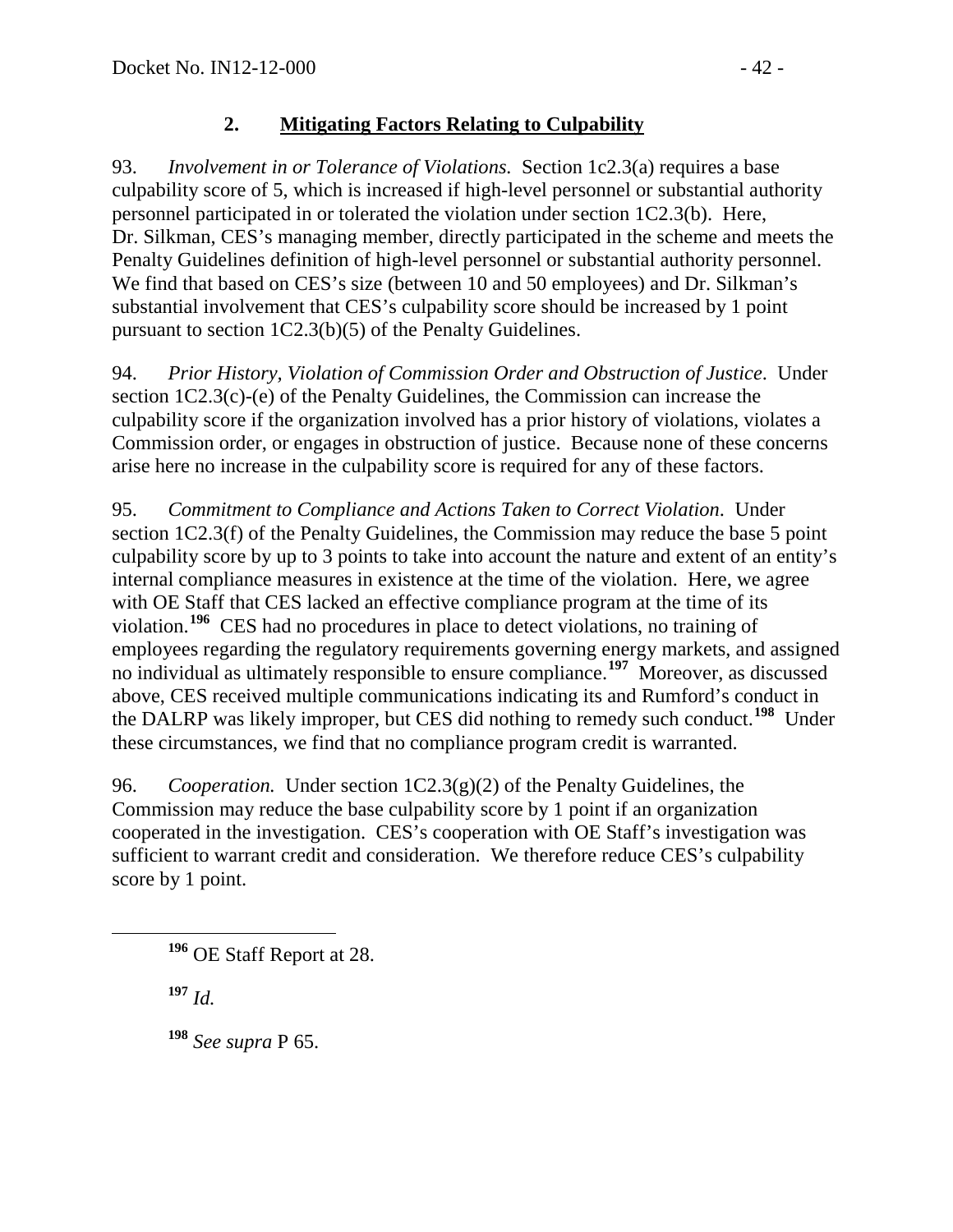97. *Self-Reporting*. Under section 1C2.3(g)(1) of the Penalty Guidelines, the Commission may reduce the base culpability score by 2 points if an organization selfreports a violation. CES made no report; ISO-NE instead discovered and referred CES's conduct. We find no reduction in the culpability score is warranted.

98. *Avoidance of Trial-Type Hearing.* Under section 1C2.3(g)(3) of the Penalty Guidelines, the Commission may reduce the base culpability score by 1 point if an organization resolved the matter without need for a trial-type hearing. CES did not avoid a trial-type hearing and we reject CES's request that it nevertheless receive this point because of OE Staff's so-called "hard-line" negotiating practices.

99. *Culpability Score.* We find CES's final culpability score is 5 points (base score of 5 points increased by 1 point for senior manager involvement in an organization with 10 to 50 employees and reduced by 1 point for cooperation). A culpability score of 5 indicates a multiplier of 1.0 to 2.0 which is then applied to the base penalty of \$6,300,000 to produce a penalty range of from \$6,300,000 to \$12,600,000 under the Penalty Guidelines.

# **3. Appropriate Penalty and Disgorgement**

100. Based on the foregoing factors, the pleadings in this case and the OE Staff Report, the Commission finds that a civil penalty of \$7,500,000 and disgorgement of \$166,841, plus interest, is fair and reasonable under the circumstances. This civil penalty amount is within the Penalty Guidelines range resulting from the foregoing analysis (\$6,300,000 to \$12,600,000) from which we have made no deviations. We find this civil penalty to be particularly appropriate given CES's use of its position as a provider of expert energy consulting services to develop and solicit participation in a fraudulent scheme to undermine the ISO-NE DALRP.**[199](#page-42-0)**

101. With respect to the disgorgement amount, we reject CES's proposal to reduce this figure by 85 percent to account for its general and other expenses. Under section 1B1.1(a) of the Penalty Guidelines, the Commission enters a disgorgement order for the full amount of the pecuniary gain resulting from the violation, plus interest. The Commission defines pecuniary gain as including additional revenue from the relevant

<span id="page-42-0"></span>**<sup>199</sup>** CES as a corporate entity and Dr. Silkman as an individual are each separately liable for violating section 1c.2 of the Commission's regulations and we find pursuing each is necessary here to appropriately deter their fraudulent conduct. Although Dr. Silkman was the primary architect of the fraudulent scheme, CES's members economically benefitted and they are liable for the fraud committed under their corporate identity. *See Silkman*, 144 FERC ¶ 61,164 at P 93.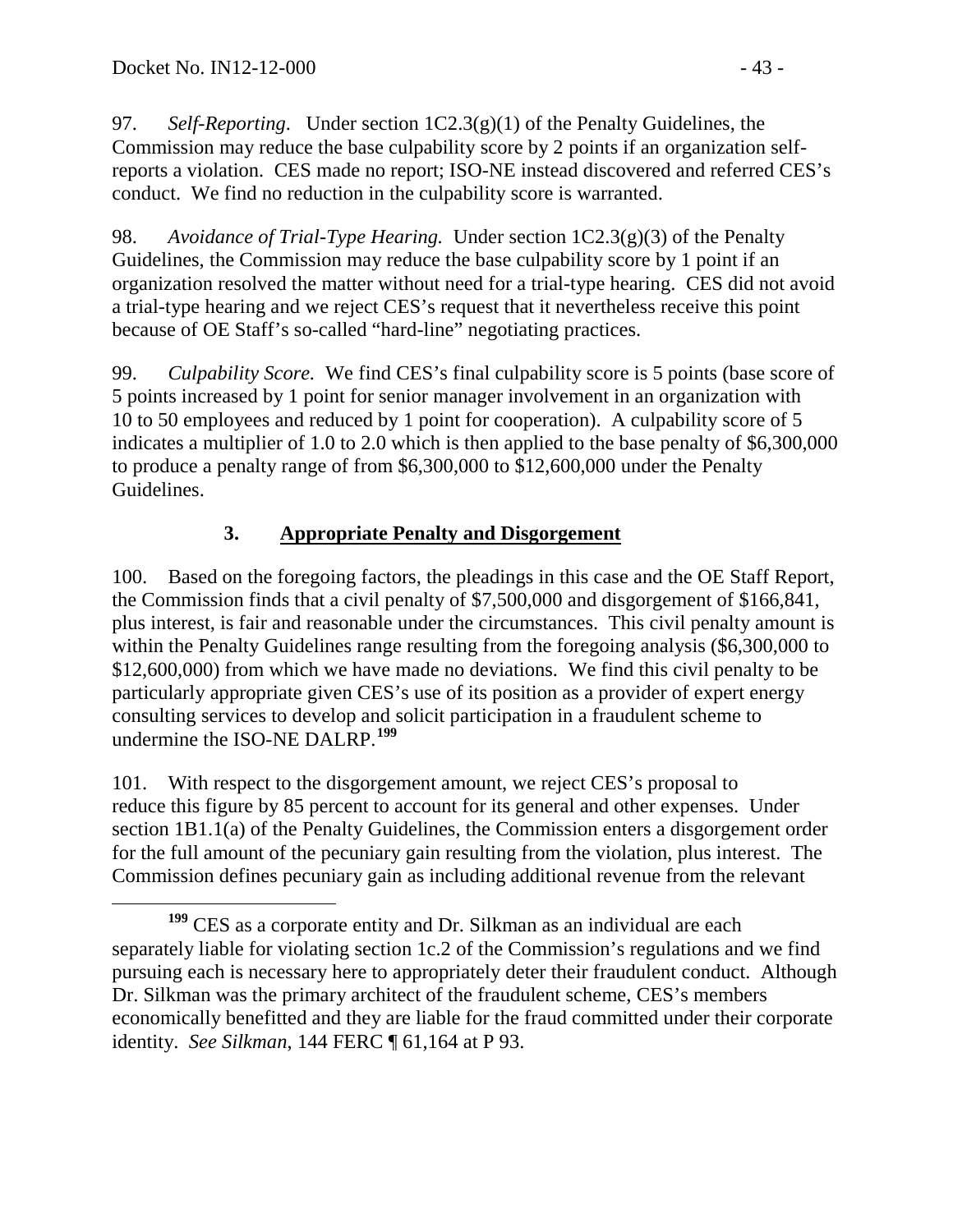conduct of the violation.**[200](#page-43-0)** There is no allowance for general and other expenses and we find no reason to subtract them in this case. Here, that revenue is the amount of CES's commission relating to Rumford's participation in the DALRP.**[201](#page-43-1)** We will require the interest on this revenue to be calculated in accordance with 18 C.F.R. § 35.19(a) for the full period of time since CES received its portion of the Rumford DALRP proceeds.**[202](#page-43-2)**

102. We note that, in concluding that \$7,500,000 is a fair and reasonable civil penalty, we have taken into consideration CES's current financial condition. Section 1C3.2(b) of our Penalty Guidelines establishes that a reduction based on inability to pay is applicable only where the Commission finds that the organization is not able and, even with the use of a reasonable installment schedule, is not likely to become able to pay the minimum payment required by the Penalty Guidelines. That standard also requires that any reduction from the otherwise applicable penalty amount be "no more than necessary to avoid substantially jeopardizing the continued viability of the organization."**[203](#page-43-3)** Measured by this standard, we agree with OE Staff that CES can pay a civil penalty without substantially jeopardizing its continued operation. As OE Staff noted, CES can forgo future profits and seek a return of past distributions made to its members. Moreover, we agree with OE Staff that a payment plan can alleviate any concern about CES's inability to pay a penalty. Therefore, we direct CES to either (a) pay the \$7,500,000 civil penalty and disgorgement of \$166,841.13, plus interest, within 60 days of the date of this order, or (b) within 30 days of this order, submit for Commission approval a payment plan agreed to by CES and OE Staff.

103. If CES does not agree to a payment plan with OE Staff or does not pay the \$7,500,000 civil penalty and disgorgement of \$166,841.13, plus interest, within 60 days of the date of this order, then the Commission will commence an action in a United States district court for an order affirming the penalty, in which the district court may review the assessment of the civil penalty *de novo*. **[204](#page-43-4)**

**<sup>201</sup>** *See id.*

<span id="page-43-2"></span><span id="page-43-1"></span><span id="page-43-0"></span>**<sup>202</sup>** We note that, contrary to CES's allegation, we find no evidence of undue delay by OE Staff in prosecuting this matter.

<span id="page-43-4"></span><span id="page-43-3"></span>**<sup>203</sup>** *See* Penalty Guidelines § 1C3.2(b) and Application Note 1 to Penalty Guidelines § 1C3.2.

**<sup>204</sup>** 16 U.S.C. § 823b(d)(3)(B) (2006).

**<sup>200</sup>** *See* Penalty Guidelines, Application Note 3(g) to § 1A1.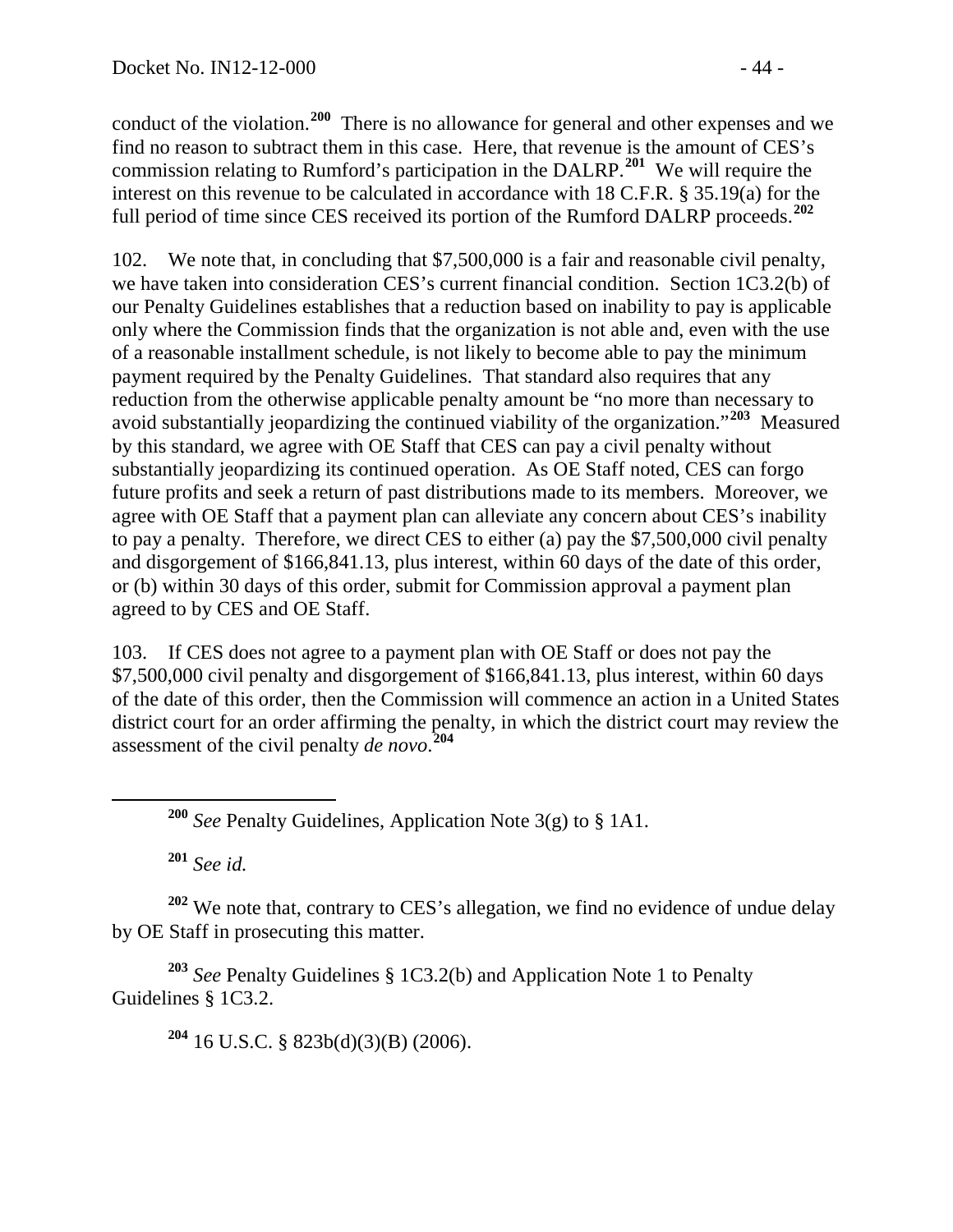104. Finally, this order will not be subject to rehearing.

### The Commission orders:

(A) CES is hereby directed to pay to the United States Treasury by a wire transfer a civil penalty in the sum of \$7,500,000 and to pay disgorgement of \$166,841.13, plus interest, to ISO-NE, as discussed in the body of this order.

(B) CES is hereby directed to either:

(1) pay the \$7,500,000 civil penalty to the United States Treasury and pay disgorgement of \$166,841.13, plus interest, to ISO-NE, within 60 days of the date of this order; or

(2) within 30 days of the date of this order, submit for Commission approval a payment plan agreed to by CES and OE Staff, as discussed in the body of this order.

By the Commission. Commissioner LaFleur is dissenting in part with a separate statement attached.

 $(S E A L)$ 

Kimberly D. Bose, **Secretary**